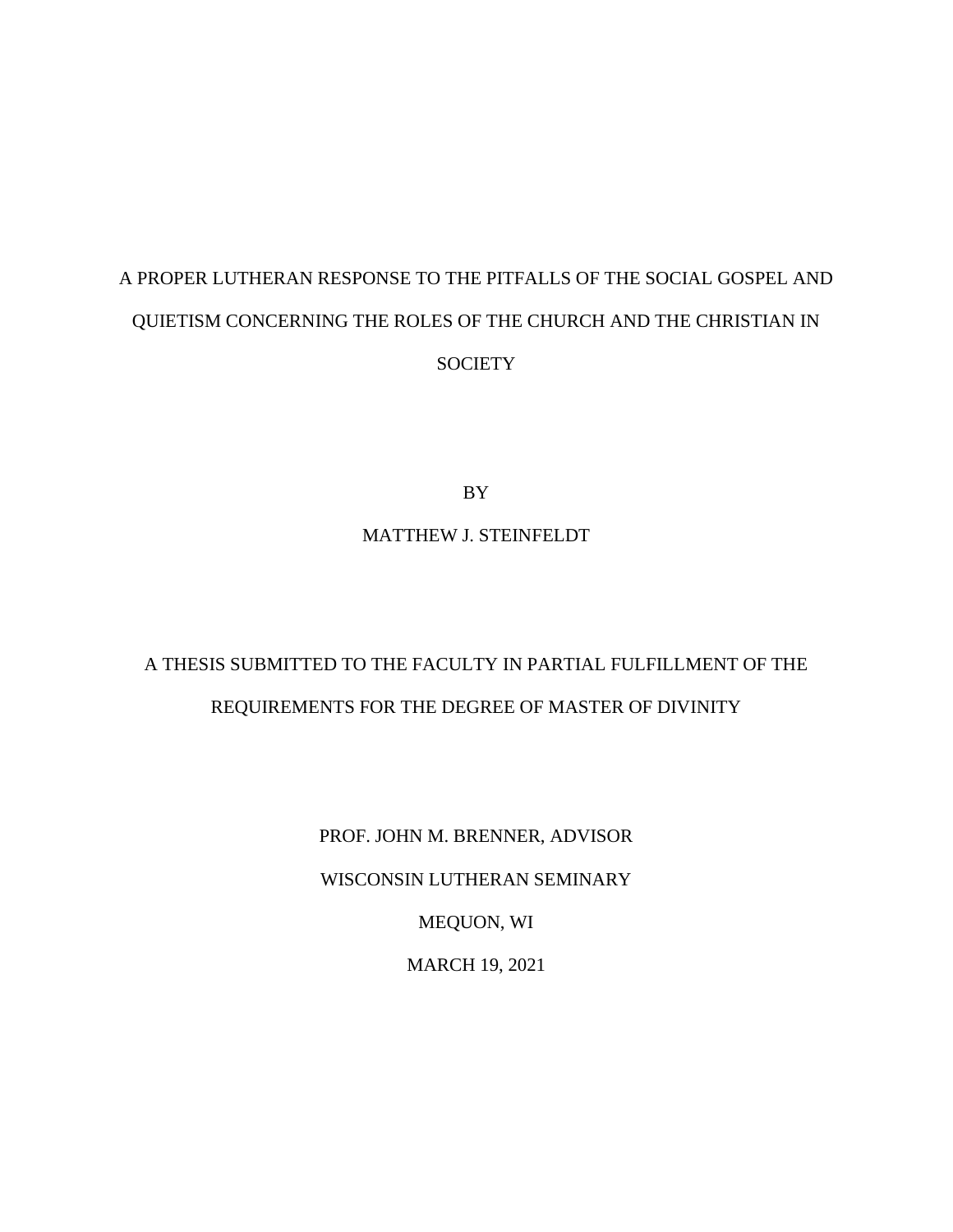| A Lutheran Response to the Social Gospel's Theology of the Kingdom of God  13          |  |
|----------------------------------------------------------------------------------------|--|
|                                                                                        |  |
| A Lutheran Response to the Social Gospel's Theology of the Condition of Mankind 16     |  |
|                                                                                        |  |
|                                                                                        |  |
|                                                                                        |  |
|                                                                                        |  |
|                                                                                        |  |
|                                                                                        |  |
|                                                                                        |  |
|                                                                                        |  |
|                                                                                        |  |
|                                                                                        |  |
| Anabaptists and the Quietist Theology of the Christian's Responsibility in Society  30 |  |
|                                                                                        |  |
|                                                                                        |  |
|                                                                                        |  |
|                                                                                        |  |
|                                                                                        |  |
|                                                                                        |  |
|                                                                                        |  |

# **CONTENTS**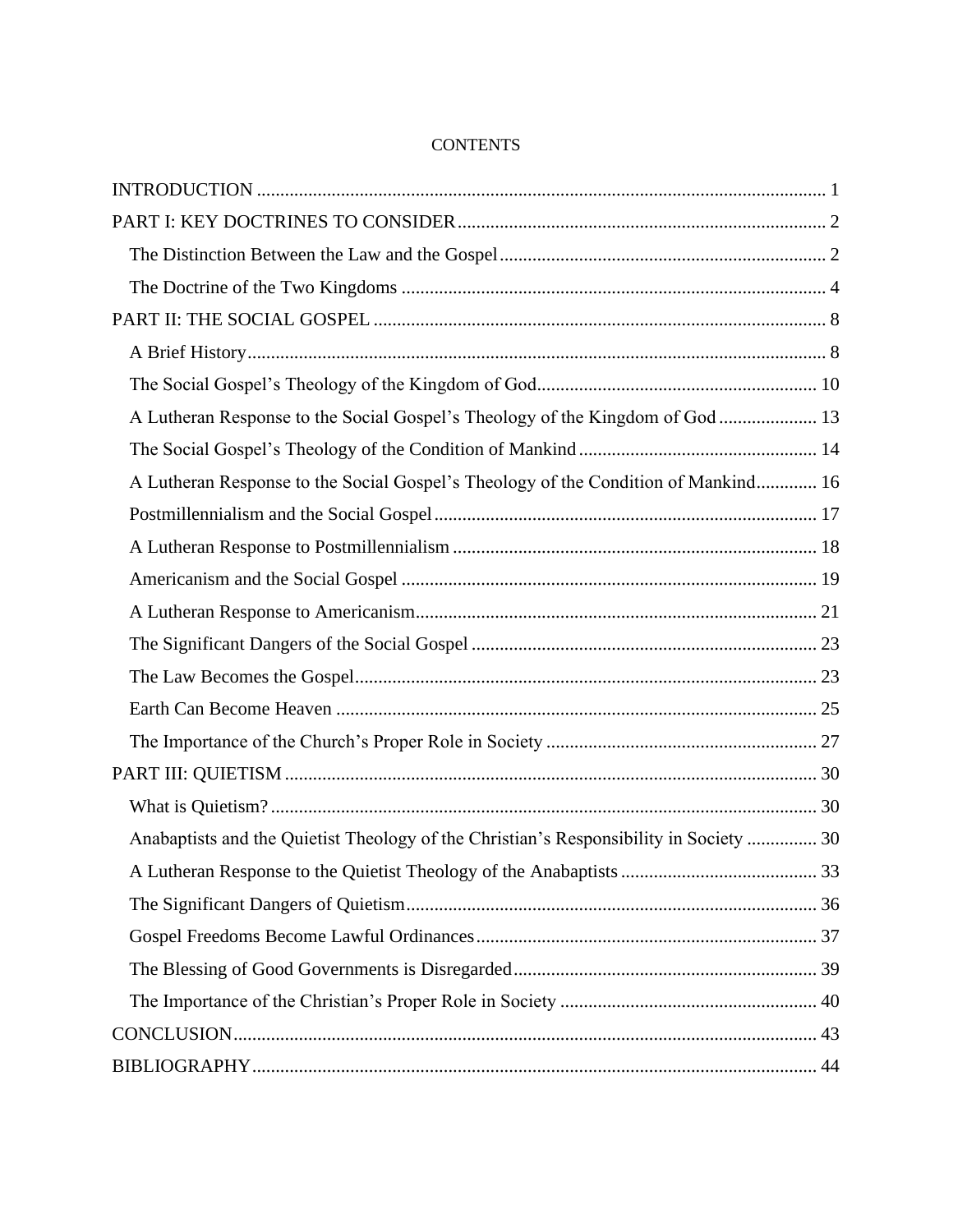#### ABSTRACT

This thesis explains the pitfalls of the Social Gospel and Quietism concerning the roles of the church and the Christian in society. While it responds to these pitfalls in a Lutheran way, it answers the question: "What is the church's and the Christian's proper role in society?" As it answers this question, it concludes that their roles fall between the Social Gospel and Quietism. As the church and the Christian avoid these two movements' pitfalls, they must always keep in mind the proper distinction between the law and the gospel and the Lutheran doctrine of the Two Kingdoms. These teachings will guide them as they navigate difficult issues. Ultimately, in everything the institutional church and the individual Christian do, the proclamation of the gospel will be both goal and mission. As they do so, Christian love will inevitably follow, though Christians may demonstrate this love in different ways. After all, to share the gospel is to show Christian love, and a demonstration of Christian love always flows from a heart motivated by the gospel.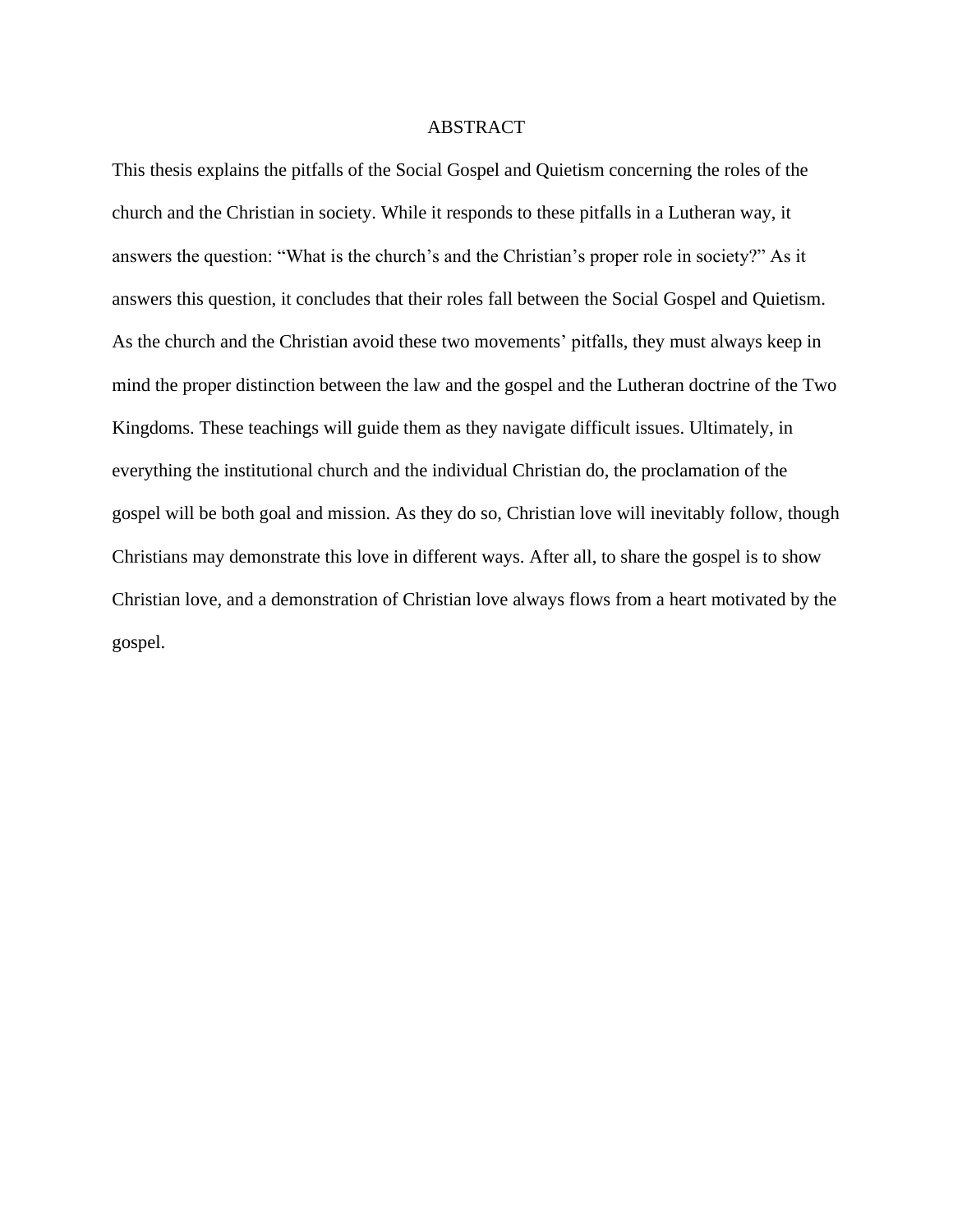## INTRODUCTION

<span id="page-3-0"></span>Society is imperfect. Before Jesus comes back on Judgment Day, this will always be true. Naturally, the institutional church and the individual Christian will be concerned about this, but each church and Christian may express this concern differently. The Social Gospel and Quietism<sup>1</sup> are two examples of Christian ideologies that react to society's imperfections in entirely different ways.

In response to the Social Gospel, this thesis replies: though the church will be concerned about the physical well-being of society, the church does not seek to change the structures of society in order to create a "kingdom of God on earth," since the church's primary concern is to preach law and gospel to every soul. In response to Quietism, this thesis replies: though Christians are not *of* the world, they can let their light shine in the world in everything they do since they are still *in* the world. Therefore, as they reflect on the roles of the church and the Christian in society, Lutherans will avoid the pitfalls of the Social Gospel and Quietism by taking a "narrow Lutheran middle" approach.

<sup>1.</sup> From this point forward, the author has chosen to capitalize the terms "Social Gospel" and "Quietism" since they are the names of religious movements. However, they will remain uncapitalized if a cited author does not capitalize one of the terms in his/her work.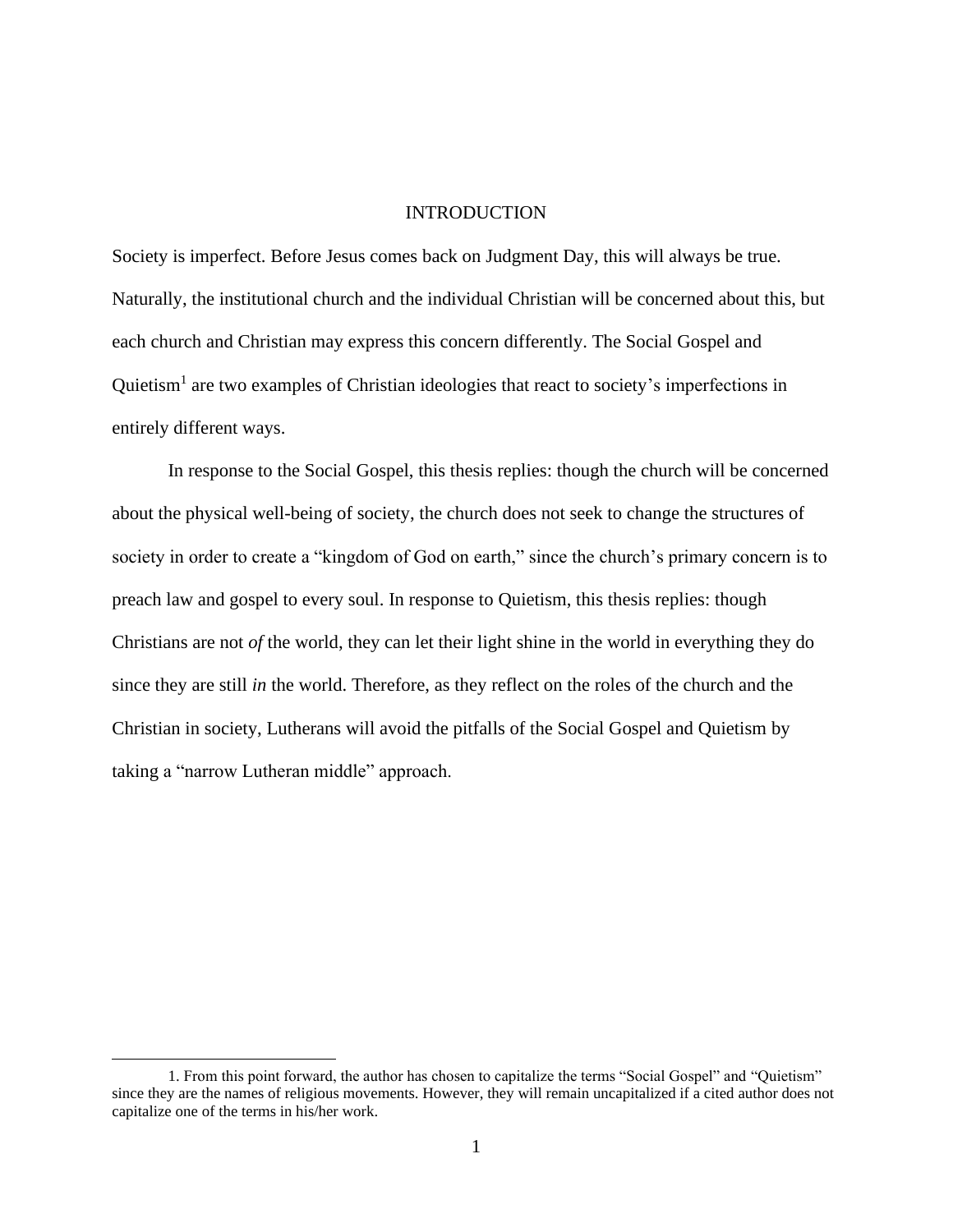# PART I: KEY DOCTRINES TO CONSIDER

<span id="page-4-0"></span>In a textbook about the American Civil War, the editors cannot forget to mention Abraham Lincoln. When an experienced plumber is teaching a young apprentice, he naturally will mention the importance of the supply and drainage system. When a church history professor teaches a course on the Reformation that lasts an entire semester, he simply cannot neglect Martin Luther. Similarly, in a discussion about the pitfalls of the Social Gospel and Quietism, especially as they relate to the Church's and the Christian's roles in society, certain doctrines of Scripture should be considered—namely, the distinction between the law and the gospel and the doctrine of the Two Kingdoms.

#### **The Distinction Between the Law and the Gospel**

<span id="page-4-1"></span>"The doctrinal contents of the entire Holy Scriptures, both of the Old and the New Testament, are made up of two doctrines differing fundamentally from each other, viz., the Law and the Gospel."<sup>2</sup> Therefore, in any serious conversation about the Scriptures, a correct understanding of the law and the gospel is vital. Concerning the Church's and the Christian's roles in society, this doctrine deserves special recognition and explanation.

The word "law" has a wide variety of nuances in Scripture. For example, the law can refer to the first five books of the Old Testament (Matt 7:12 NIV) or the entire Old Testament (John 10:34). It can even refer to the entire Word of God: "but whose delight is in the law of the

<sup>2.</sup> C. F. W. Walther, *The Proper Distinction Between Law and Gospel: Thirty-Nine Evening Lectures*, trans. W. H. T. Dau (St. Louis: Concordia, [1929]), 6. This is the first of his twenty-five theses.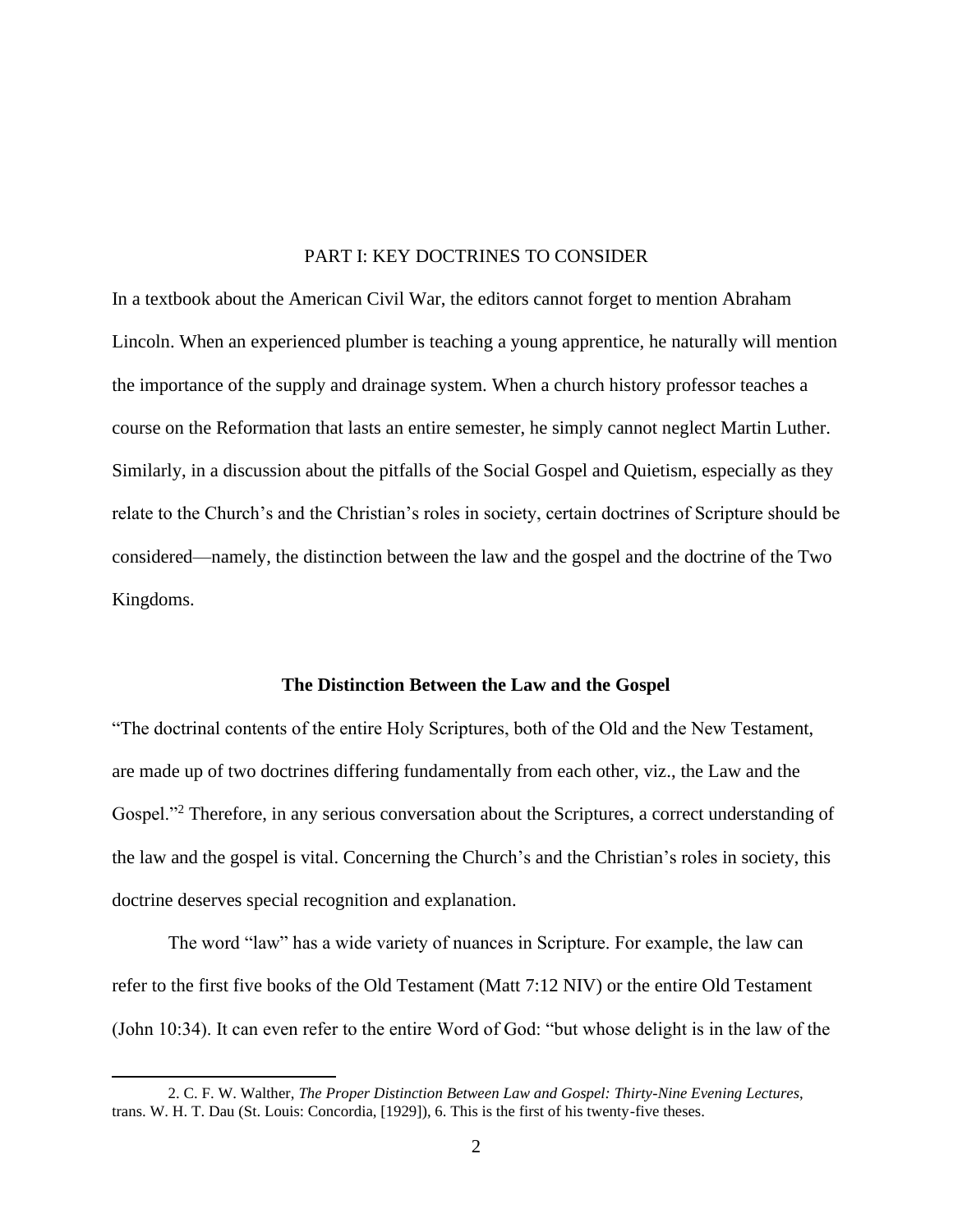LORD, and who meditates on his law day and night" (Ps 1:2). More uses of the word "law" exist in Scripture, but in a "narrow" sense, the law refers to God's message to sinners demanding that they follow his holy commands and remain sinless, both outwardly and inwardly. However, this is not possible since "all have sinned and fall short of the glory of God" (Rom 3:23). Therefore, "no one will be declared righteous in God's sight by the works of the law; rather, through the law we become conscious of our sin" (Rom 3:20). Through its commands, the law shows sinners that they fall way short of what he commands and can never attain the perfection that God requires on their own.

The word "gospel" can mean more than one thing in Scripture. It can refer to a written record of Jesus' life and ministry (Mark 1:1), while it can also refer to a proclamation that includes a law message to prepare its hearers for the gospel (Mark 1:15). The word "gospel" often refers to the good news that Jesus shared with Nicodemus: "For God so loved the world that he gave his one and only Son, that whoever believes in him shall not perish but have eternal life" (John 3:16). For our sake, God sent his Son, who was born of a woman and was obligated to obey the same Ten Commandments that we also are to obey, in order that he could redeem us and bring us into his Father's family (Gal 4:4–5). On the cross, Jesus took the punishment that should have been ours so that by faith in his perfect life and sacrifice, God does not declare us guilty. Instead, he declares us innocent as he sees only the righteousness of Christ (2 Cor 5:21). Jesus did not only die for those who would believe in him but for the sins of the whole world, since "God was reconciling the world to himself in Christ" (2 Cor 5:19). In accordance with the Scriptures, Jesus was raised from the dead on the third day (1 Cor 15:4). His resurrection from the dead declares that God has justified all mankind (Rom 4:25). Through his resurrection, we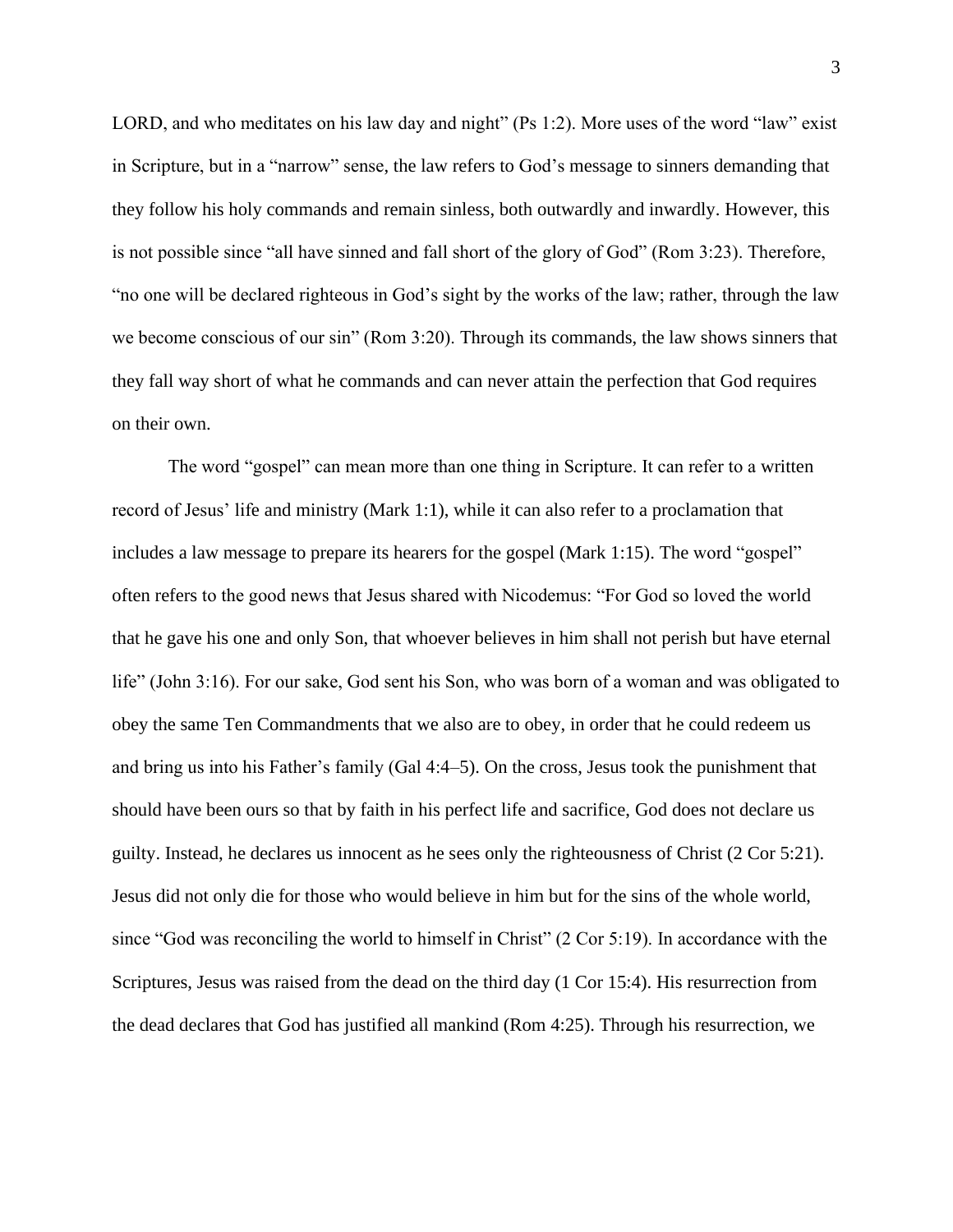have been given new birth into a living hope, into an inheritance that can never perish (1 Peter 1:3–4).

The law shows us our sin; the gospel shows us our Savior. Staunch Lutherans have heard this distinction between the law and the gospel countless times in their pastors' sermons and Bible studies. They know that the law kills while the gospel saves. They know that both are necessary since without the law, sinners do not need salvation, and without the gospel, salvation does not come to sinners. But not everyone knows this distinction.

Since this doctrine is so important, it is no surprise that Satan desperately tries to lead people away from this essential truth. He leads people astray as he creates confusion between the proper roles of the law and the gospel. He gives people false hope when he convinces people that the law's ordinances can save a person or even an entire society. When Satan claims that the gospel cannot give absolute comfort since it does not save people, he wants to deprive sinners of certainty. When he persuades people that certain adiaphora are required or forbidden in every circumstance, he wants to burden consciences and change gospel freedoms into ordinances of the law.

When churches do these things, they confuse and mislead the souls within their congregations. Unfortunately, the Social Gospel and Quietism do these exact things.

#### **The Doctrine of the Two Kingdoms**

<span id="page-6-0"></span>The Lutheran doctrine of the Two Kingdoms is the understanding that a Christian during his time on earth exists in two kingdoms: the kingdom of God and the kingdom of earthly government, or the "Kingdom of the Right Hand" and the "Kingdom of the Left Hand." A proper understanding of this doctrine does not only recognize both kingdoms as legitimate; it also realizes the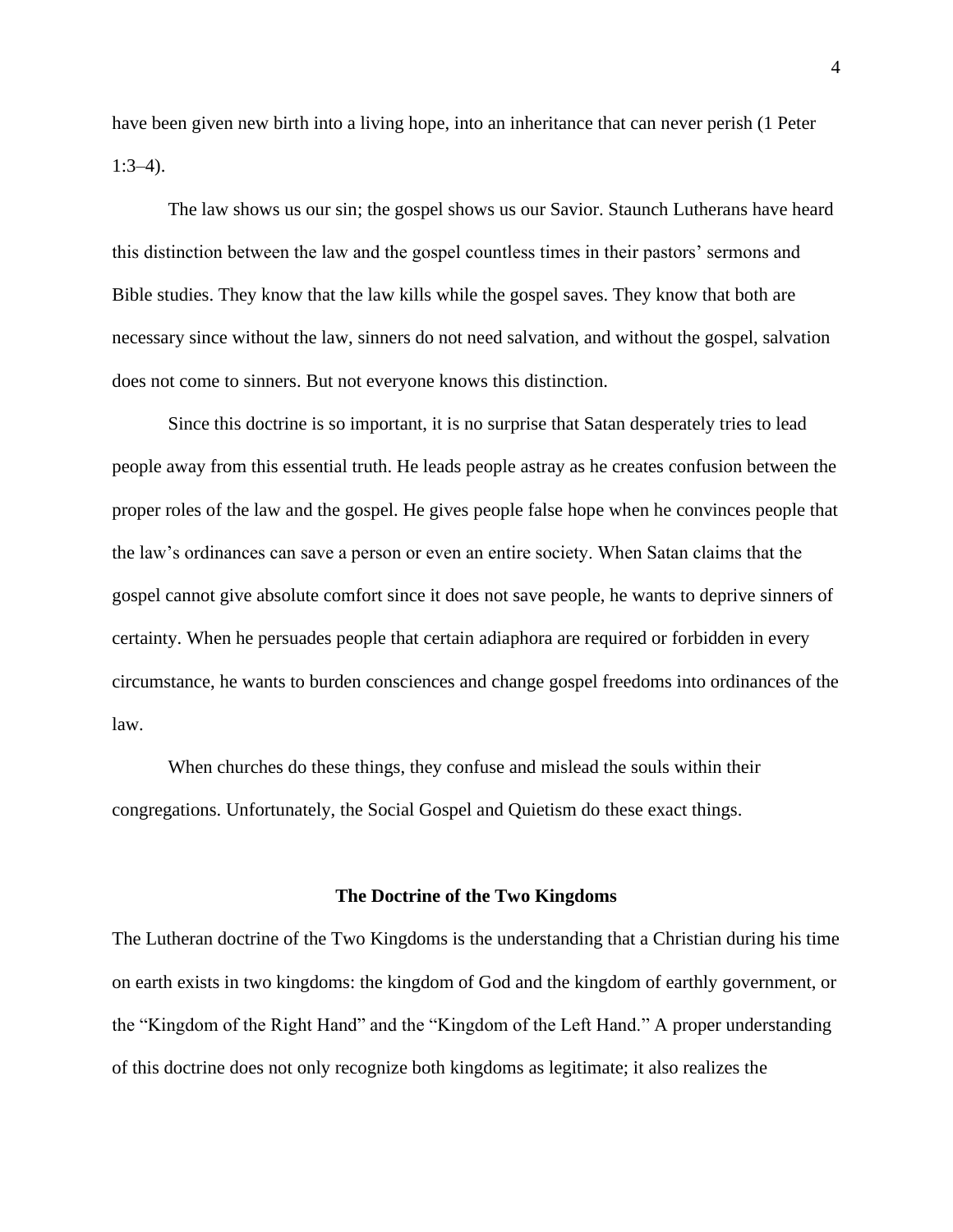importance of a proper distinction between the two kingdoms and the different roles that God has given to each.

What is the church's role in society? Jesus defines it well. He said to his disciples: "Therefore go and make disciples of all nations, baptizing them in the name of the Father and of the Son and of the Holy Spirit, and teaching them to obey everything I have commanded you" (Matt 28:19–20). The Kingdom of the Right Hand is all about the gospel. This gospel message is the same message about which Jesus commanded the Eleven: "Go into all the world and preach the gospel to all creation. Whoever believes and is baptized will be saved, but whoever does not believe will be condemned" (Mark 16:15–16). Jesus said to Peter: "Feed my lambs" (John 21:15). Jesus is clear about the church's role. The church should go out into the world, baptize in the name of the Triune God, preach the good news to all creation, teach them to obey everything Jesus has commanded, and feed his lambs. Besides the church, this role belongs to no other institution.

While the church focuses primarily on hearts and souls, the state focuses on outward actions, specifically those that can harm other people. Because some people, even Christians, may not conduct their lives with outward propriety, God gives the government power to control outward behavior with civil law.<sup>3</sup> Ultimately, the government seeks to protect the people within its boundaries. Meyer concludes: "Governments exist, and if they are to have our stamp of approval must exist, in the interest of the people. . . . If it is not, it forfeits its right of existence."<sup>4</sup>

<sup>3.</sup> Daniel M. Deutschlander, *Civil Government: God's Other Kingdom* (Milwaukee: Northwestern Pub. House, 1998), 21.

<sup>4.</sup> John P. Meyer, "Church and State," *Theological Quartalschrift* 25:3 (July 1928), 181.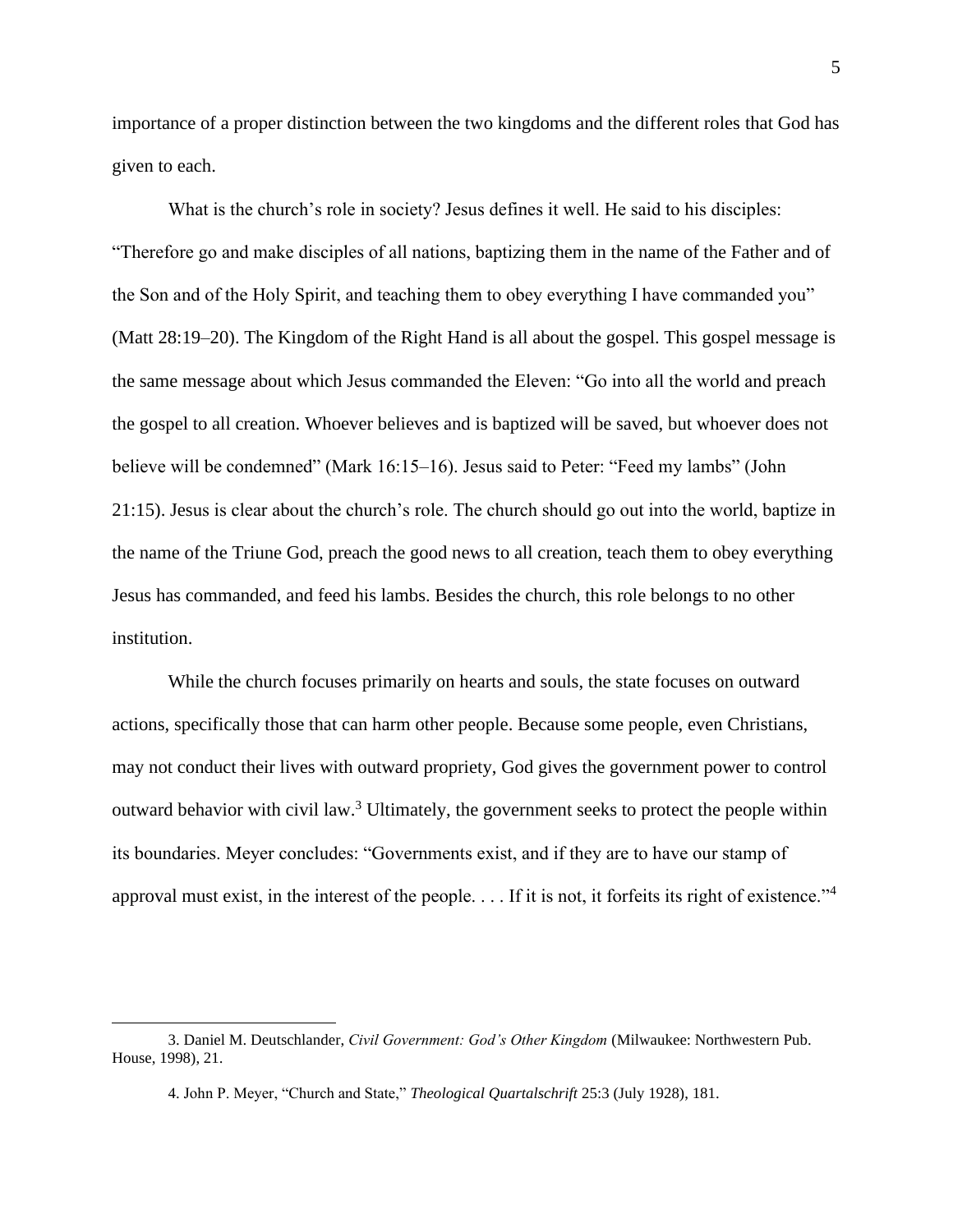The apostle Paul gives a profound, Spirit-inspired statement regarding the state's purpose and the

Christian's obedience:

Let everyone be subject to the governing authorities, for there is no authority except that which God has established. The authorities that exist have been established by God. Consequently, whoever rebels against the authority is rebelling against what God has instituted, and those who do so will bring judgment on themselves. For rulers hold no terror for those who do right, but for those who do wrong. Do you want to be free from fear of the one in authority? Then do what is right and you will be commended. For the one in authority is God's servant for your good. But if you do wrong, be afraid, for rulers do not bear the sword for no reason. They are God's servants, agents of wrath to bring punishment on the wrongdoer. Therefore, it is necessary to submit to the authorities, not only because of possible punishment but also as a matter of conscience. This is also why you pay taxes, for the authorities are God's servants, who give their full time to governing. Give to everyone what you owe them: If you owe taxes, pay taxes; if revenue, then revenue; if respect, then respect; if honor, then honor (Rom 13:1-7).

Therefore, the state is a blessing from God as it fulfills its God-given purposes.

The church and the state are blessings to one another. As it fulfills its purpose, the state continues to be a blessing to the church since the presence of unconvicted murderers and thieves may hinder the church as it fulfills its purpose. The church certainly needs the civil government to carry out its role in protecting its citizens. It is also true that the church's presence in society helps to form a better society, as Christians are motivated by the love of Christ to live like Christ. Thus, the church is also a blessing to the state. Our confessions declare: "Because of the command of God both are to be devoutly respected and honored as the highest blessings of God on earth."<sup>5</sup>

The Holy Christian Church holds the sword of the Spirit; the state yields its own sword to curb outward actions. The state cannot tell churches what to teach, nor can it legislate particular religious dogma. At the same time, it is not the church's role to tell the government what laws to

<sup>5.</sup> *The Book of Concord: The Confessions of the Evangelical Lutheran Church*, eds. and trans. Robert Kolb and Timothy J. Wengert, (Minneapolis: Fortress Press, 2000), AC XXVIII: 4.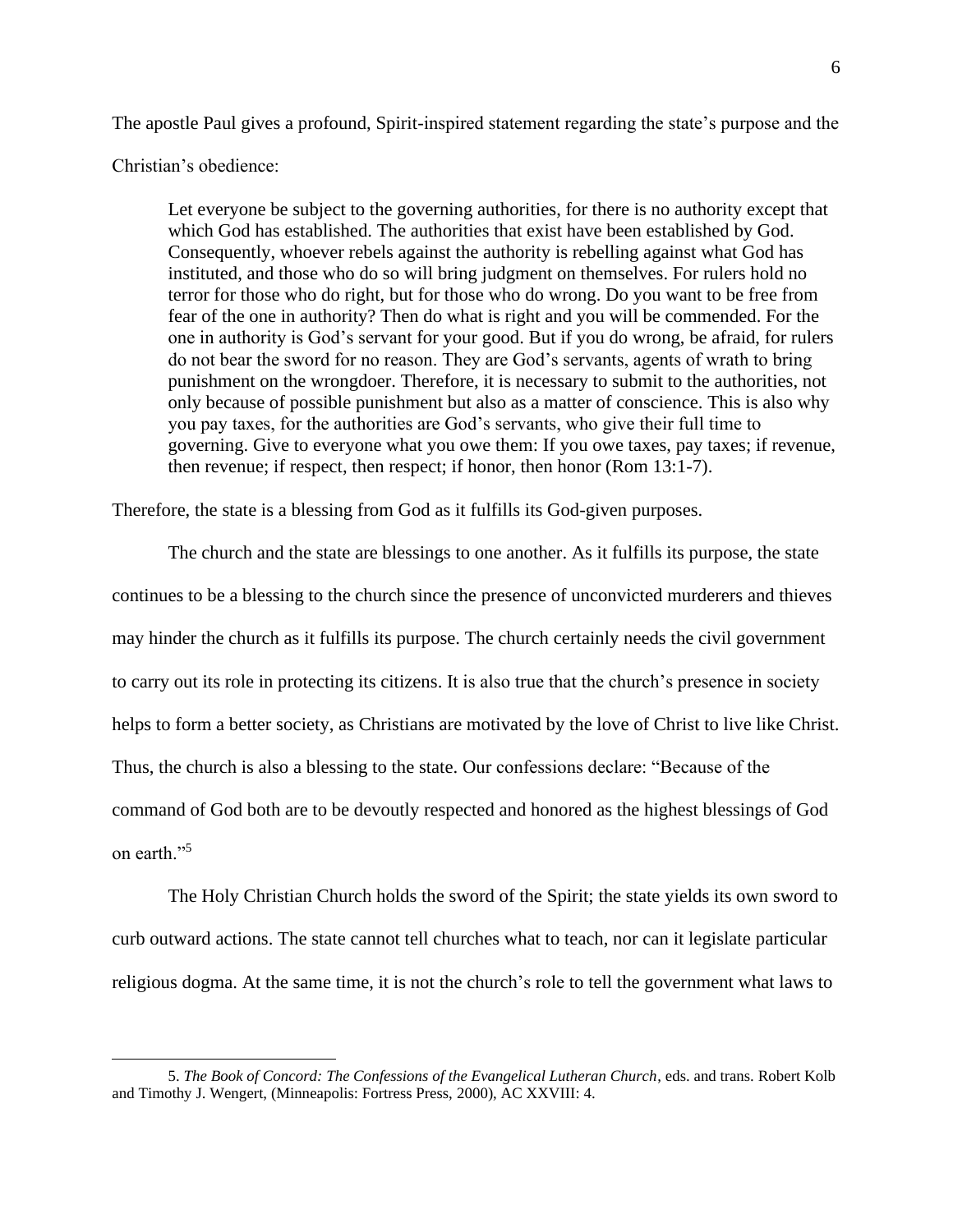<span id="page-9-0"></span>enact, for God has given that role to the state. Nonetheless, the Church is quite concerned with its people's actions and the society in which they live. The Church is concerned about society and the things that take place in it. The Church is *in* the world, though it does not belong *to* the world, nor is it *of* the world. So, what is the church's role in society? What is the Christian's role in society? As the church and the Christian fulfill their proper roles, they must avoid the pitfalls of the Social Gospel and Quietism.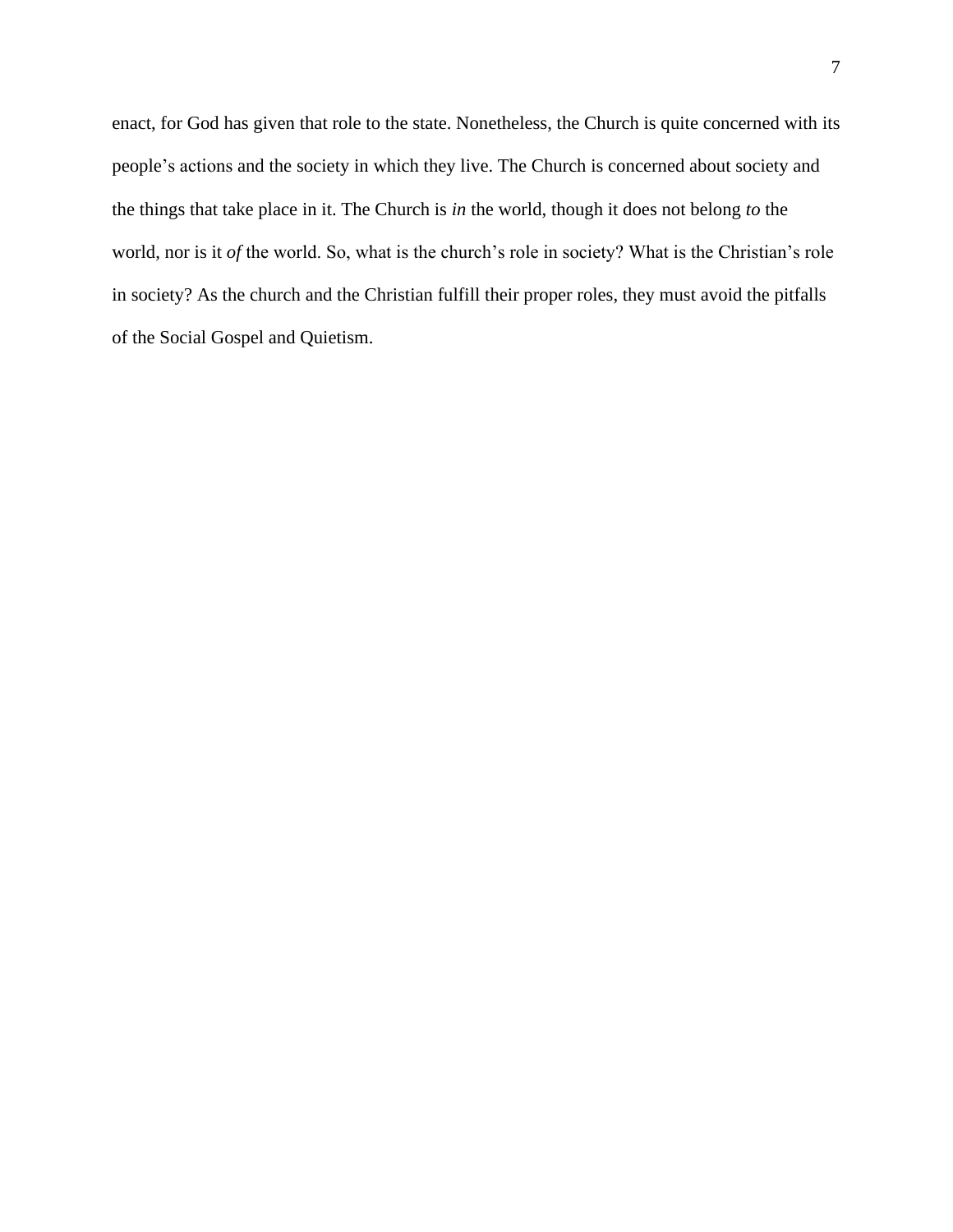### PART II: THE SOCIAL GOSPEL

### **A Brief History**

<span id="page-10-0"></span>"From the closing decades of the nineteenth century until the Second World War a tide of social concern swept through the ranks of Protestant clergy and some laity in Britain and North America,"<sup>6</sup> since the world had rapidly changed. The Industrial Revolution brought significant changes in manufacturing, providing machines and factories that could mass-produce items at a rate the likes of which the world had not seen. Nevertheless, these improvements in manufacturing resulted in a deterioration of many ordinary people. Wealth was unevenly divided. While businesses fought against each other for profit, the poor were becoming poorer.<sup>7</sup> Nolting describes it this way: "These were the times when mine owners investigated the death of a mule thoroughly, but had the crushed bodies of miners, killed in their mines under perilous working conditions, carried secretly out some side opening of the mine."<sup>8</sup> As a result of this severe social strife, churches became quite concerned.

This renewed concern took on the form of numerous social movements in Great Britain and the United States. One of these movements not only was influenced by these concerns in Britain, but it also was molded by previous influences from American Protestantism.<sup>9</sup> By 1900,

9. Handy, 4.

<sup>6.</sup> Paul T. Phillips, *A Kingdom on Earth: Anglo-American Social Christianity, 1880-1940* (University Park, PA: The Pennsylvania State University Press, 1996), xiii.

<sup>7.</sup> Robert T. Handy, ed., *The Social Gospel in America: 1870-1920* (New York: Oxford University Press, 1966), 4.

<sup>8.</sup> Paul F. Nolting, *The Social Gospel – A Threat to the Principle of the Separation of Church and State* (Sleepy Eye, MN: *Sleepy Eye Herald Dispatch*, 1966), 23.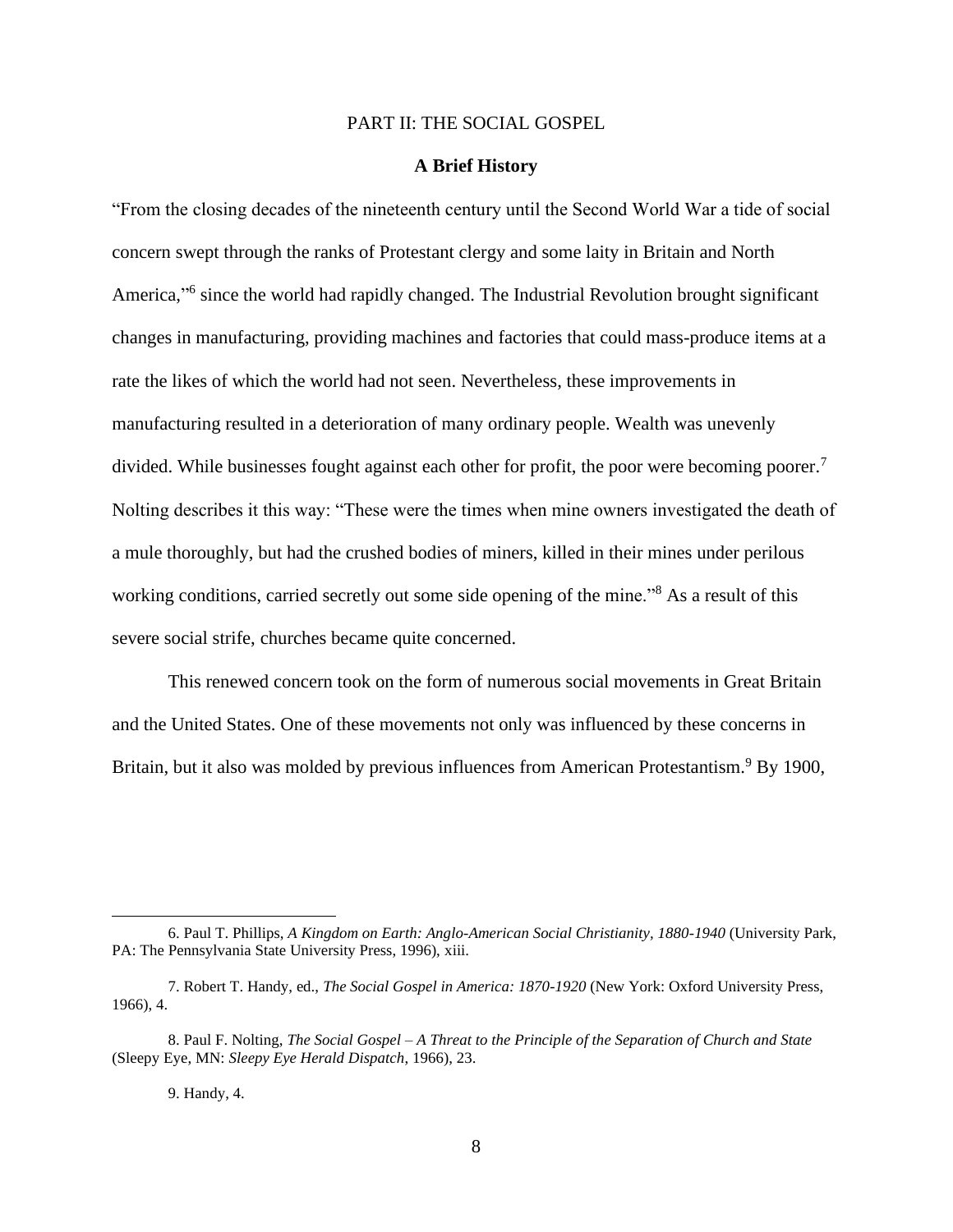this movement was called the "Social Gospel,"<sup>10</sup> and it grew in the United States.<sup>11</sup> Its prominent American leaders included Washington Gladden and Richard T. Ely,<sup>12</sup> but one leader rose above the others as the Social Gospel's most prominent spokesman: Walter Rauschenbusch.<sup>13</sup> The teaching of the Social Gospel is this: the church's ultimate concern should be with the restoration and salvation of society, through which would come the salvation of individual souls. To accomplish this purpose, the church needed to be active in social reform.

It was ambitious. It was desirable. It even seemed attainable, that is, until World War I came and "punctured this optimistic balloon of the social gospel."<sup>14</sup> Yet not even the greatest war the world had ever seen could squelch the hopes of Rauschenbusch: "After the War the social gospel will 'come back' with pent-up energy and clearer knowledge."<sup>15</sup> Despite his hopes, the Social Gospel never quite reached its high level of popularity before the war.<sup>16</sup> Nonetheless, the movement has not died in the slightest; rather, it has taken on a new form: "what was called the social gospel now is called social action."<sup>17</sup> Through its efforts, the Social Gospel taught that

11. Handy, 4.

12. Handy, 16.

13. Nolting, *The Social Gospel – A Threat*, 25.

14. Armin Schuetze, "The Church's Social Concerns — Scriptural Imperatives and Limitations," in *Our Great Heritage, Volume 3*, eds. Lyle W. Lange and G. Jerome Albrecht (Milwaukee: Northwestern Pub. House, 1991), 414.

15. Walter Rauschenbusch, *A Theology for the Social Gospel* (New York: The Macmillan Company, 1917), 4.

16. Handy, 14.

17. Schuetze, "The Church's Social Concerns," 414.

<sup>10.</sup> Phillips, *Anglo-American Social Christianity*, xviii.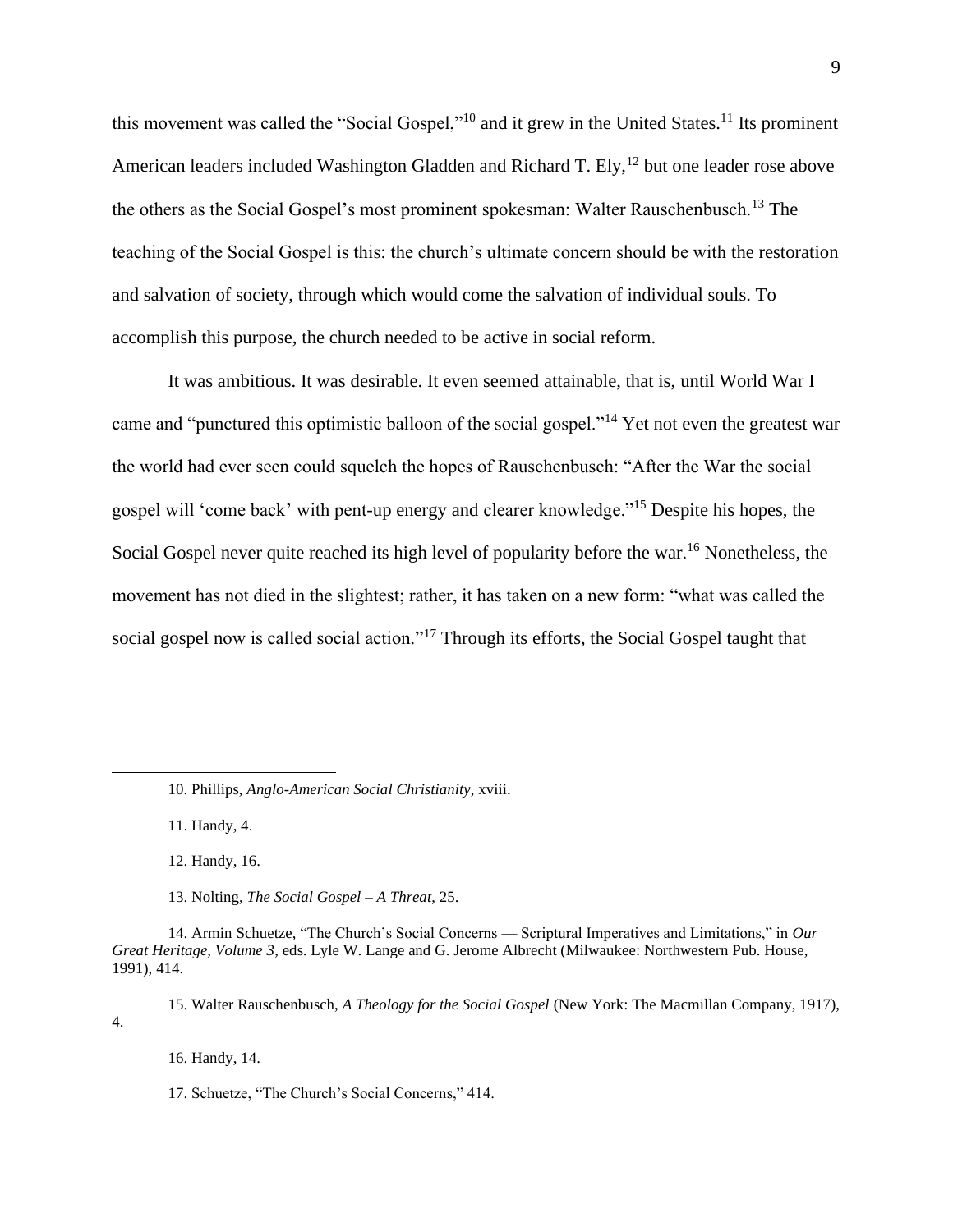"the kingdom of God would soon become a reality, bringing with it social harmony and the elimination of the worst of social injustices."<sup>18</sup>

### **The Social Gospel's Theology of the Kingdom of God**

<span id="page-12-0"></span>The Second Petition of the Lord's Prayer is "Your kingdom come."<sup>19</sup> If someone would read this statement alone, without the context of the rest of the Lord's Prayer, they might ask a few questions. Whose kingdom is it? What is this kingdom? How does this kingdom come?

If someone reads the rest of the Lord's Prayer, the first question can be answered easily: the kingdom belongs to the Father, for he is the one addressed in the prayer at the beginning. Nevertheless, the kingdom does not only belong to the Father. The apostle Paul writes about Jesus: "And God placed all things under his feet and appointed him to be head over everything for the church, which is his body, the fullness of him who fills everything in every way" (Eph 1:22–23). Jesus also says: "My kingdom is not of this world" (John 18:36). Undoubtedly, this is the same kingdom referred to in the Second Petition of the Lord's Prayer. The Holy Spirit is not inactive in the working of the kingdom of God either. It is written: "The kingdom of God is not a matter of eating and drinking, but of righteousness, peace and joy in the Holy Spirit" (Rom 14:17). Therefore, the kingdom of God finds ownership among each person of the Trinity: Father, Son, and Holy Spirit.

However, the second and the third questions are more challenging to answer: what is this kingdom? How does this kingdom come? Of course, the answer to the third question entirely depends on the answer to the second question, for the coming of the kingdom depends on what

<sup>18.</sup> Handy, 10.

<sup>19.</sup> Or "Thy kingdom come" if you prefer the traditional version.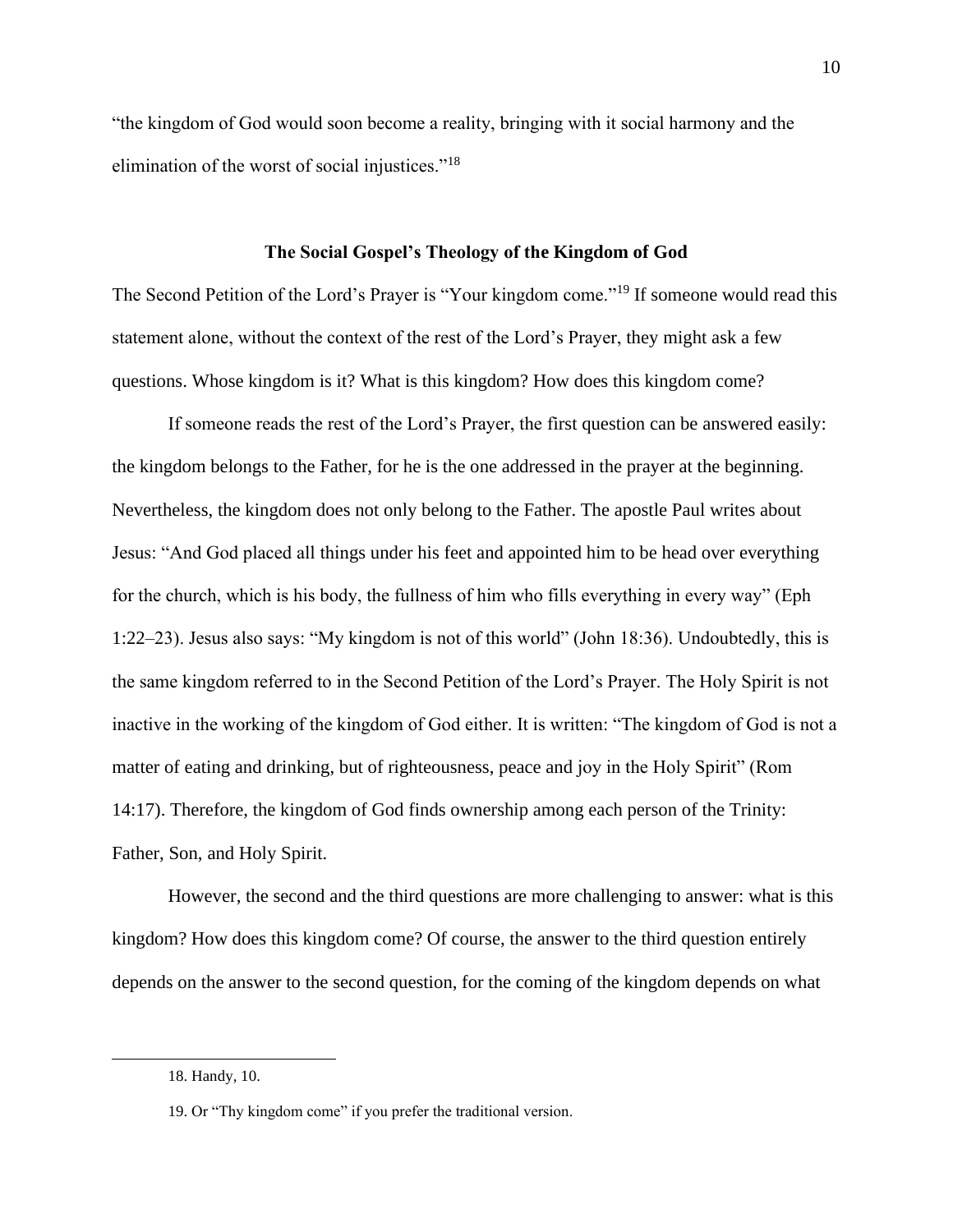type of kingdom it is. One of the Social Gospel's major premises is the idea that the kingdom of God can (and should) become an "earthly" kingdom.

Walter Rauschenbusch is not shy when he speaks about the importance of this doctrine in his theology. He writes: "This doctrine is itself the social gospel. Without it, the idea of redeeming the social order will be but an annex to the orthodox conception of the scheme of salvation."<sup>20</sup> The supporters of the Social Gospel wanted to build a perfect society on earth, for it seemed that mankind was improving itself toward perfection.<sup>21</sup> This task was neither easy nor insignificant: "the establishment of a community of righteousness in mankind is just as much a saving act of God as the salvation of an individual from his natural selfishness and moral inability."<sup>22</sup> Rauschenbusch defines the kingdom of God as "humanity organized according to the will of God"<sup>23</sup> and it "is not confined within the limits of the Church and its activities. It embraces the whole of human life. It is the Christian transfiguration of the social order."<sup>24</sup> This assessment of the kingdom of God begs the question: how exactly does this "Christian transfiguration of the social order" take place?

Christian communities have long been concerned with the conditions of the suffering and the weak, provoking a "challenge to the conscience of Christian men."<sup>25</sup> Of course, in the modern era, one of the main reasons people might be weak or suffering is because they are poor.

- 22. Rauschenbusch, *A Theology for the Social Gospel*, 140.
- 23. Rauschenbusch, *A Theology for the Social Gospel*, 144.
- 24. Rauschenbusch, *A Theology for the Social Gospel*, 145.
- 25. Walter James, *The Christian in Politics* (London: Oxford University Press, 1962), 38.

<sup>20.</sup> Rauschenbusch, *A Theology for the Social Gospel*, 131.

<sup>21.</sup> Schuetze, "The Church's Social Concerns," 414.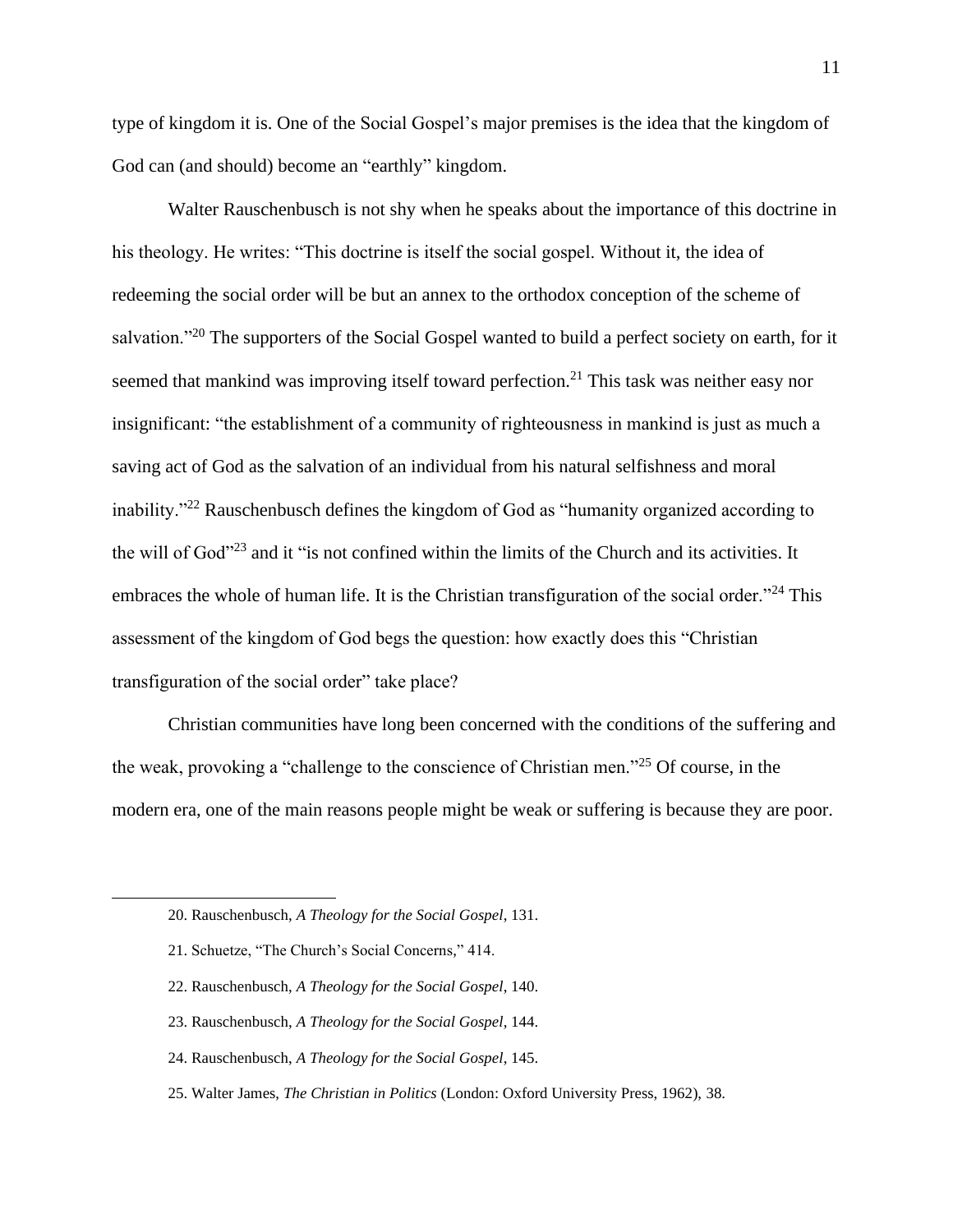Thus, the problem is economic; capitalism is the enemy.<sup>26</sup> The *Chicago Tribune* noted: "The high school boys and girls of the Methodist Youth Conference held in Evanston last summer solemnly resolved, 'Before permanent peace can ever be achieved, the present economic system must be changed to a cooperative commonwealth. $\frac{1}{27}$  The human race must become one big, happy family, and the proponents of the Social Gospel believe that this is possible through economic prosperity for all. The Social Gospel attempts to achieve this goal through public activism and participation.<sup>28</sup> As the Social Gospel advocates for social prosperity, it also aims for morality to exist in all people. Yet it does not wish to employ the gospel for this task. Instead, they desire to see "the ethics of Jesus enforced by social legislation so that bad men will be compelled to do good; then will the Kingdom of God be established on earth."<sup>29</sup>

To briefly summarize their position, the kingdom of God is the Christian transfiguration of the social order. The kingdom of God can only come by public activism, participation, and enforcement of social legislation based on Christian ethics. The Church has completed its task when all economic problems have ceased, and a new Christian society emerges, one which rests "on love, service, and equality."<sup>30</sup> When this has happened, then the kingdom of God has truly come to earth.

<sup>26.</sup> Henry C. Nitz, "Another Gospel," *Theologische Quartalschrift* 32:4 (October 1935), 247.

<sup>27.</sup> Nitz, 247. He cites the February 10, 1935 edition of the *Chicago Tribune*.

<sup>28.</sup> Edward C. Fredrich, "Activity vs. Activism in the Church," *Wisconsin Lutheran Quarterly* 71:4 (October 1974), 248.

<sup>29.</sup> Nitz, 252.

<sup>30.</sup> Walter Rauschenbusch, *Christianity and the Social Crisis* (New York: Harper & Row, 1964 [1907]), 70.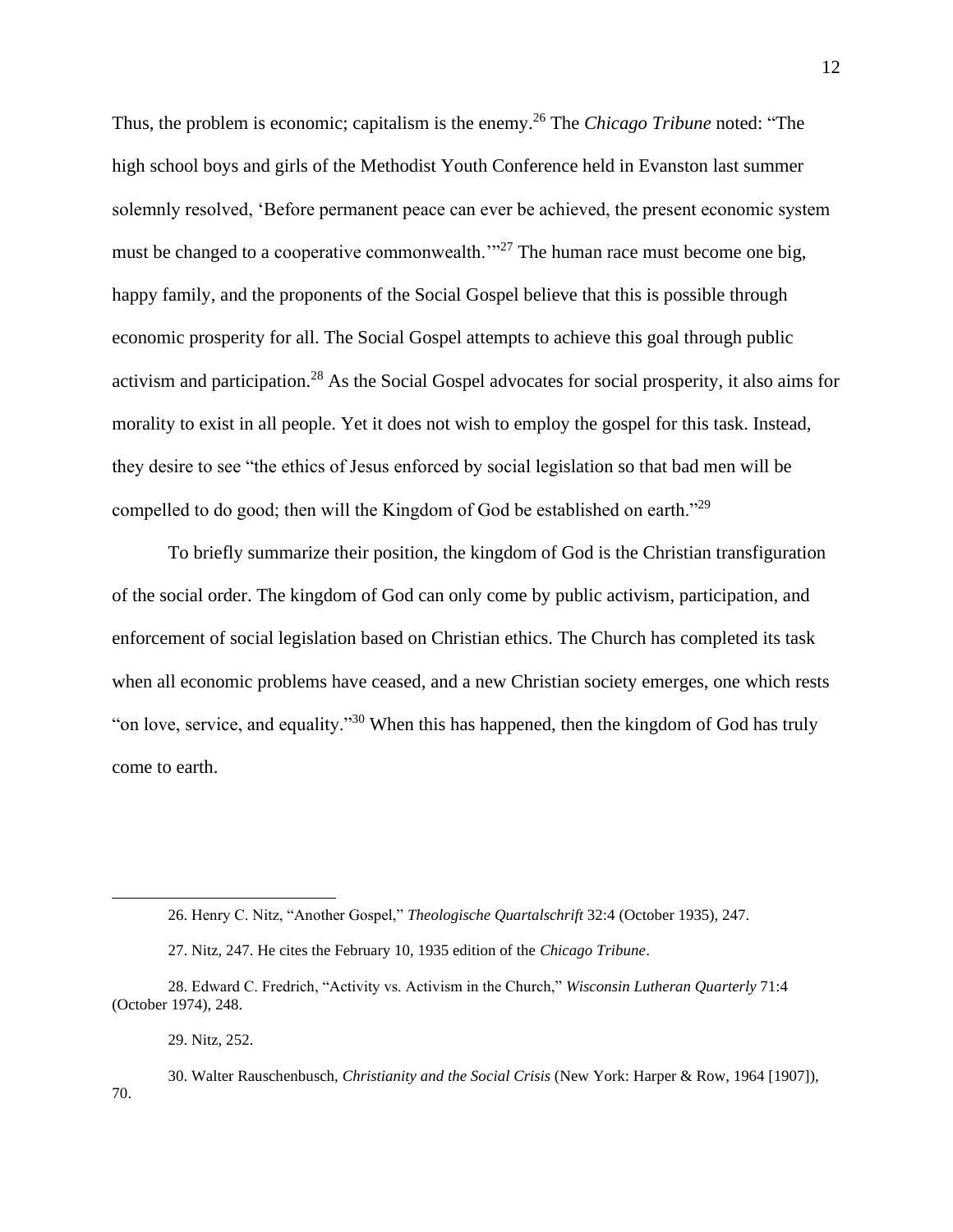#### **A Lutheran Response to the Social Gospel's Theology of the Kingdom of God**

<span id="page-15-0"></span>Again, the Second Petition of the Lord's Prayer says: "Your kingdom come." Regarding this petition, there were three questions: whose kingdom is it? What is this kingdom? How does this kingdom come? The answer to the first question remains unequivocal throughout orthodox Christianity: the kingdom belongs to our Triune God. But Lutheranism disagrees with the Social Gospel regarding their answers to the second and third questions.

So, what is this kingdom? What is this kingdom not? It cannot be the transfiguration of society. The kingdom of God is not an earthly kingdom. Jesus said: "My kingdom is not of this world" (John 18:36). Jesus also tells us about his kingdom: "The coming of the kingdom of God is not something that can be observed, nor will people say, 'Here it is,' or 'There it is' because the kingdom of God is in your midst" (Luke 17:20–21). Therefore, the kingdom of God cannot be a worldly kingdom, as the proponents of the Social Gospel say that it is and should be.

Since the kingdom of God is not a "worldly" kingdom, what kind of kingdom is it? Because Jesus said to Nicodemus: "Very truly I tell you, no one can enter the kingdom of God unless they are born of water and the Spirit" (John 3:5), it is clear that the kingdom of God is a spiritual kingdom. God delivered all believers "from the dominion of darkness and brought us into the kingdom of the Son he loves, in whom we have redemption, the forgiveness of sins" (Col 1:13–14). To those who are a part of this kingdom, the apostle Paul writes: "Let the peace of Christ rule in your hearts. . . . Let the message of Christ dwell among you richly" (Col 3:15– 16).

Now, since the kingdom of God is spiritual, how does the kingdom come to us? Naturally, it comes to us through the Holy Spirit, who comes to us through his means of grace, the gospel in Word and Sacrament. The Sacrament of Baptism brings us into the kingdom of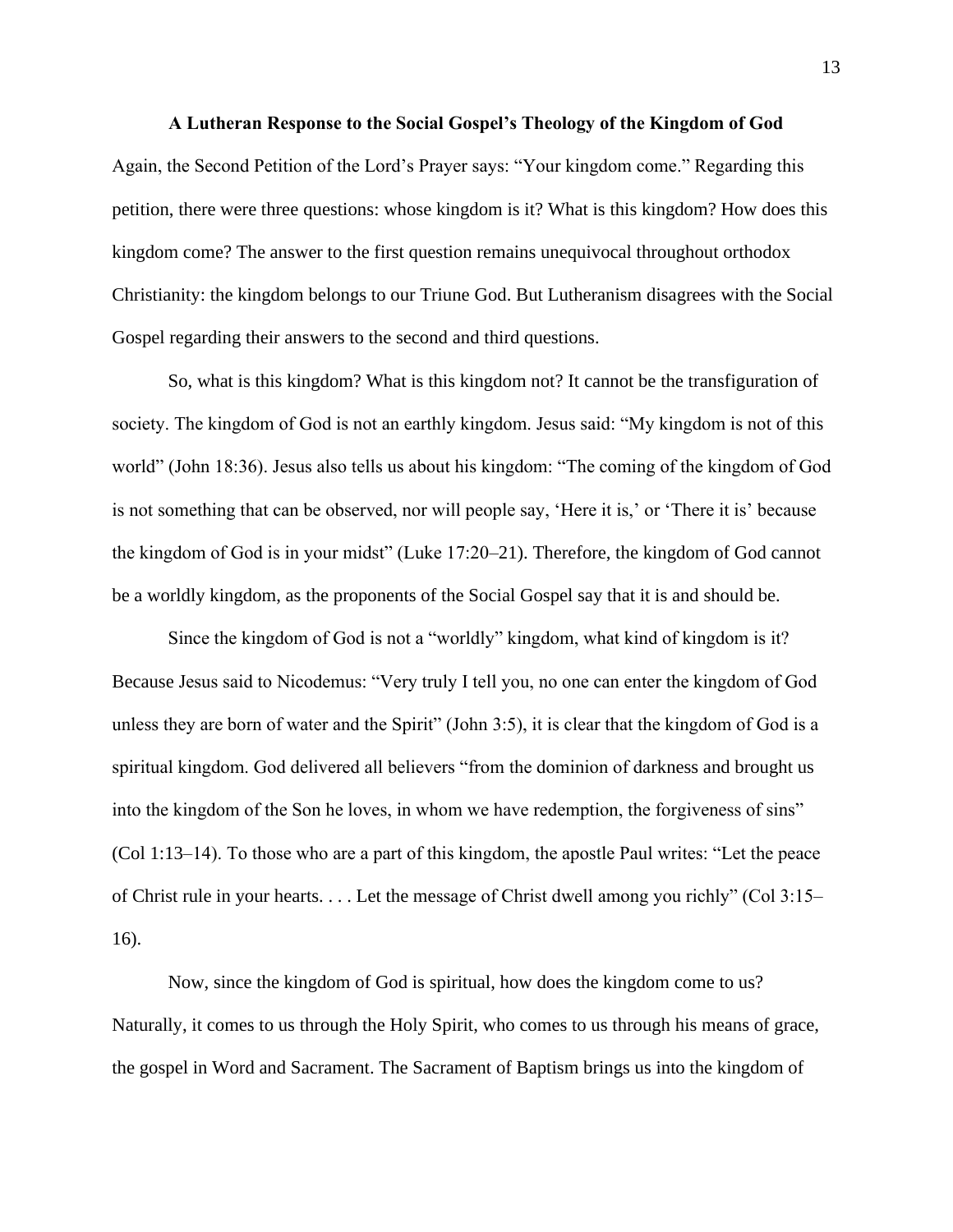God, since by the Spirit in Baptism we receive a "washing of rebirth and renewal" (Titus 3:5). He also uses the Word to create faith, as Paul says: "Faith comes from hearing the message, and the message is heard through the word about Christ" (Rom 10:17). We know that it is the Holy Spirit who works that faith through the Word, for Scripture says: "No one can say 'Jesus is Lord,' except by the Holy Spirit" (1 Cor 12:3). Therefore, we conclude: "The kingdom of God is Christ's rule in our hearts through his Word" and "God's kingdom comes as the Holy Spirit works and strengthens faith in our hearts through the means of grace."<sup>31</sup> The Apology describes Christ's kingdom as "the heart's knowledge of God, fear of God, faith in God, and the beginning of eternal righteousness and eternal life."<sup>32</sup> What a glorious kingdom we live in and that lives within us!

### **The Social Gospel's Theology of the Condition of Mankind**

<span id="page-16-0"></span>Rauschenbusch writes: "Theology ought to be the science of redemption and offer scientific methods for the eradication of sin."<sup>33</sup> One might assume that Rauschenbusch denies original sin completely. Thus, it is quite surprising to read just one paragraph later regarding the doctrine of original sin: "I take pleasure, therefore, in defending it."<sup>34</sup> Since he cannot deny the prevalence of sin throughout the world, he cannot and does not wish to completely disregard the doctrine of original sin.

<sup>31.</sup> Stephen Geiger et al., eds., *Luther's Catechism: The Small Catechism of Dr. Martin Luther*  (Milwaukee: Northwestern Pub. House, 2017), 255.

<sup>32.</sup> Ap XVI: 2.

<sup>33.</sup> Rauschenbusch, *A Theology for the Social Gospel*, 57.

<sup>34.</sup> Rauschenbusch, *A Theology for the Social Gospel*, 57.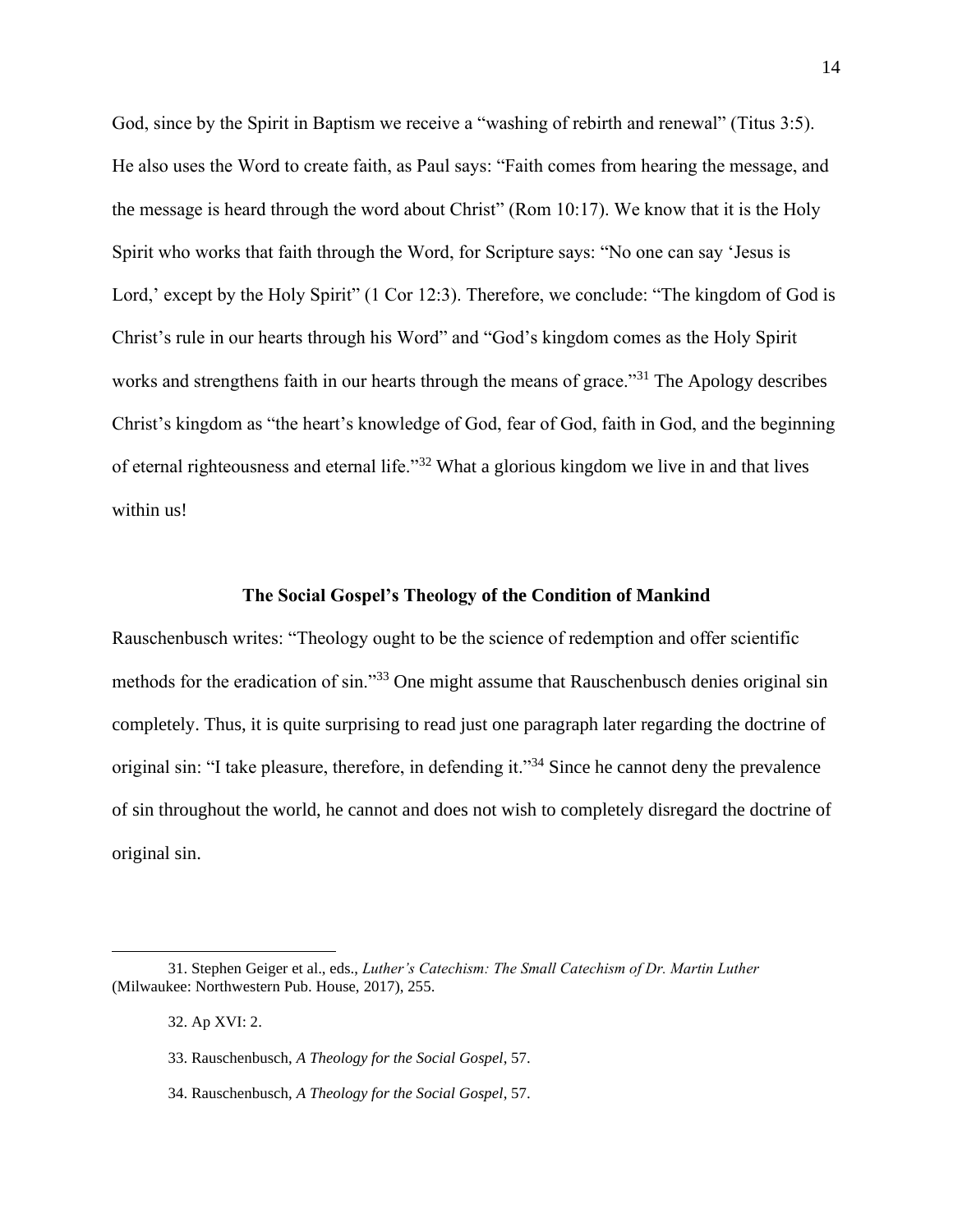Rauschenbusch understands "original sin" as those sinful, innate tendencies passed down from generation to generation. Because our ancestors acted in these ways, we are predisposed to act in these ways as well.<sup>35</sup> Still, regarding the teaching that Adam's guilt has resulted in the total corruption of humanity, he says that "the old theology overworked it."<sup>36</sup> He writes: "A theology for the social gospel would have to say that original sin is partly social. It runs down the generations not only by biological propagation but also by social assimilation."<sup>37</sup> Rather than stressing the fall into sin, he emphasizes the specific sins passed down from each generation and culture, rooted deeply in society's institutions and practices. His main concern is that theologians so strongly emphasize humanity's sinful state that they neglect the sins that humans and whole societies actively commit,  $38$  saying that theology has failed to teach original sin correctly.  $39$ Therefore, he rejects the idea that original sin is the uniform depravity of all mankind<sup>40</sup> while also rejecting that mankind should be held responsible for their original sin.<sup>41</sup> This statement might best summarize his teachings on original sin: "Original sin deals with dumb forces of nature; social tradition is ethical and may be affected by conscious social action."<sup>42</sup>

- 36. Rauschenbusch, *A Theology for the Social Gospel*, 59.
- 37. Rauschenbusch, *A Theology for the Social Gospel*, 61.
- 38. Rauschenbusch, *A Theology for the Social Gospel*, 60.
- 39. Rauschenbusch, *A Theology for the Social Gospel*, 67.

40. Gary Dorrien, *The Making of American Liberal Theology: Idealism, Realism, and Modernity, 1900- 1950* (Louisville: Westminster John Knox Press, 2003), 121.

41. Rauschenbusch, 59.

42. Rauschenbusch, 60.

<sup>35.</sup> Rauschenbusch, *A Theology for the Social Gospel*, 58.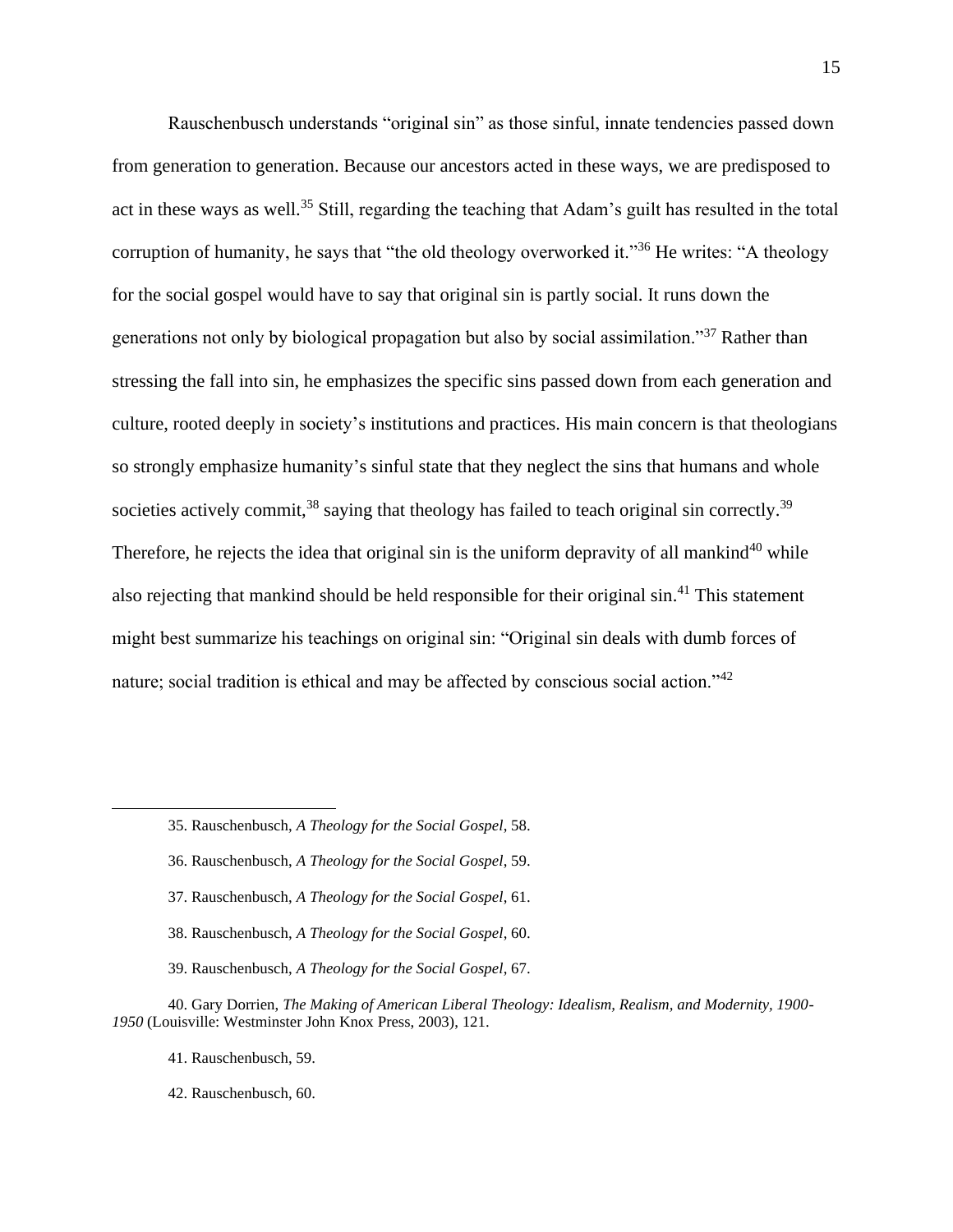Thus, Rauschenbusch has high hopes for humanity's condition, hoping to fix society's problems by fixing its institutions and customs. Since sinfulness is universal, this is a group effort, "not pertaining to every individual separately or referring to him alone, but *in each the work of all, and in all the work of each.*" <sup>43</sup> When all people become aware of the issues and when everyone works together, each for everyone else's benefit, the redemption of the social order no longer remains a possibility; it transforms into reality. This reality is the Kingdom of God on earth.

<span id="page-18-0"></span>**A Lutheran Response to the Social Gospel's Theology of the Condition of Mankind** Rauschenbusch's theology sounds right to human reasoning. According to our human logic, people should not be at fault for something that they inherited. It is not a baby's fault that she was born with brown hair. Since this is true, reason suggests: "Why would it be a baby's fault that he was born with original sin?" If the sinful tendencies that have come from nature have formed society's structures, then it is by transforming society's structures that society eventually transforms. Society would quickly perfect itself and dispose of all sinful tendencies as people enter societal structures that propagate good instead of evil. Then original sin finally becomes obsolete. Again, it just sounds so good. How could it be so wrong?

After David had committed adultery with Bathsheba, the prophet Nathan confronted him. After the prophet convicted him of his sin, David wrote Psalm 51. He said: "For I know my transgressions, and my sin is always before me. Against you, you only, have I sinned and done what is evil in your sight; so you are right in your verdict and justified when you judge. Surely I was sinful at birth, sinful from the time my mother conceived me" (Ps 51:3–5). David held

<sup>43.</sup> Rauschenbusch, 92. He is quoting from Friedrich Schleiermacher's *Der Christliche Glaube*.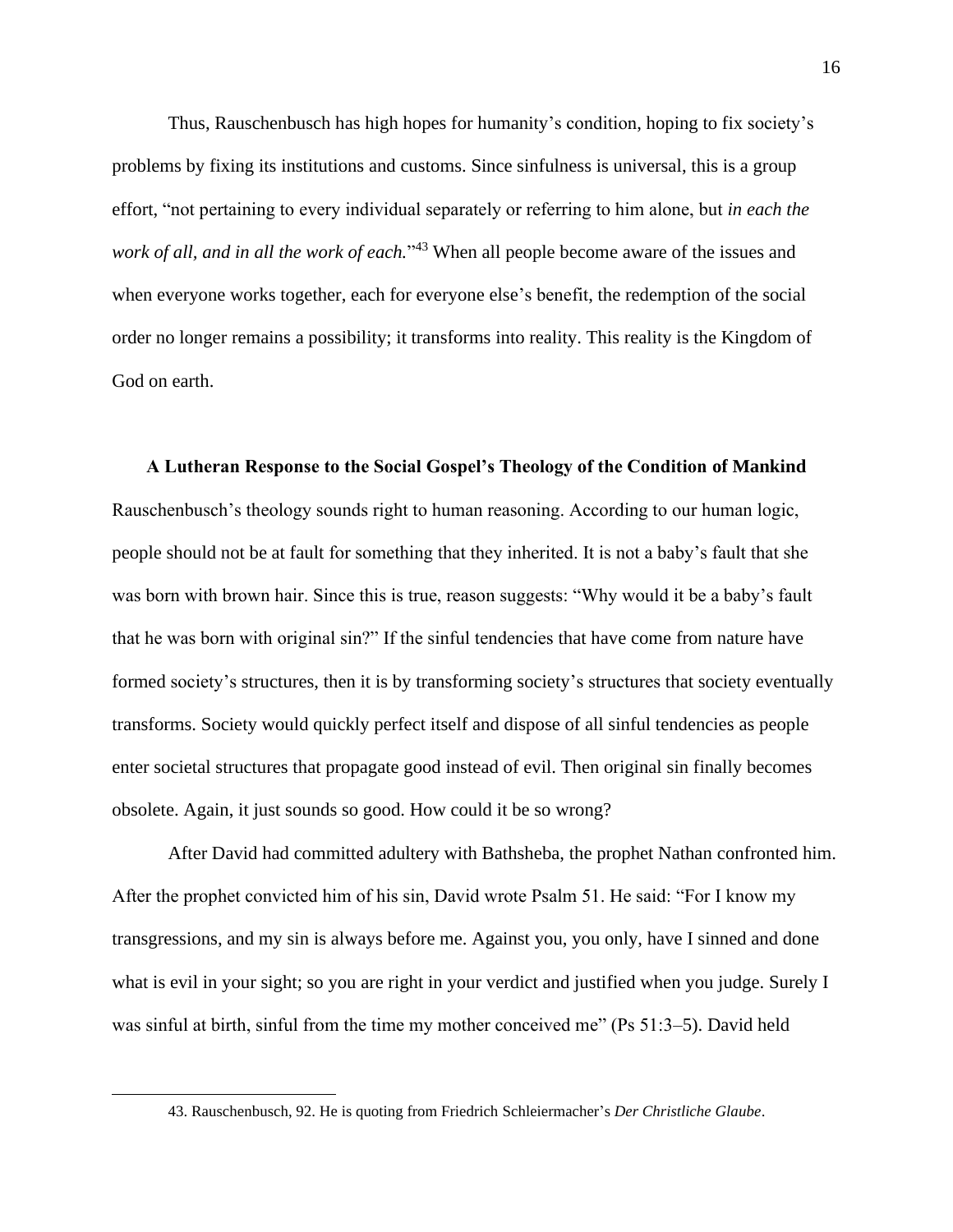himself responsible for what he did to Uriah and Bathsheba. David admitted that these sinful actions were proof that he was sinful from the point of conception. If David believed that he was not responsible for his sinful nature, he would not have believed he was responsible for his sinful actions since these sinful actions flowed from his sinful nature. Therefore, since David claimed responsibility for his sinful actions, he also claimed responsibility for his inherited sinful nature.

Surely it was not just David who was conceived in sin. It cannot be that only some of us were born in sin or that most of us were born in sin. All of us born naturally from a father and a mother are born in sin, or none of us are born in sin. So which is it? The answer is clear: "Therefore, just as sin entered the world through one man, and death through sin, and in this way death came to all people, because all sinned" (Rom 5:12). Since all were born in sin, "all have sinned" (Rom 3:23). David claimed responsibility for his sinful nature. We do too.

Before our glorious entrance into heaven, sinful human beings will remain sinful. Theology cannot offer *man-made* solutions to the problem of sin. Instead, the Bible simply addresses that the problem exists. The Bible says that the problem of sin in this world will not get better but worse. Then, on Judgment Day, God will take the problem into his own hands. Without any help from human beings, he will eradicate sin on his own. But the Social Gospel movement disagrees.

#### **Postmillennialism and the Social Gospel**

<span id="page-19-0"></span>"Blessed and holy are those who share in the first resurrection. The second death has no power over them, but they will be priests of God and of Christ and will reign with him for a thousand years" (Rev 20:6). Postmillennialism teaches that this passage refers to a long, indefinite period of ultimate and unprecedented peace and prosperity for God's people. As Christians transform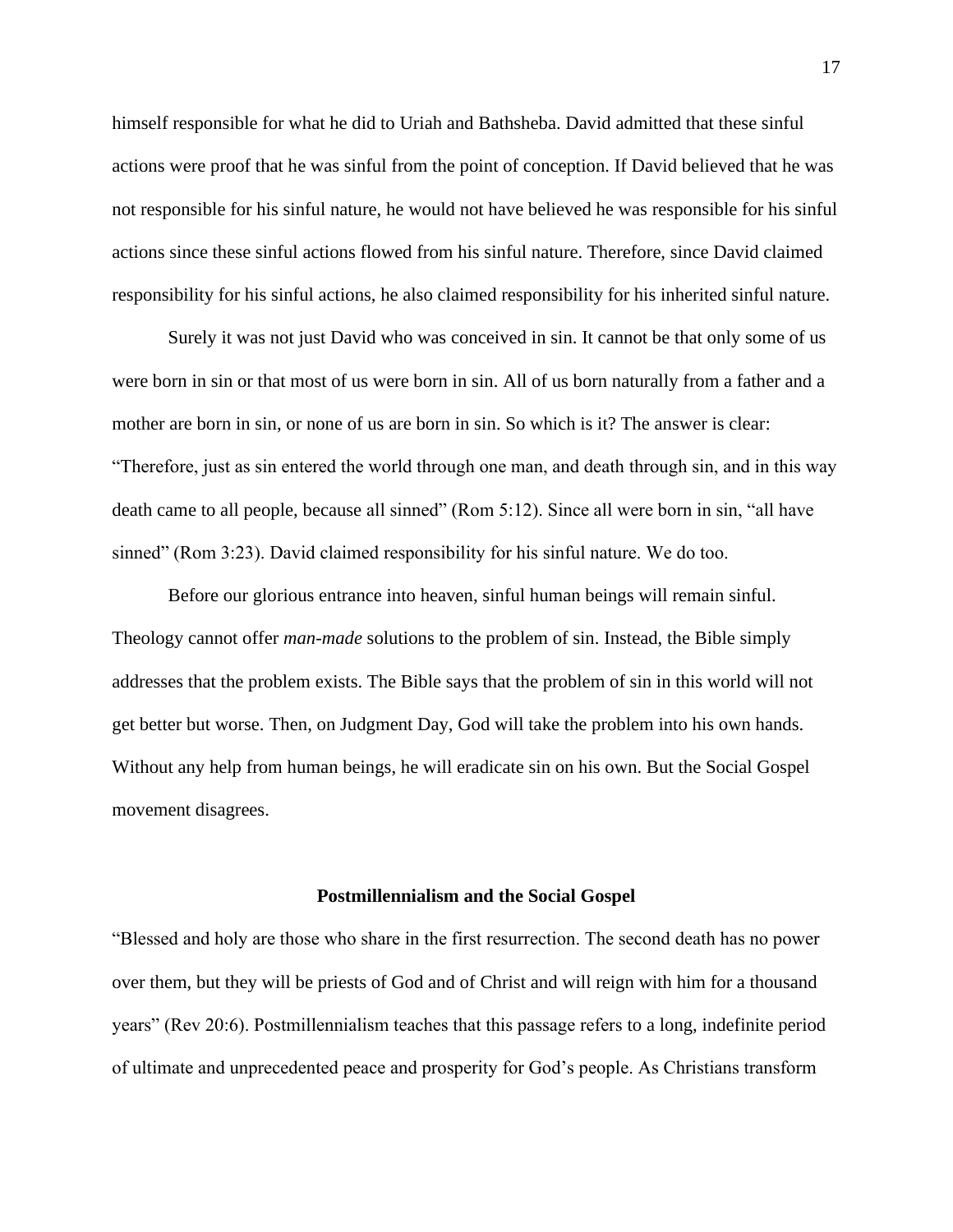society with Christian ideals, this "millennium" would begin someday. The beginning of this millennium would be the beginning of the age of "the Kingdom of God on earth." As Social Gospel preachers concentrated on this endeavor, they dedicated far less time to other doctrines, such as original sin or personal conversion.<sup>44</sup> Though Rauschenbusch does not especially mention those who support postmillennialism, the theology of the Social Gospel directly relates to it,<sup>45</sup> particularly in its improvement of mankind and the construction of a heaven on earth.<sup>46</sup>

This was not only attractive; it was deemed necessary. In order to save sinners, they needed to save society. After all, to reorganize the world societally was to regenerate the world spiritually.<sup>47</sup> But this societal progress cannot be man's work alone. Progress does not only come from man's nature; it is also divine.<sup>48</sup> This progress would not be inevitable either. Society would need to work at it, but Rauschenbusch believed it could happen.<sup>49</sup>

#### **A Lutheran Response to Postmillennialism**

<span id="page-20-0"></span>Revelation 20:6 refers to a period of a thousand years in which believers "will be priests of God and of Christ and will reign with him." While postmillennialism teaches that this will be a time

<sup>44.</sup> Murray L. Wagner, "Social Gospel Liberalism: Postmillennial Views Among the Brethren," *Brethren Life and Thought* 46 (2001): 135.

<sup>45.</sup> Dennis R. Davis, "The Impact of Evolutionary Thought on Walter Rauschenbusch," *Foundations* 21 (1978), 262.

<sup>46.</sup> Lyle W. Lange, *God So Loved the World: A Study of Christian Doctrine* (Milwaukee: Northwestern Pub. House, 2005), 616.

<sup>47.</sup> Carl J. Guarneri, "The Associationists: Forging a Christian Socialism in Antebellum America," *Church History* 52 (1983): 49.

<sup>48.</sup> Walter Rauschenbusch, *Christianizing the Social Order* (New York: The Macmillan Company, 1914), 30.

<sup>49.</sup> Handy, *The Social Gospel in America*, 257.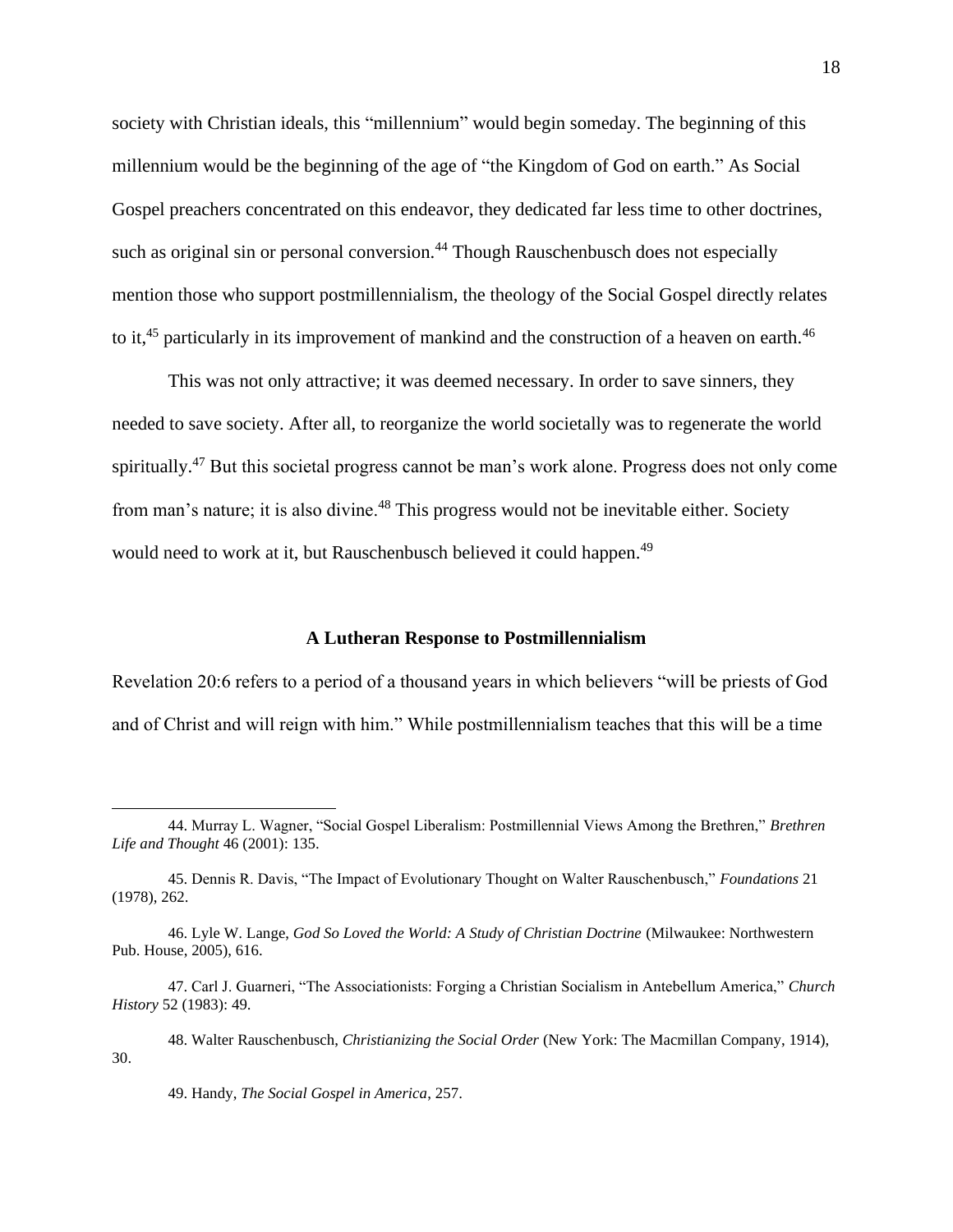of unprecedented peace and prosperity on earth, orthodox Lutheranism suggests that this is false doctrine. Rather than a time of ultimate peace on earth before Jesus returns, the millennium symbolizes the unknown length of time between the first coming of Christ, in which he destroyed Satan and the power of death (Heb 2:14) by triumphing over him on the cross (Col 2:15), and the second coming of Jesus, which will occur on Judgment Day (Acts 17:31). This amount of time is the New Testament era.

The apostle Paul writes: "In fact, everyone who wants to live a godly life in Christ Jesus will be persecuted, while evildoers and impostors will go from bad to worse, deceiving and being deceived" (2 Tim 3:12–13). The times will not get better; they will get worse. Jesus promises: "Because of the increase of wickedness, the love of most will grow cold, but the one who stands firm to the end will be saved" (Matt  $24:12-13$ ).

Thanks be to Jesus that he, the one who will save us in the end, promises to be with us to the end (Matt 28:20).

#### **Americanism and the Social Gospel**

<span id="page-21-0"></span>The adherents to the Social Gospel hoped that the kingdom of God would be an earthly kingdom. Of course, setting up an earthly kingdom from scratch is no easy task, especially one that is supposed to be God's kingdom! They could not create their own government that would officially establish a universal kingdom of God and bring the new millennium of peace and prosperity. Instead, they would need an existing kingdom to fulfill the role of ushering in this kingdom. Considering the strength of the United States on the world stage, considering that many leading figures of the Social Gospel were American, and considering America was a nation filled with Christians already, the United States was a major candidate to usher in the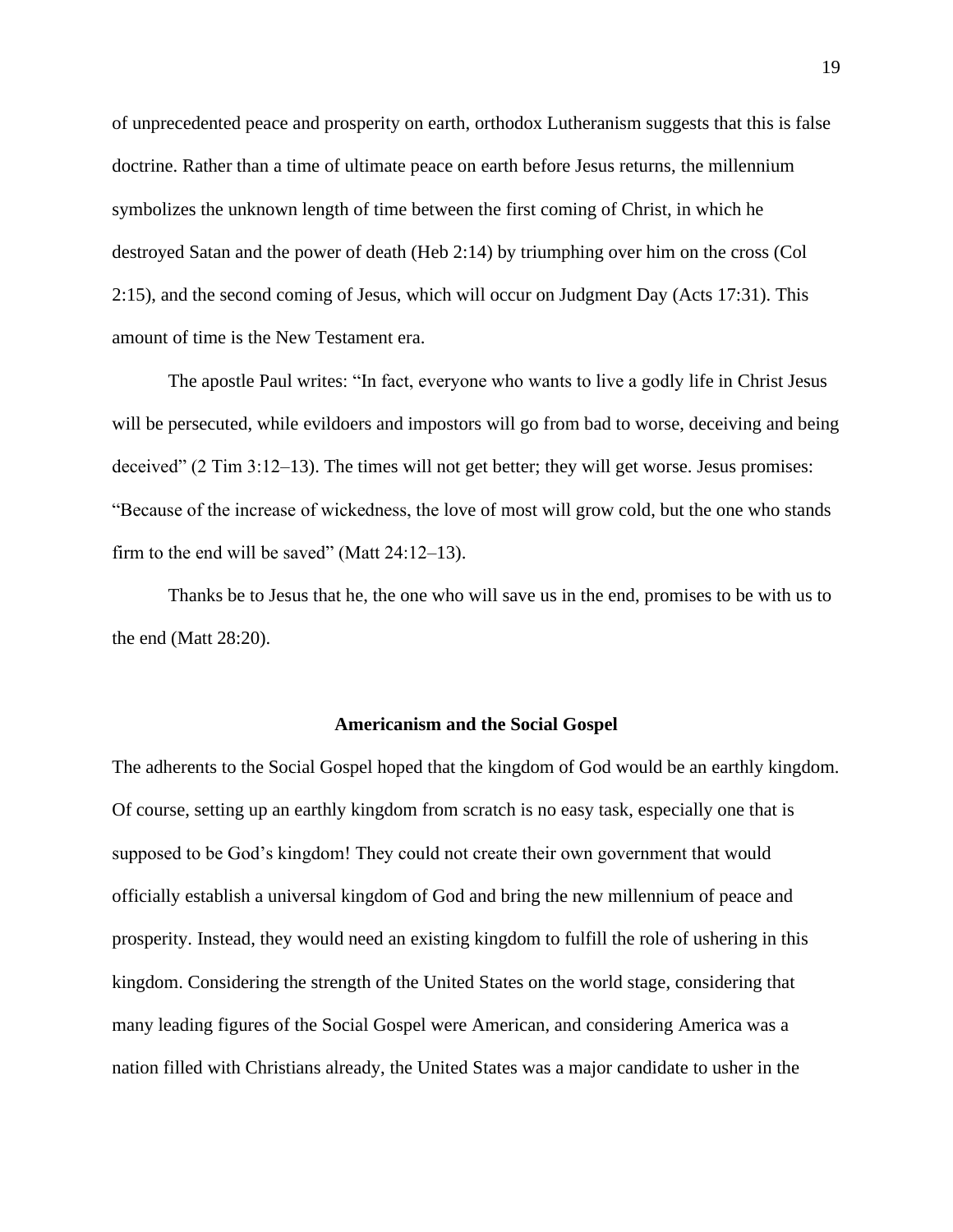kingdom of God. Thus, the advocates of the Social Gospel deeply desired a Christian America.<sup>50</sup>After all, that was their idea of Americanism: that the United States would be the nation that becomes God's kingdom on earth. Among their advocates was a man named Washington Gladden.

On October 13, 1909, Gladden preached on Isaiah 60:4–5<sup>51</sup> in Minneapolis, Minnesota to the American Board of Commissioners for Foreign Missions. The sermon was entitled "The Nation and the Kingdom." Its focus was on the development of the kingdom of God through social justice. After he cites sections from Isaiah  $65$ ,<sup>52</sup> he argues that if one nation organizes its societal structures upon the teachings of Jesus and becomes a nation that promotes equality and sustains it, the rest of the nations will follow in its footsteps. After all, every nation wants righteousness, justice, equality, and peace.<sup>53</sup> Of course, he believed the United States was most likely to propagate this social justice to the greatest degree. Concerning the words of Isaiah, he states: "These words of the text, as we read them, sometimes sound like a transcript from a current history of the United States."<sup>54</sup>

In other words, he maintains that the United States needs to become a theocracy. As a matter of fact, "that is God's plan for every nation; he desires no other relation to any nation than that which he maintained toward Israel. . . . In truth, the evangel which the divine love is seeking

54. Handy, 140.

<sup>50.</sup> Handy, 135.

<sup>51. &</sup>quot;Lift up thine eyes round about, and see; they all gather themselves together, they come unto thee; thy sons shall come from far and thy daughters shall be carried in the arms. Then thou shalt see and be radiant, and thy heart shall thrill and be enlarged; because the abundance of the sea shall be turned unto thee, the wealth of the nations shall come unto thee" (KJV). Because Gladden used KJV as the basis of his sermon, KJV is quoted here.

<sup>52.</sup> This section of Scripture vividly describes the new heavens and the new earth, which will be created on Judgment Day and will never perish.

<sup>53.</sup> Handy, 137–139.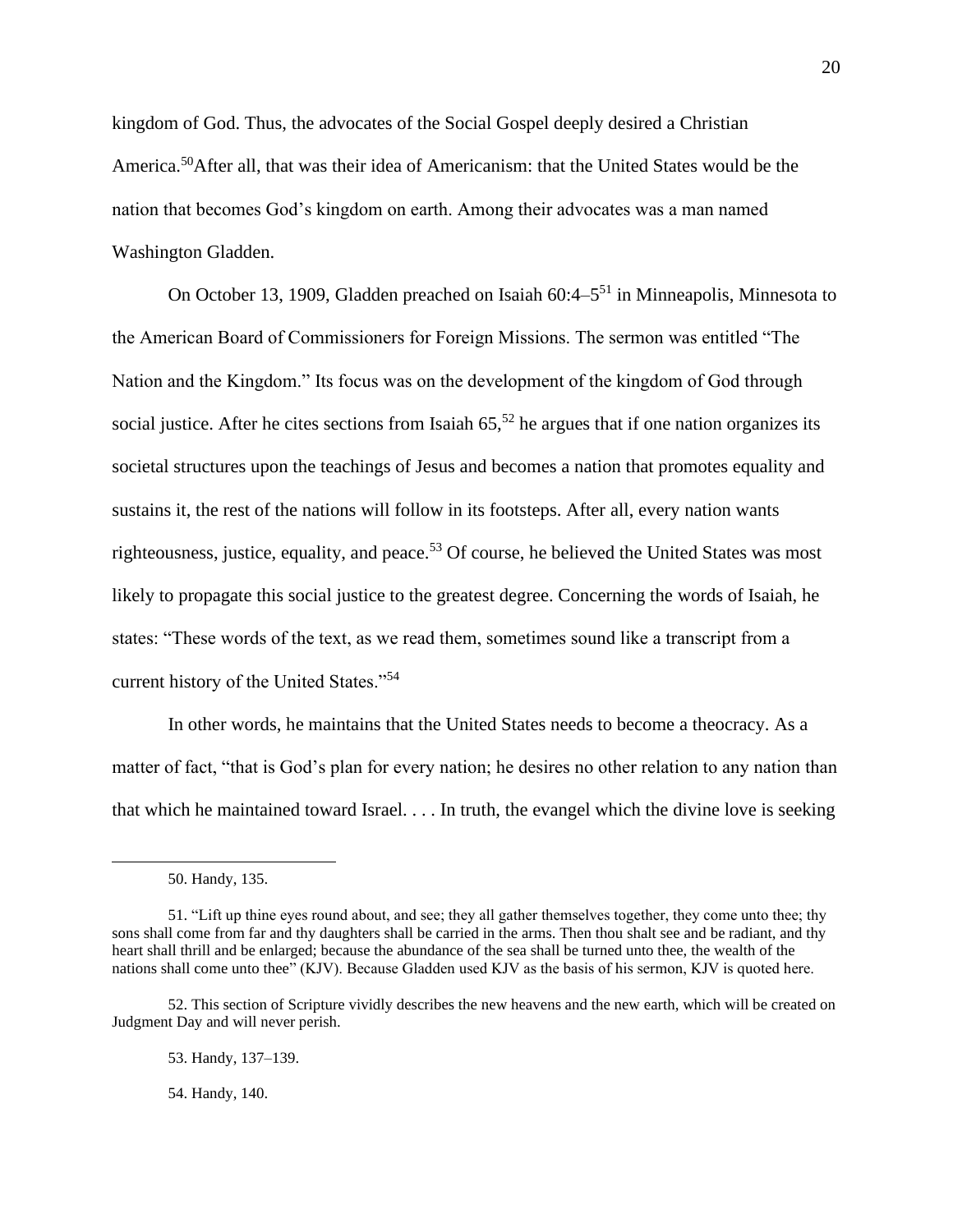to proclaim to all the peoples, is a truth so large that it can only be adequately uttered by a nation's voice."<sup>55</sup>

#### **A Lutheran Response to Americanism**

<span id="page-23-0"></span>The First Amendment of the United States Constitution says: "Congress shall make no law respecting an establishment of religion." These ten words had already existed for over one hundred years when Gladden advocated for a Christian America in 1909. By law, the United States cannot promote a specific religion, let alone make all of its teachings the law itself. Nevertheless, Gladden's idea of an American theocracy, as well as the idea that the United States should usher in an earthly kingdom of God, is not merely a trespass against the Constitution. It contradicts what God teaches. It is an improper application of the Lutheran Doctrine of the Two Kingdoms.

Americanism, or any movement that seeks to establish a Christian theocracy, is concerned about the nation's lack of morality. Indeed, this is a noble concern. God expresses concern about the depravity of humanity in every nation (Gen 6:5–6). Therefore, the church is also concerned. The church should promote Christian morals in everything it does. So the issue is not that the Social Gospel desires Christian morality. Instead, it is how it seeks to accomplish this goal: legislative action. The adherents to the Social Gospel believe that if Christianity's morals become the law, then the whole nation will eventually become Christian. Yet, in their efforts to legislate Christianity, they neglect the state's God-given purpose.

God has made the state to be a blessing to the church, but the state is not the church's public advocate in the political sphere. It simply is not the state's role, for the authorities are

<sup>55.</sup> Handy, 141.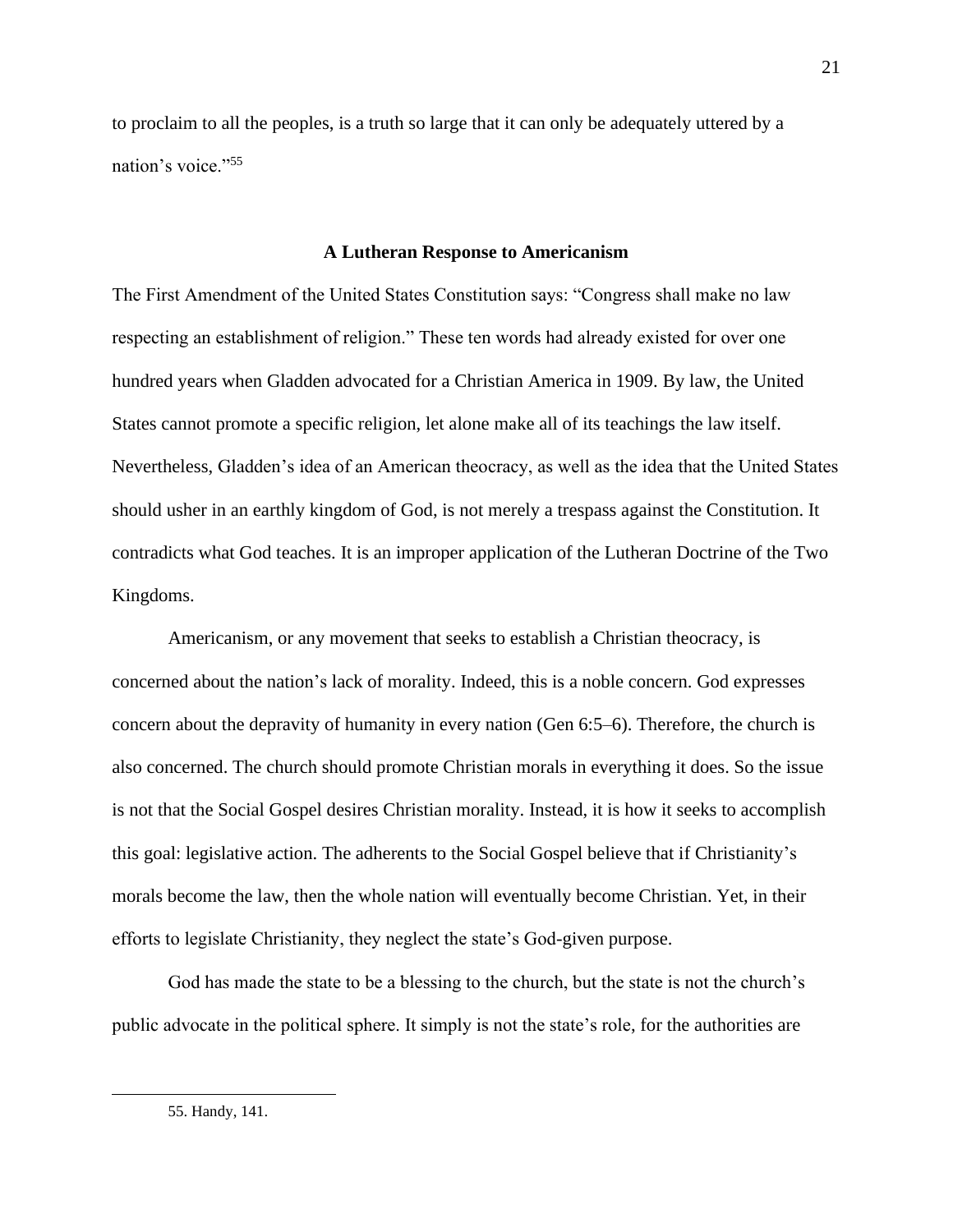God's servants who dedicate their time to commending law-abiding citizens and punishing wrongdoers (Rom 13:3–4,6). Therefore, the Augsburg Confession declares: "For the magistrate protects not minds but bodies and goods from manifest harm and constrains people with the sword and physical penalties."<sup>56</sup> With its civil laws, the state can only curb outward actions.<sup>57</sup> The state cannot curb the inner thoughts of the heart; therefore, it is imprudent for the church to desire the state's sword to transform hearts and create a theocracy. Indeed, the church should not "prescribe to magistrates laws concerning the form of government that should be established."<sup>58</sup> Thus, we conclude: "A truly Christian state is an idle dream. And that dream is the real object of the social gospel. It is here where our danger lies."<sup>59</sup>

In their efforts to Christianize the nation through civil laws, the Social Gospel forgets how God intends to change the heart: the law and the gospel found in the Word. The law of God is powerful, for "we know that whatever the law says, it says to those who are under the law, so that every mouth may be silenced and the whole world held accountable to God" (Rom 3:19). The gospel of God is powerful, for "it is the power of God that brings salvation to everyone who believes" (Rom 1:16). The law condemns sinners. The gospel saves souls. So Brug writes: "Our duty as church is to preach God's law, not to reform Caesar's law."<sup>60</sup> The church preaches the whole Bible, but it does not seek to legislate everything that the Bible demands. The church does

<sup>56.</sup> AC XXVIII: 11.

<sup>57.</sup> John Brug, "The Lutheran Doctrine of the Two Kingdoms," in *Our Great Heritage, Volume 2*, eds. Lyle W. Lange and G. Jerome Albrecht (Milwaukee: Northwestern Pub. House, 1991), 410.

<sup>58.</sup> AC XXVIII: 13-14. The Augsburg Confession lists more too: "It should not usurp the other's duty, transfer earthly kingdoms, abrogate the laws of magistrates, abolish lawful obedience, interfere with judgments concerning any civil ordinances or contracts…"

<sup>59.</sup> August Zich, "The Social Gospel," *Theologische Quartalschrift* 31:1 (January 1934), 30.

<sup>60.</sup> Brug, "The Two Kingdoms," 410.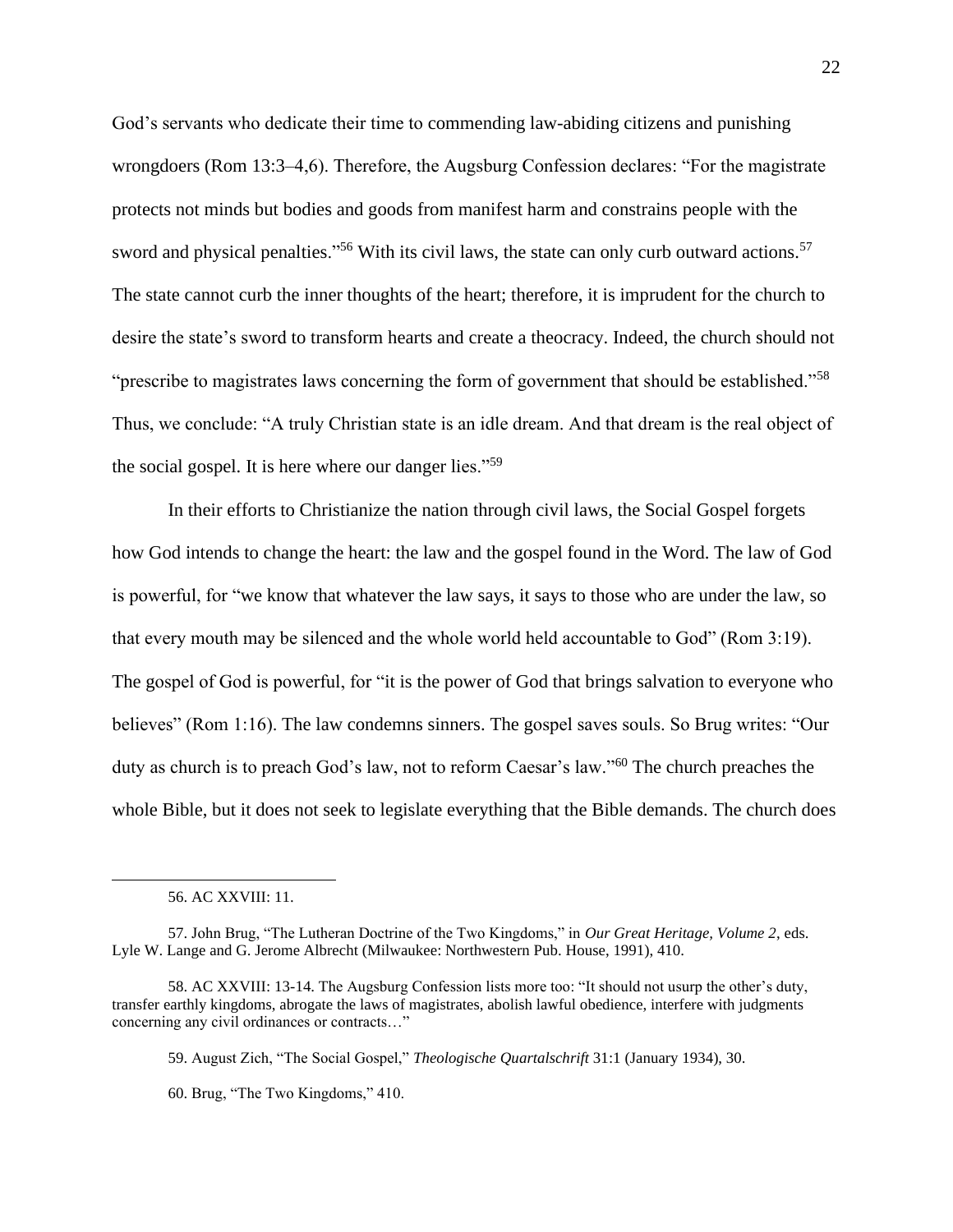not need the sword of the state to promote Christian morality; it has its own "sword." Paul encourages all believers when he says: "Take the helmet of salvation and the sword of the Spirit, which is the word of God" (Eph 6:17).

Therefore, we are not ashamed of this sword. Instead, we thank God for it, we diligently use it, and we trust in it. After all, through the gospel, God motivates godly living and transforms the will of the heart in the first place (Rom 12:1–2).

#### **The Significant Dangers of the Social Gospel**

<span id="page-25-0"></span>I must admit: the theology of the Social Gospel is appealing. A message of worldwide peace through Jesus's teachings can be difficult not to like. No true Christian enjoys the thought of children dying of hunger in third-world countries. Christians cannot (and should not) deny that the world has so many problems. So, when the Social Gospel addresses these societal problems and claims that it has godly solutions to every one of them, many Christians are eager to join the cause or at least are eager to listen to their message.

Despite its seeming hopefulness, two significant dangers exist within the Social Gospel: it treats the law as the gospel, and it treats earth as a place that can become heaven.

#### **The Law Becomes the Gospel**

<span id="page-25-1"></span>Jesus has commanded his church to preach the gospel to the whole world (Mark 16:15). The gospel is God's power through which he saves sinners (Rom 1:16). The power of the gospel is found so clearly in the message of the cross (1 Cor 1:18), a message so important that the apostle Paul said to the Corinthians: "For I resolved to know nothing while I was with you except Jesus Christ and him crucified" (1 Cor 2:2). Since it was on that cross that "God made him who had no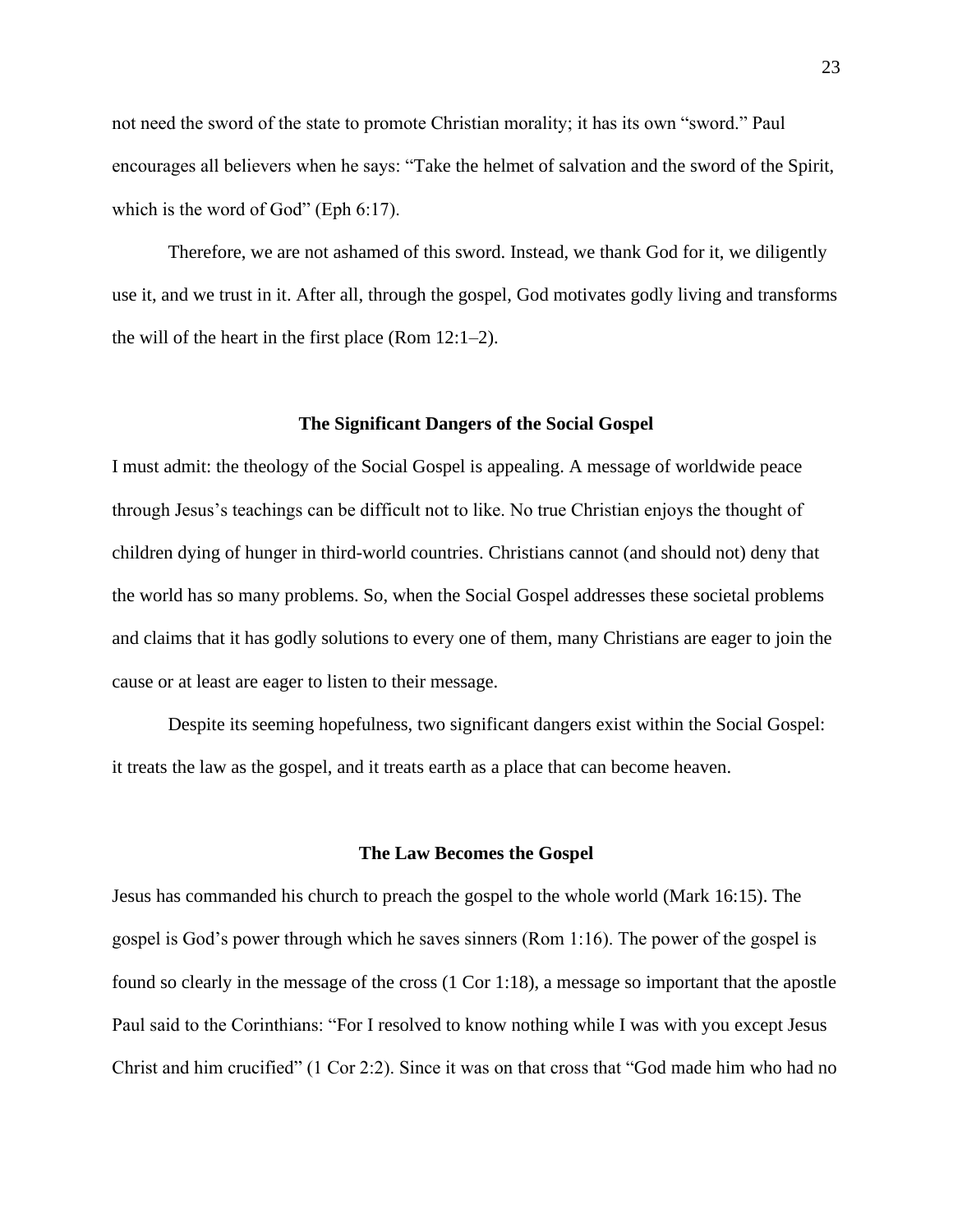sin to be sin for us, so that in him we might become the righteousness of God" (2 Cor 5:21), this message has everlasting implications: "Whoever believes and is baptized will be saved, but whoever does not believe will be condemned" (Mark 16:16). No one can overemphasize the gospel.

But the gospel can surely be underemphasized: "If our exposition… is true, then evidently a salvation confined to the soul and its personal interests is an imperfect and only partly effective salvation."<sup>61</sup> If the gospel is only partly effective in salvation, something needs to be added to it to make it completely effective. In its efforts to complete salvation, the Social Gospel blatantly adds the works of the law. Rauschenbusch describes it this way: "Complete salvation, therefore, would consist in an attitude of love in which he would freely co-ordinate his life with the life of his fellows in obedience to the loving impulses of the spirit of God, thus taking his part in a divine organism of mutual service."<sup>62</sup> However, just one paragraph later, he admits that there is never an instance of complete Christian transformation.<sup>63</sup> If "complete" salvation" requires a perfect Christian attitude, then where can a Christian find real hope in the Social Gospel? Can anyone be saved?

When the Social Gospel says that salvation is incomplete, they destroy the gospel's beauty: "It is finished" (John 19:30). Our works, even when disguised as "gospel," cannot save. In fact, regarding justification, Paul writes: "However, to the one who does not work but trusts God who justifies the ungodly, their faith is credited as righteousness" (Rom 4:5). Our sanctified living cannot save us. Salvation which depends on human works either falsely convinces proud

<sup>61.</sup> Rauschenbusch, *A Theology for the Social Gospel*, 95.

<sup>62.</sup> Rauschenbusch, *A Theology for the Social Gospel*, 98.

<sup>63.</sup> Rauschenbusch, *A Theology for the Social Gospel*, 98.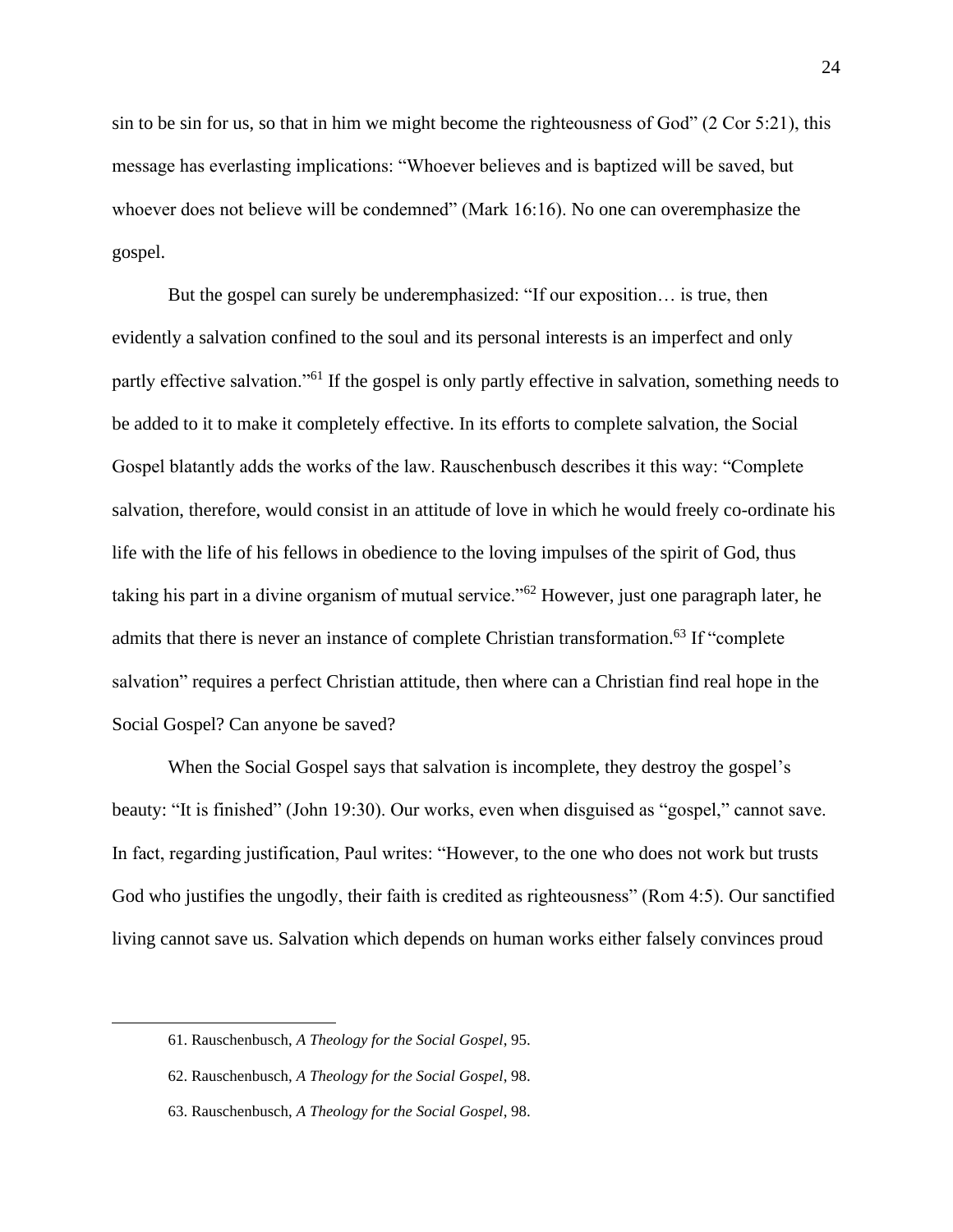sinners that they have saved themselves or drowns sinners in hopelessness and uncertainty, wondering if they have done enough.

When complete salvation depends on human works, what happens to Christ? He becomes the example to follow in order to attain forgiveness, rather than the substitute who already attained forgiveness in our place. When Jesus is just an example, then what humans do for Jesus becomes far more important than what Jesus did for humans. Sure, they would admit that there would be no way of knowing how to fix society without his guidance. However, they believe they can do the work to save society and save themselves with his guidance.

In its efforts to save society, the Social Gospel proves itself to be no gospel at all. Instead, it proves itself to be the "Social Law." The law cannot save helpless sinners, nor can it ever save society.

#### **Earth Can Become Heaven**

<span id="page-27-0"></span>The Social Gospel desperately desires to perfect the world. They want this world to be free from all suffering. However, in their attempts to transform the world, they disregard what awaits every believer who dies: heaven! Consider this statement from a millennialist after Lange asked him if he was sure that he would go to heaven if he died that night: "Who can think of heaven when I have the millennium to look forward to."<sup>64</sup> Although this quote is from a Jehovah's Witness, who almost certainly believes in premillennialism and not in postmillennialism,<sup>65</sup> it conveys an

<sup>64.</sup> Lange, *God So Loved the World*, 618.

<sup>65.</sup> Premillennialists believe that Christ will return to the world to begin the millennium; postmillennialists believe that Christ will return to the world after the "millennium" is over. Premillennialists believe that Christ will visibly rule the new kingdom with all believers of all times during the millennium; postmillennialists believe that the "millennium" will be a period of unprecedented prosperity, but Jesus will not return visibly until Judgment Day. Premillennialists believe that the signs of the end of the age described in Matthew 24 will not be completed until just before the millennium; postmillennialists believe that all of the signs of the age described in Matthew 24 already happened during the destruction of Jerusalem in AD 70.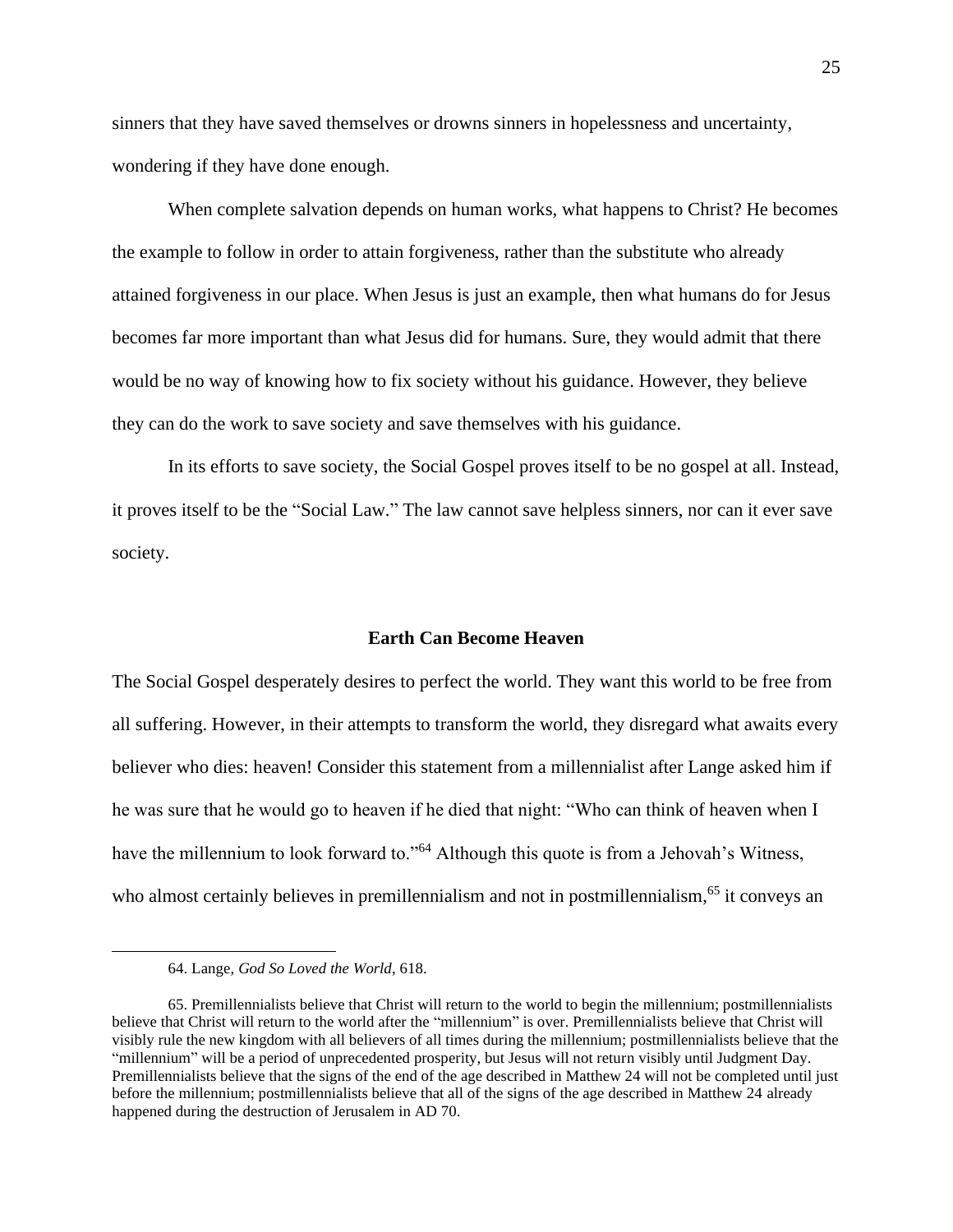idea common to both premillennialists and postmillennialists: they cannot wait for this millennium to begin. All millennialists eagerly anticipate a time when earth truly will be heavenly.

Sadly, the Social Gospel postmillennialists forget that earth cannot become heaven. Though the gospel will be preached in the entire world (Matt 24:14), they forget that "small is the gate and narrow the road that leads to life, and only a few find it" (Matt 7:14). Jesus is clear: far more unbelievers will be in hell than believers will be in heaven. During the one thousand years leading up to Judgment Day, the world will not be Christianized or be in the process of Christianization. The world will not be "mostly Christian" or even "fairly Christian." Concerning his coming on the Last Day, Jesus asked: "However, when the Son of Man comes, will he find faith on the earth?" (Luke 18:8). If Jesus is hypothetically asking whether faith even will be found on the earth on Judgment Day, how then can it be legitimately espoused that the world will be Christian when Jesus returns? Heaven is a place where sin does not exist. So, since Jesus demonstrates that the earth will be nothing but sinful when he returns, we can only conclude that the present earth can never become heavenly.

The irony is that the impossible "utopia on earth" they desire is nothing compared to the glorious reality that all Christians will experience in heaven with their Savior. But there is danger in this irony. As they build "heaven on earth," they forget to tell people where the believer's true citizenship is: heaven (Phil 3:20). If earth can become heaven, then there is no need for heaven. If there is no need for heaven, then we do not need to be rescued from the present evil age (Gal 1:4) and we certainly do not need a Savior to receive us into our heavenly home (Acts 7:59), since we are already bringing the glories of heaven down to earth!

26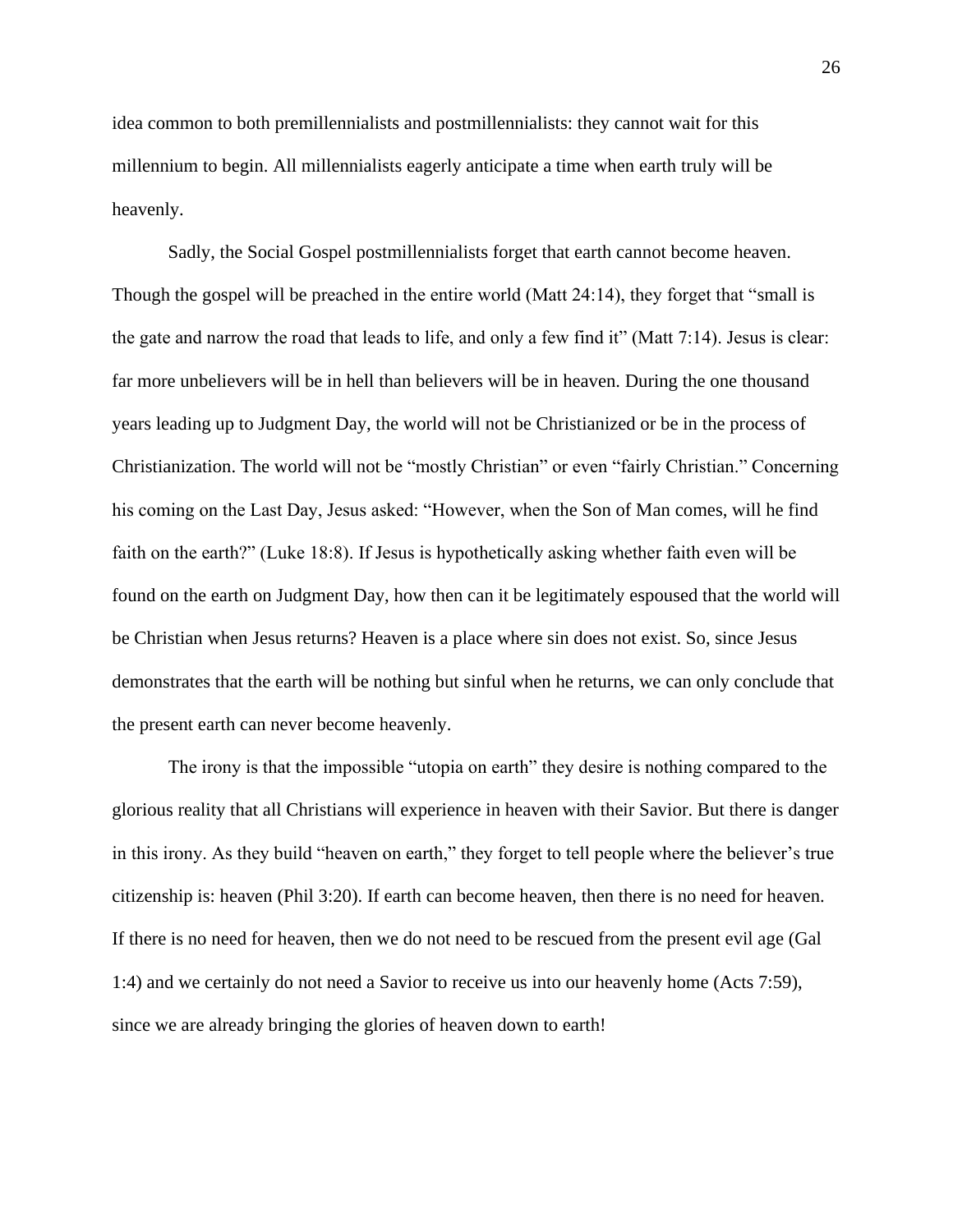So, while the Social Gospel becomes so focused on building heaven on earth, they forget that their primary purpose is to preach the gospel, which brings people who are on earth into the glories of heaven. If only they realized that the gospel of Jesus already does the very thing they are trying to accomplish through other means: it brings sinners to a perfect home.

### **The Importance of the Church's Proper Role in Society**

<span id="page-29-0"></span>The differences between the Social Gospel and Lutheranism are numerous. In response to all these differences, some may say: "Yes, they have taught these things incorrectly. But aren't they helping everyone they can? They're trying to do good things for society, aren't they? What does it matter? Who cares?" Most people who say such things probably have good intentions. Perhaps most people who say these things wish to express concern about their neighbors in need. Christian love and concern for our neighbors are fruits of faith that come from the Holy Spirit. Praise God that he has motivated his children to care about those who are suffering! So the issue with the Social Gospel is not their concern for people's physical well-being; the issue is that this concern becomes their primary concern.

The church cannot focus itself completely, or even primarily, on worldly ambitions filled with worldly implications. The physical well-being of mankind cannot be the church's primary concern. For the worries and concerns of this world are only temporary. While the time human beings have on this earth will be full of troubles before the moment of their death (Ps 90:10), in heaven, we will never again hunger nor thirst, for God will wipe every tear from our eyes (Rev 7:16–17). But eternal death in hell also lasts forever, and it offers just the opposite (Rev 21:8).

If people's physical well-being became the church's mission, it might eventually become its only mission. Countless governmental agencies exist in the United States for the very purpose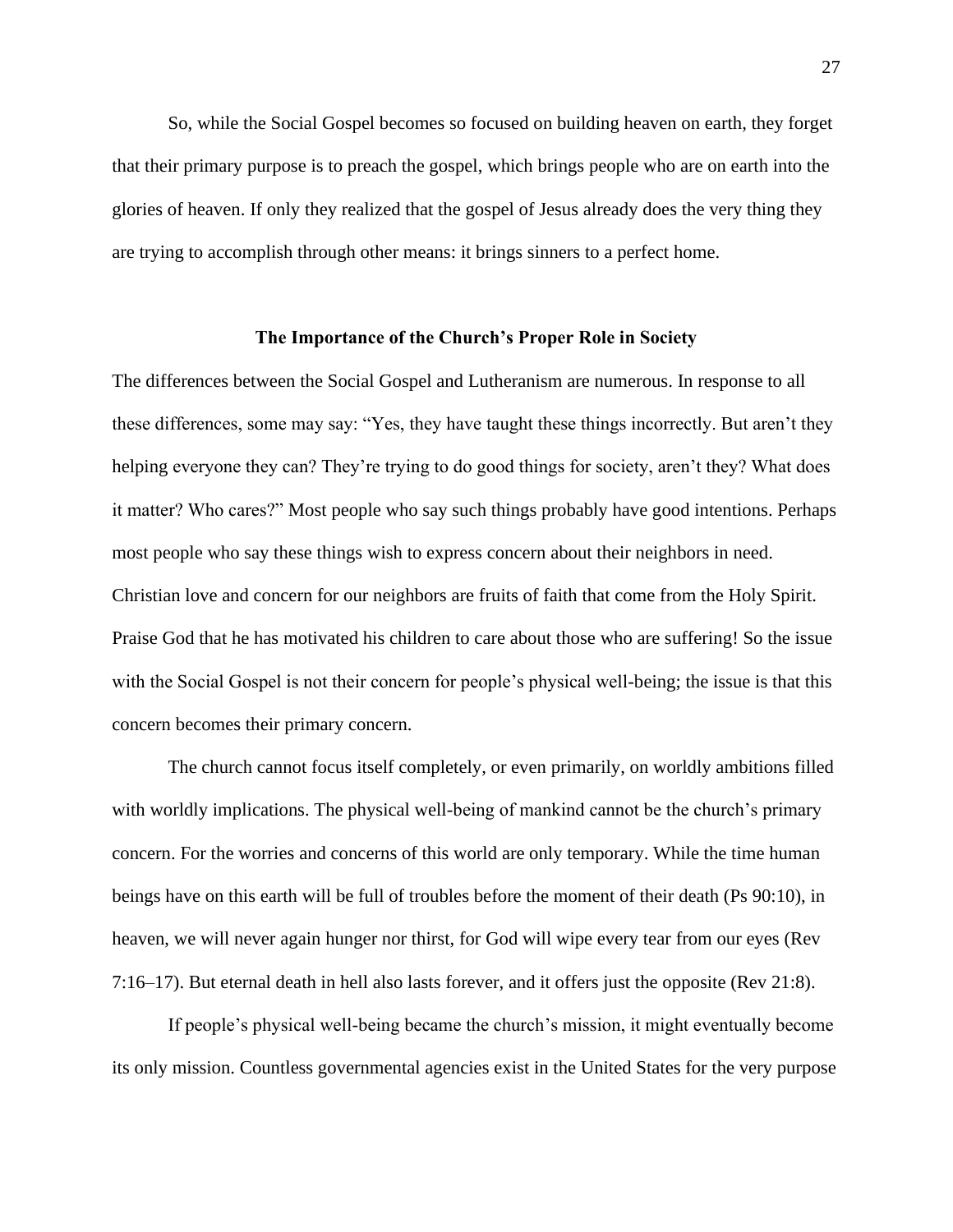of helping the poor and suffering, yet this work is never-ending. Meanwhile, the church has work that is not just never-ending but is also life-saving. Therefore, the Augsburg Confession clearly states that the church's role is "to preach the gospel, to forgive and retain sins, and to administer the sacraments. . . . For not bodily things but eternal things, eternal righteousness, the Holy Spirit, eternal life, are being given."<sup>66</sup> Regarding the church's primary concern, Jesus leaves no room for doubt: "What good will it be for someone to gain the whole world, yet forfeit their soul? Or what can anyone give in exchange for their soul?" (Matt 16:26).

Although the Social Gospel loses sight of what is most important, the Social Gospel exhibits a genuine concern for the physical well-being of humanity. The apostle John did too: "If anyone has material possessions and sees a brother or sister in need but has no pity on them, how can the love of God be in that person? Dear children, let us not love with words or speech but with actions and in truth" (1 John 3:17-18). God gave this law to the Israelites, "Do not deny justice to your poor people in their lawsuits" (Exodus 23:6). To the Pharisees (and us), Jesus says the following: "But when you give a banquet, invite the poor, the crippled, the lame, the blind, and you will be blessed" (Luke 14:13–14).

God is not unconcerned about the bodily conditions of mankind. God tells us in the Scriptures that he wants believers to help those in need. Though the church's primary concern is the soul, churches may help believers demonstrate this concern by administering relief efforts for those who are suffering. Scripture offers examples,  $67$  including this excerpt from the early Christian church: "For from time to time those who owned land or houses sold them, brought the

<sup>66.</sup> AC XXVIII: 5–6, 8–9. Together, the following passages demonstrate this truth: Matthew 28:19; Mark 16:15; John 20:21–23; 1 Corinthians 11:23–26.

<sup>67.</sup> Other examples include Acts 6:1–6; 11:28–30; Romans 15:26; 1 Timothy 5:9,16.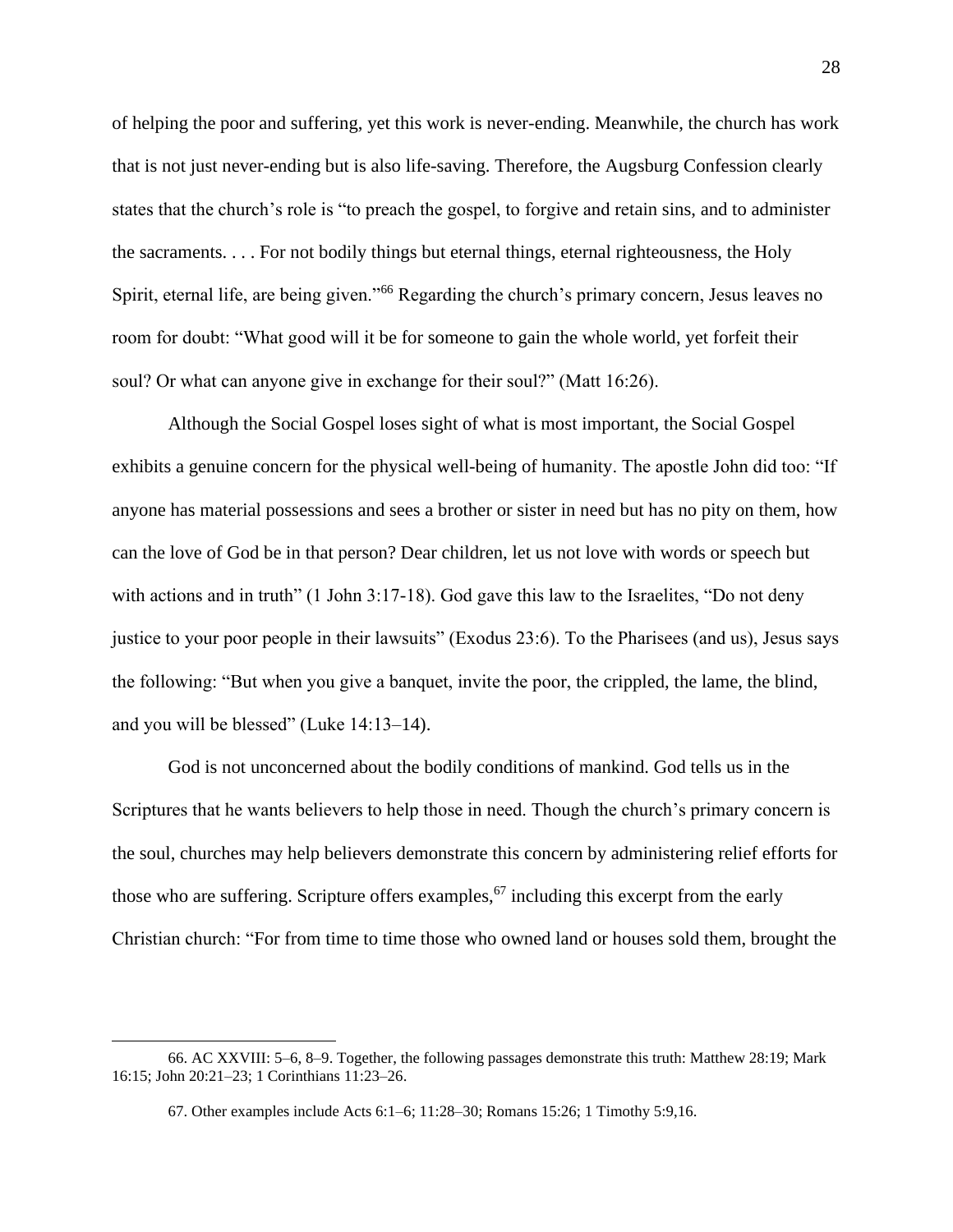money from the sales and put it at the apostles' feet, and it was distributed to anyone who had need" (Acts 4:34–35).

Is there something churches can do for the poor? Of course. Yet, as institutional churches and individual Christians demonstrate Christian love through relief programs, they must recognize that this is more than an opportunity to provide daily bread. It is a chance to share eternal bread, to provide the bread that never spoils and always satisfies, the Bread of Life (John 6:35). It is a fantastic opportunity to share law and gospel.

Yes, people need daily bread. That necessity is part of the reason why many churches offer daily bread in the first place. But we all need something far greater. Thus, we say with Schuetze: "When the church administers welfare work, it will, wherever possible, bring this into a close relationship with its prime responsibility of preaching the gospel."<sup>68</sup> Ultimately, that is the church's proper role in society. It is this gospel that saves, not the Social Gospel.

<sup>68.</sup> Armin W. Schuetze, "Scriptural Principles with Respect to the Church's Mission and Christian Welfare Work," *Wisconsin Lutheran Quarterly* 70:3 (July 1973), 207.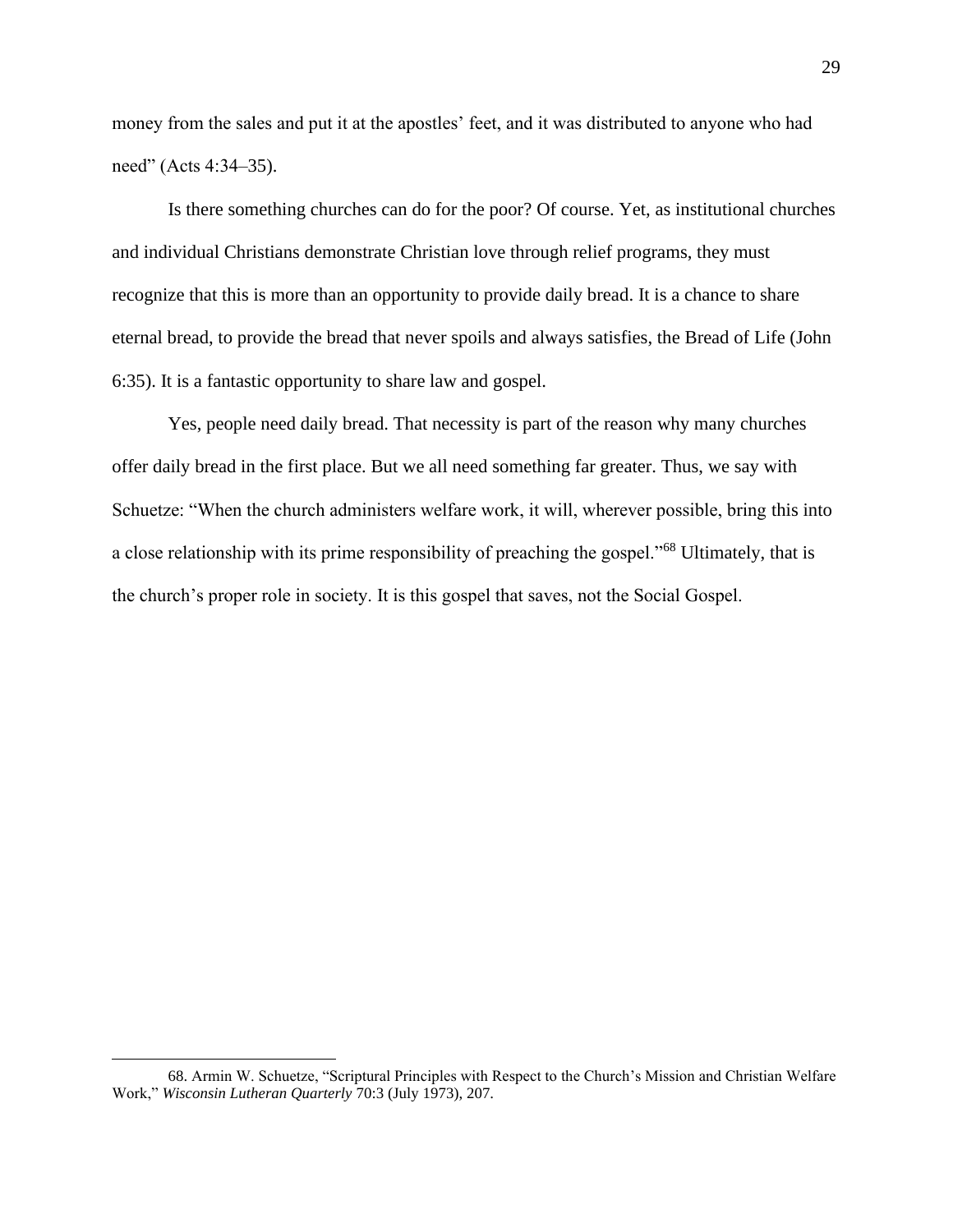## PART III: QUIETISM

<span id="page-32-0"></span>While refuting the Social Gospel, there were two central themes. The first theme was that the church's mission must be to preach the law and the gospel, forgive and retain sins, and administer the sacraments. The second theme was that the problems of society would not disappear in this life.<sup>69</sup> Because of these themes, some people might think that since the church is not of the world, it should do all it can to refrain itself from being in the world. In many respects, this is the error of Quietism.

#### **What is Quietism?**

<span id="page-32-1"></span>The term "Quietism" can refer to a teaching beginning in the 17th century that emphasized total passivity in every situation and circumstance to know God's will entirely and attain perfection. It also frequently refers to "any system of spirituality minimizing human activity and responsibility."<sup>70</sup> Although these two ideas are somewhat related, this paper will use the latter definition to describe Quietism.

<span id="page-32-2"></span>**Anabaptists and the Quietist Theology of the Christian's Responsibility in Society** Quietism has pervaded the theologies of many denominations which call themselves Christian, including the Quakers,  $^{71}$  whose views were influenced by the Anabaptists. This section's focus will be on Quietism as it is taught in Anabaptism since it was against the Anabaptists' teachings

<sup>69.</sup> Nor is it the church's job to try and fix them. By "this life," I mean that these problems will never be fixed completely (or at all) until Jesus returns on Judgment Day.

<sup>70</sup>*. The Oxford Dictionary of the Christian Church*. Edited by F.L. Cross and E.A. Livingstone. 3rd ed. rev. (Oxford University Press, 2005), 1366.

<sup>71.</sup> Hugh Barbour and J. William Frost, *The Quakers* (Richmond, IN: Friends United Press, 1988), 101.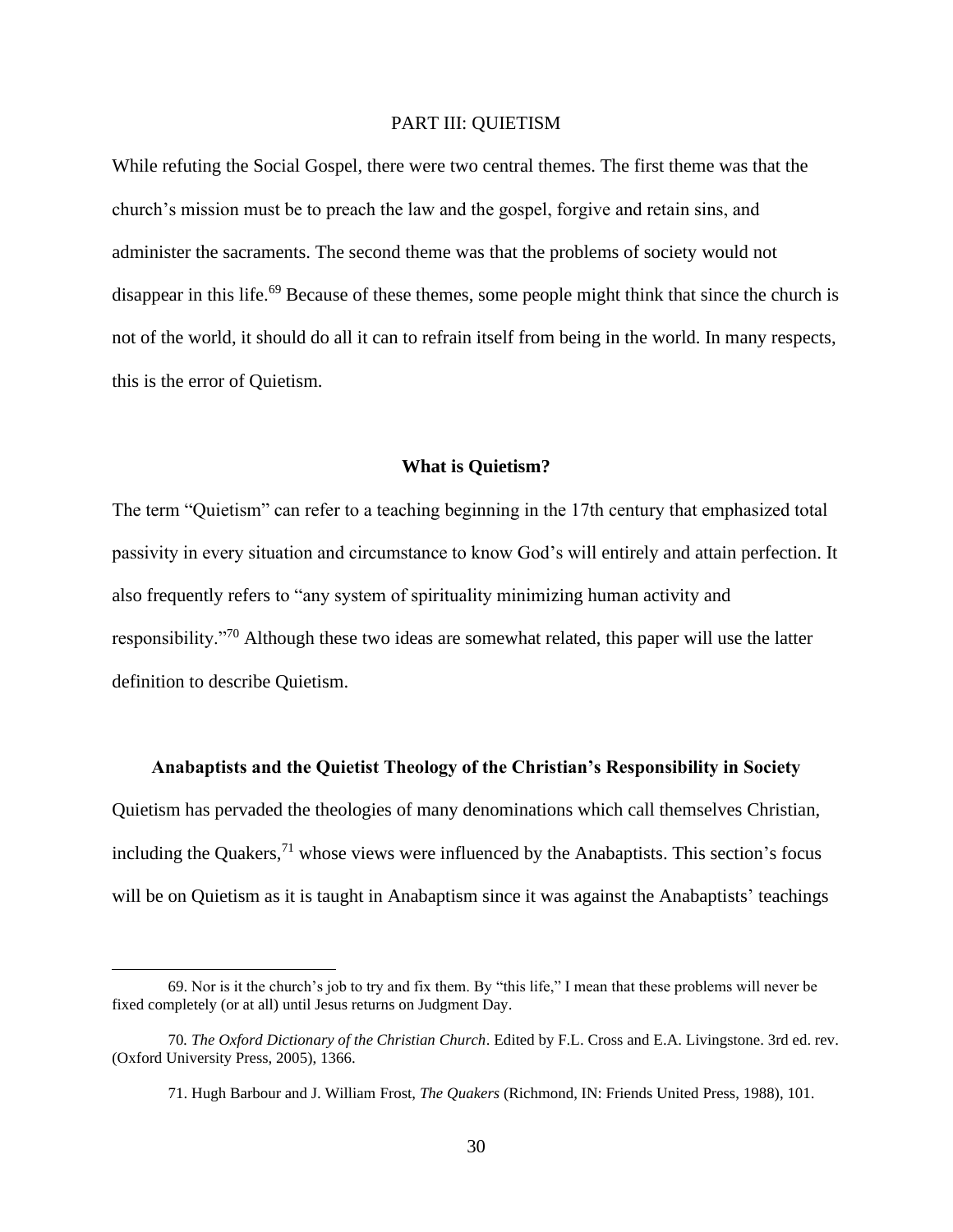that the Lutheran confessors wrote Article XVI of the Augsburg Confession, entitled "Concerning Civic Affairs." It says: "They condemn the Anabaptists who prohibit Christians from assuming such civil responsibilities,"<sup>72</sup> which included, but was not limited to, the following: to hold civil office, to work in law courts, to decide matters by imperial and other existing laws, to impose just punishments, to wage just war, to serve as soldiers, to hold property, and to take an oath when required by magistrates.<sup>73</sup>

With respect to holding a civil office, such as working in law courts, deciding matters by imperial and other existing laws, and imposing just punishments, the Schleitheim Confession states: "Finally it will be observed that it is not appropriate for a Christian to serve as a magistrate because of these points: The government magistracy is according to the flesh, but the Christians' is according to the Spirit; their houses and dwelling remain in this world, but the Christians' are in heaven."<sup>74</sup> In other words, since Christians do not belong to the world, they should not participate in government since governments are worldly entities.

So, with respect to waging just war and serving as soldiers, it should come as no surprise that the Anabaptists not only prohibit Christians from taking part in it, but they condemn any nation who fights in a war or any soldier who fights for his country.<sup>75</sup> The previous quote continues:

Their citizenship is in this world, but the Christians' citizenship is in heaven; the weapons of their conflict and war are carnal and against the flesh only, but the Christians' weapons are spiritual, against the fortification of the devil. The worldlings are armed with steel and iron, but the Christians are armed with the armor of God, with truth, righteousness, peace,

75. Lange, *God So Loved the World*, 656.

<sup>72.</sup> AC XVI: 3.

<sup>73.</sup> AC XVI: 2.

<sup>74.</sup> John Christian Wenger, "The Schleitheim Confession of Faith," *The Mennonite Quarterly Review* 19 (October 1945), 251.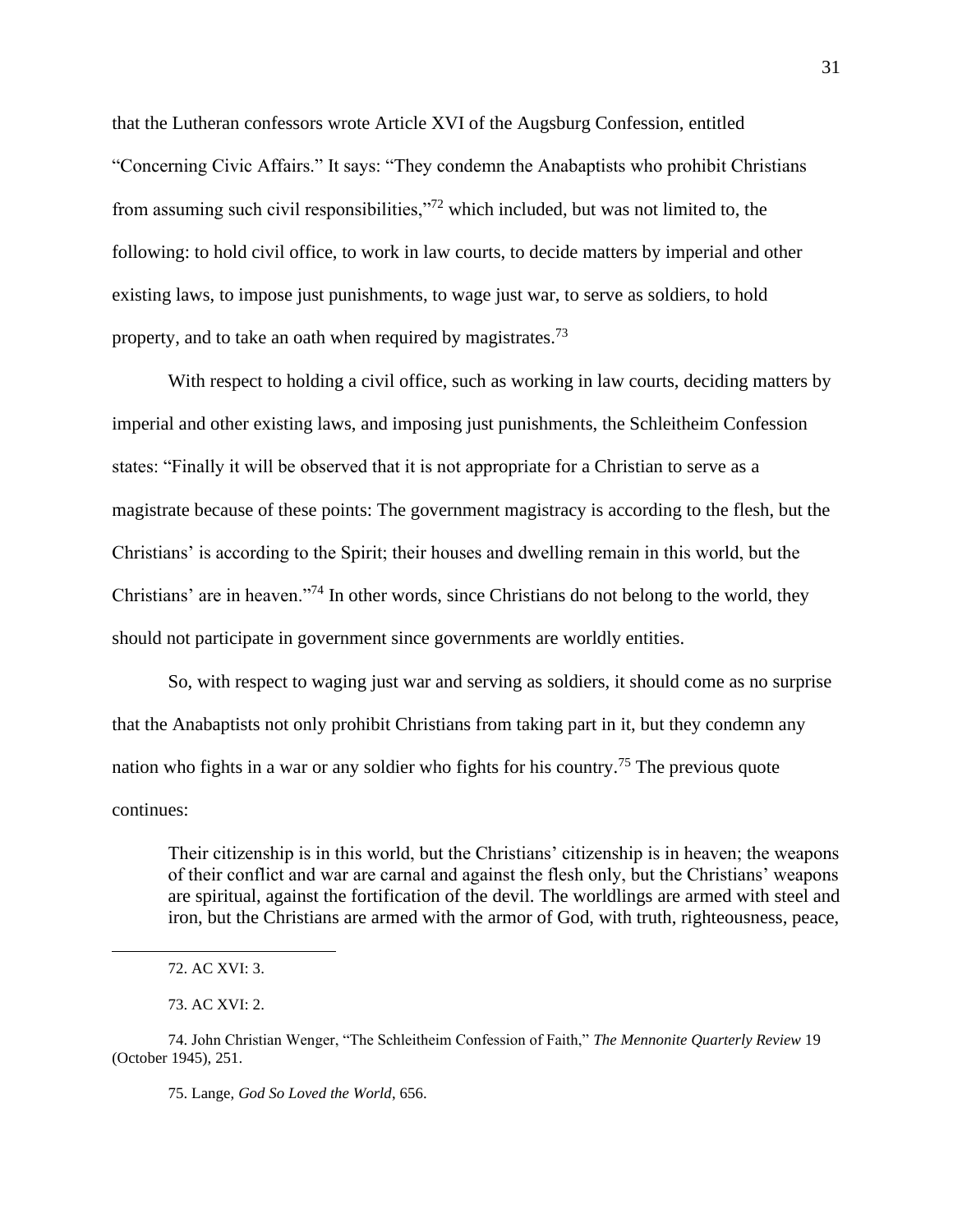faith, salvation and the Word of God. . . . Now since Christ is as it is written of Him, His members must also be the same, that His body may remain complete and united to its own advancement and upbuilding.<sup>76</sup>

Again, they emphasize that the church is separate from the world. Thus, it is separate from the state and its particular functions, especially those that would cause harm to others.

With respect to holding property, they taught that "Christian perfection consists in not holding property."<sup>77</sup> By intentionally not holding property, they were indicating that they were above temporal, worldly attachments.<sup>78</sup> It also aided both rich and poor in their Christian life, even keeping them from losing faith, for Satan tempted the rich with the love of money and the poor worried about their need.<sup>79</sup> With these ideas, they advocated for a joint holding of property among all of their people, not to mention that this would be the circumstances during the millennium.<sup>80</sup>

With respect to taking an oath when required by magistrates, they prohibit it based on Jesus's Sermon on the Mount: "But I tell you, do not swear an oath at all: either by heaven, for it is God's throne; or by the earth, for it is his footstool; or by Jerusalem, for it is the city of the Great King" (Matt 5:34–35). Therefore, they prohibit not just oaths required by the government but every oath. Besides, since Christians need to speak the truth, oaths seemed unnecessary to them. $81$ 

- 78. James M. Stayer, *Anabaptists and the Sword* (Lawrence, KS: Coronado Press, 1972), 167.
- 79. Stayer, *Anabaptists and the Sword*, 88.
- 80. Stayer, *Anabaptists and the Sword*, 293.
- 81. William R. Estep, *The Anabaptist Story: An Introduction to Sixteenth-Century Anabaptism*, 3rd ed. (Grand Rapids: Eerdmans, 1996), 261.

<sup>76.</sup> Wenger, "Schleitheim Confession," 251.

<sup>77.</sup> Ap XVI: 9.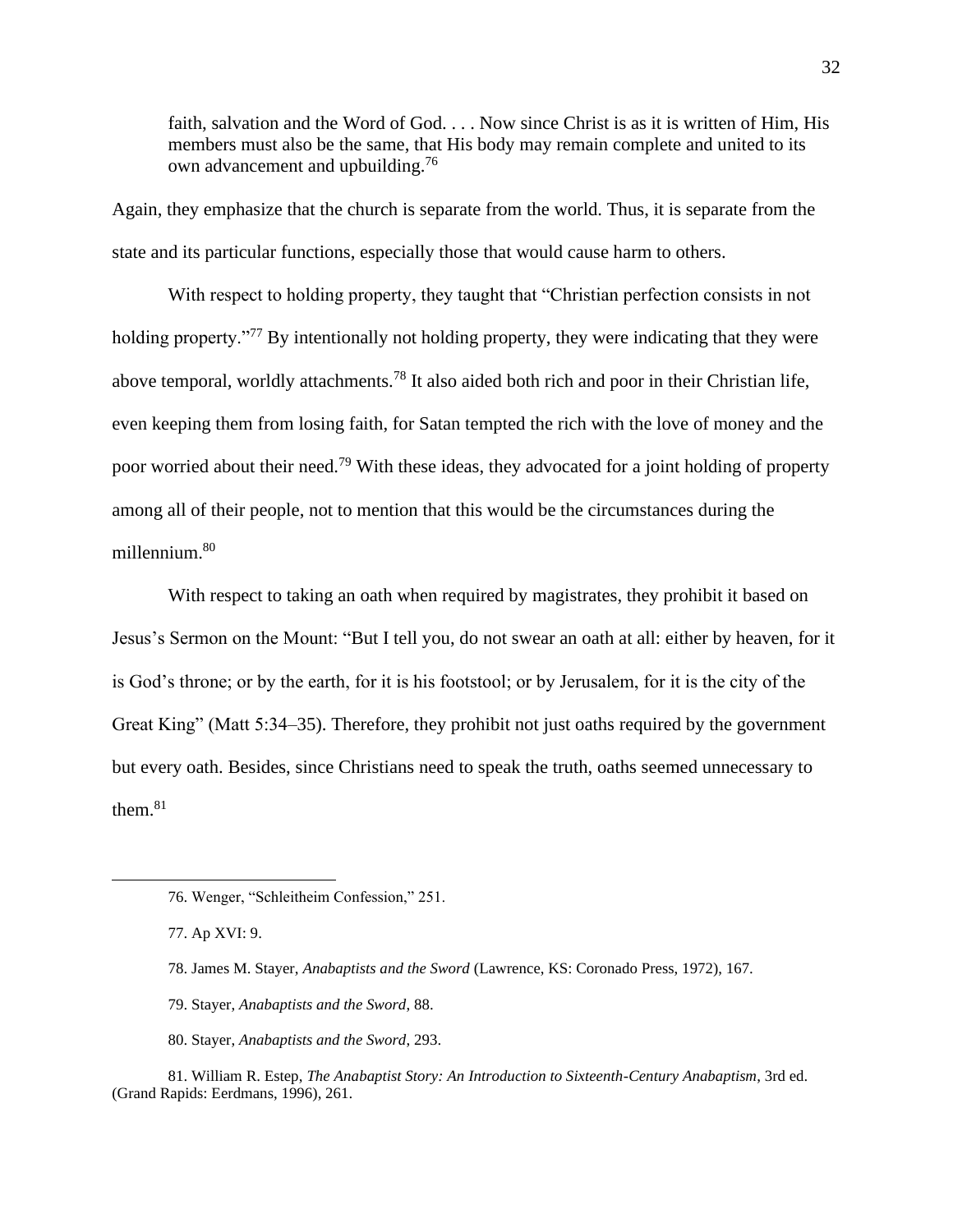The Anabaptists regarded all these things as incompatible in the lives of Christians. These things were against God's will, and Christians could not do them with a clear conscience. Of course, these prohibitions also exhibited elements of Quietism. As they eliminated ways Christians could be active in society, they limited the Christian's responsibilities as a citizen of the world.

#### **A Lutheran Response to the Quietist Theology of the Anabaptists**

<span id="page-35-0"></span>While the Anabaptists prohibited Christians from certain civil responsibilities, Article XVI of the Augsburg Confession declared that Christians could perform any of these civil responsibilities as good works with clear consciences.<sup>82</sup>

Holding a civil office, which may involve working in law courts, deciding matters by imperial and other existing laws, or imposing just punishments, can be an excellent way for a Christian to serve both God and neighbor. When the Anabaptists reject Christian involvement in government, they disregard the value of government. The state is more than just a mere necessity due to the fall into sin. The apostle Paul speaks highly of the governing authorities, saying that God has established them and that they are God's servants (Rom 13:1,4). The apostle Peter urged Christians to submit themselves to every authority (1 Peter 2:13). God's people want to serve God and their neighbors in everything they do. Since the government's God-given role is to protect people from harm, it promotes temporal welfare and peace in society. As God's people serve faithfully in the government, they serve both God and neighbor. It is not a sin to serve in government. In fact, it is a God-pleasing action, for the Christian's purposes for serving "are to glorify God by his works, to promote conditions in which the gospel can be preached freely, and

82. AC XVI: 1–2.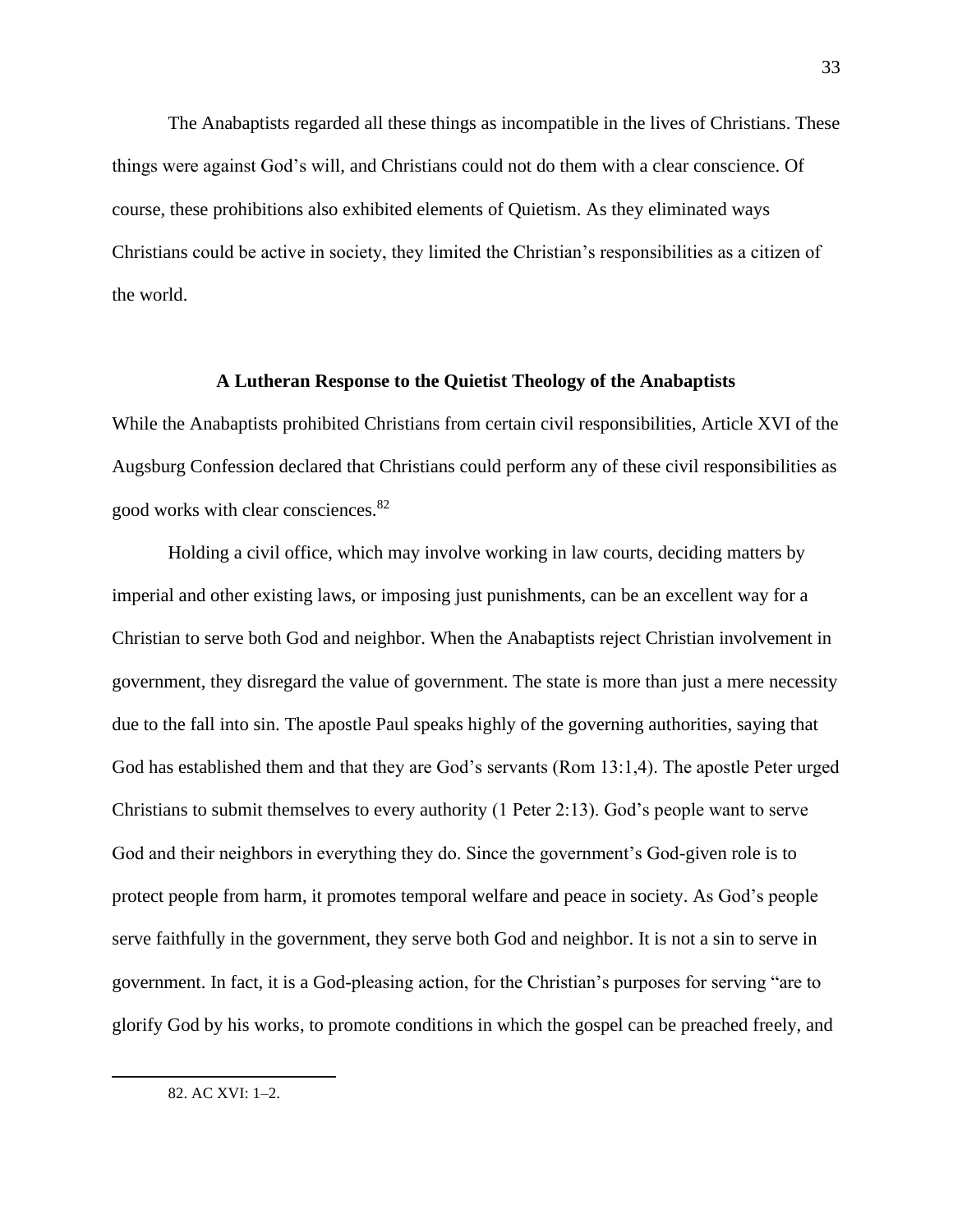to serve the best interests of his neighbors by seeking justice for all, by protecting the rights of individuals, and by hindering evil."<sup>83</sup>

It may not be an easy task. If Christians decide to become Christian politicians,  $84$  they must accept that many decisions will not be a dichotomy of right versus wrong but wrong versus slightly less wrong.<sup>85</sup> This is not avoidable but inevitable since the government uses human reason and natural law as its source of right versus wrong rather than God's objective Word.<sup>86</sup> Nonetheless, a Christian citizen can faithfully serve in public office with a clear conscience, remembering that the state's role is not to curb hearts but outward actions.

Christian citizens can also engage in just wars or serve as soldiers. Again, this task will not be easy. Without sin in this world, war would not exist. War is a horrible reality of life that will remain on this earth until the Lord Jesus returns (Matt 24:6–7). Since this is true, some Christians will conclude that participating in war is a sin. They may say, "People murder other people in war. How can someone kill another person without sinning? How can war ever be just? How can a Christian participate in war and not sin?"

These are legitimate questions frequently asked today. They were asked during Luther's day as well, so much so that Luther felt the need to address them with his book "Can Soldiers Too Be Saved?" His answer was "yes." Just as the government protects its citizens with capital punishment (Gen 9:6; Rom 13:4), it may also need to use force to guard against nations that pose

<sup>83.</sup> Brug, "The Two Kingdoms," 385–386.

<sup>84.</sup> In this context, the term "Christian politician" does not refer to a person who tries to legislate the values of Christianity. Rather, it simply refers to a Christian who serves publicly in the political sphere.

<sup>85.</sup> Paul G. Elbrecht, *Politics and Government* (St. Louis: Concordia, 1965), 39.

<sup>86.</sup> As was expressed earlier, a theocratic state would cause more problems than it would solve in a sinful society such as ours today and would impose a severe threat to the Doctrine of the Two Kingdoms.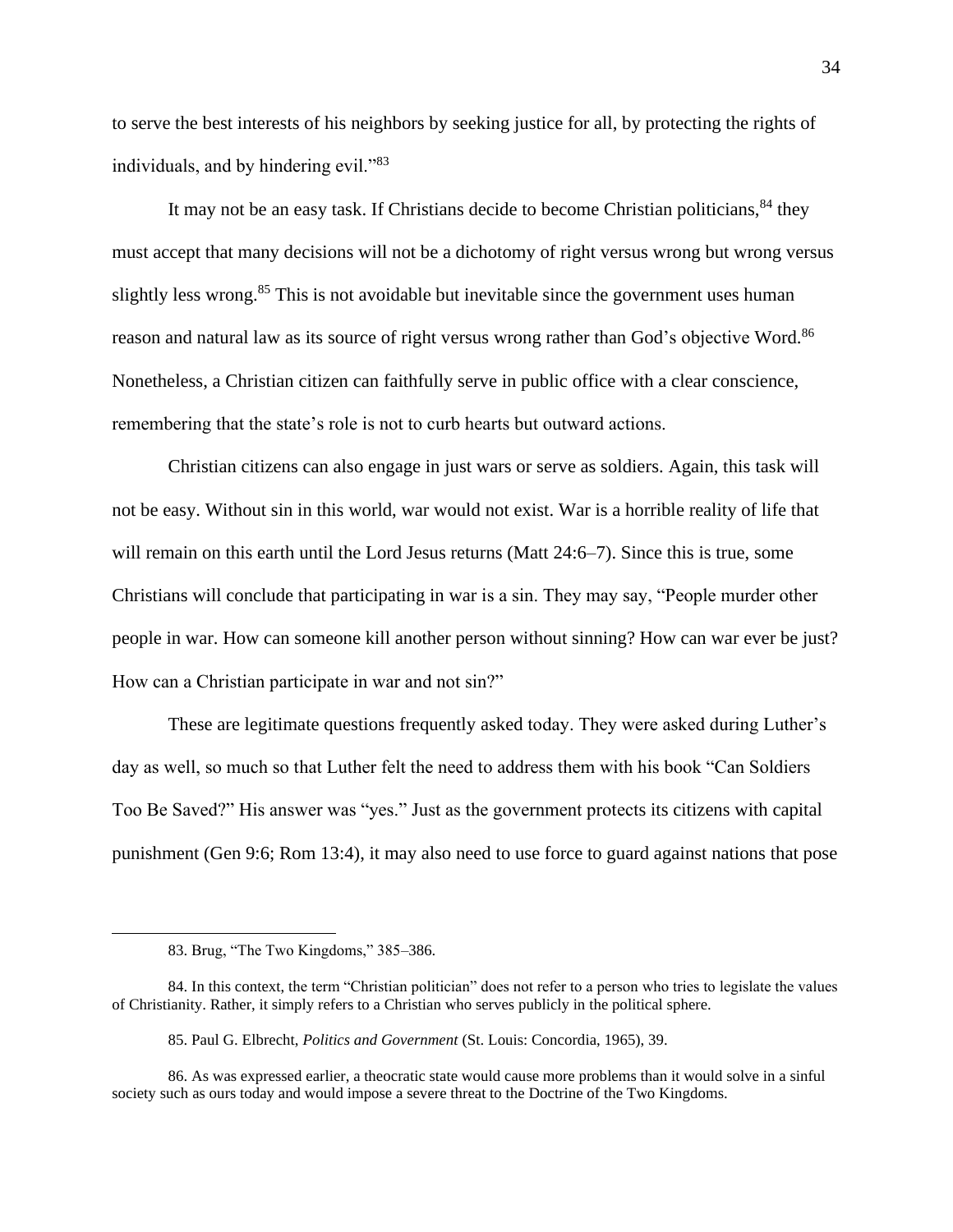a threat to our safety. "It is a difference in number only,"<sup>87</sup> and "it cannot maintain order by turning the other cheek."<sup>88</sup> Therefore, just as Christians may participate in government, Christians may participate in wars since they act as agents and representatives of the government. But what if a war is unjust?<sup>89</sup> This is not so easy to determine. Ultimately, if a nation convinces people to fight in an unjust war, the guilt is upon the instigator, not its faithful citizens.<sup>90</sup> Nonetheless, where there is a question of whether a war is just or not, Christians will need to follow their consciences.<sup>91</sup> Such circumstances encourage us to pray continually "for kings and all those in authority, that we may live peaceful and quiet lives in all godliness and holiness" (1 Tim 2:2).

A Christian can be a property owner and not feel guilty in the slightest. Abraham, David, and Daniel had great wealth, yet the Bible does not reprove them for this. In fact, the seventh commandment implies that people will own their own possessions.<sup>92</sup> Perfection has never consisted in not holding private property; nothing in the Bible speaks in this way or implies this idea. To assert this is ludicrous.

With respect to taking an oath when magistrates require it, Christians can do so freely with a clear conscience, though they should be honest in their interactions with one another already. In numerous settings, the Christian's oath is superfluous: "All you need to say is simply

- 90. Meyer, *Augsburg Confession*, 207.
- 91. Lange, *God So Loved the World*, 656.

92. Ap. XVI: 11.

<sup>87.</sup> John P. Meyer, *Studies in the Augsburg Confession* (Milwaukee: Northwestern Pub. House, 1995), 207.

<sup>88</sup> Lange, *God So Loved the World*, 656.

<sup>89.</sup> Professor Brug lists the traditional criteria for a *just* war in an article previously cited, "The Lutheran Doctrine of the Two Kingdoms," 403.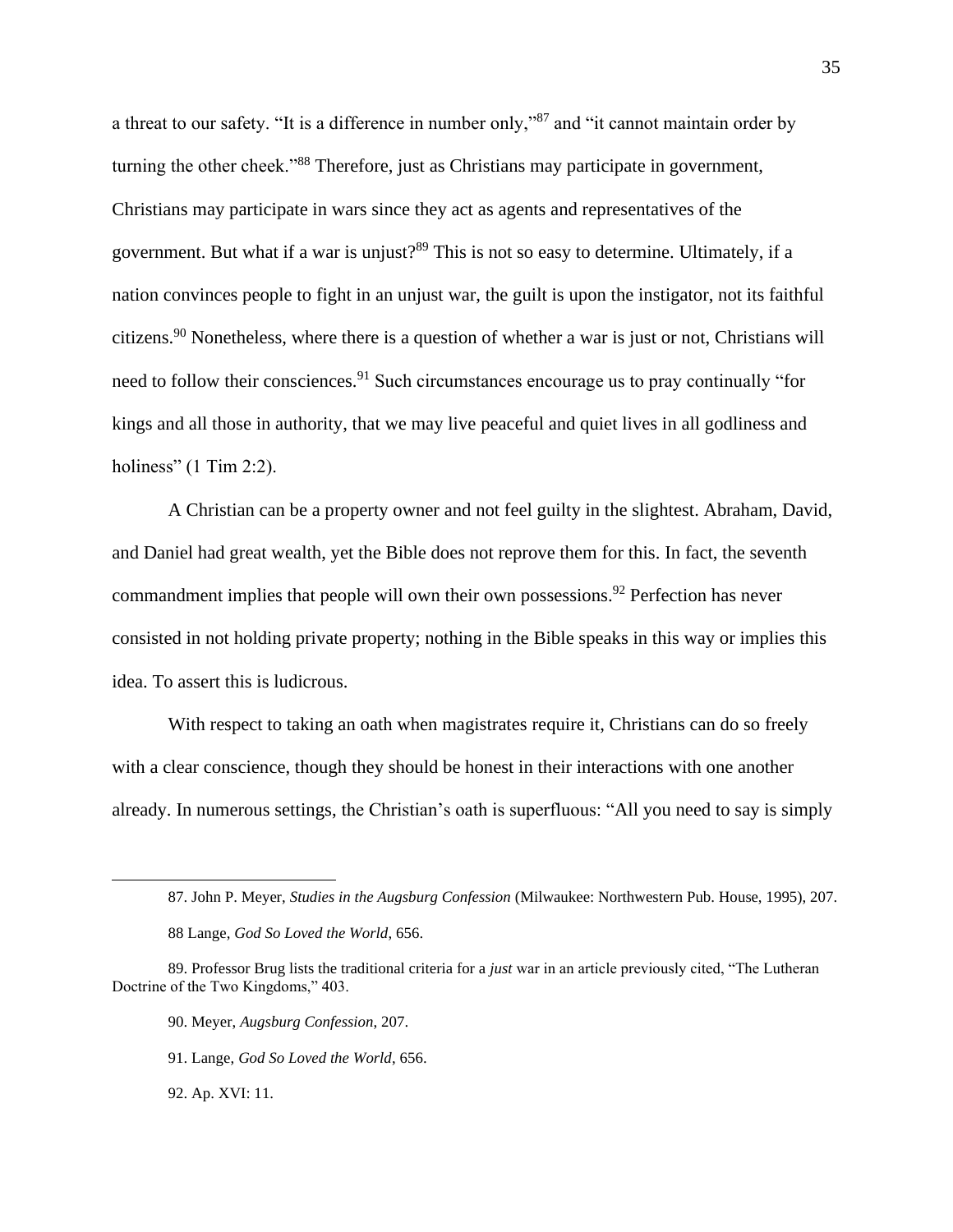'Yes' or 'No;' anything beyond this comes from the evil one" (Matt 5:37). But Jesus's words in Matthew 5 speak not about the courtroom but the marketplace, about our interactions in everyday life.<sup>93</sup> He was reacting against those who say things like, "I didn't take the last piece of cheesecake, I swear to God!"<sup>94</sup> Such statements break the Second Commandment as they misuse God's name (and the Eighth Commandment if the person really ate the last piece of cheesecake). However, if Jesus were condemning every oath, he would have been condemning himself. During his trial, Jesus was charged to take an oath, and he did (Matt 26:63–64). Since Jesus never sinned and since he took an oath in that particular setting, Christians can take oaths in front of magistrates without fear of taking an unnecessary oath and thereby sinning. Of course, this is a serious matter and should be treated as such. Any form of dishonesty in such situations would merit righteous judgment from both God and the state.

Hence, we say with the Lutheran confessors:

[The gospel] permits us to make outward use of legitimate political ordinances of whatever nation in which we live, just as it permits us to make use of medicine or architecture or food, drink, and air. Neither does the gospel introduce new laws for the civil realm. Instead, it commands us to obey the present laws, whether they have been formulated by pagans or by others, and urges us to practice love through this obedience.<sup>95</sup>

# **The Significant Dangers of Quietism**

<span id="page-38-0"></span>The Anabaptists have limited how a Christian can participate in the world around him. With their Quietist theology, they reduced his potential responsibilities. Their false teachings are not

95. Ap XVI: 2-3.

<sup>93.</sup> Deutschlander, *Civil Government*, 103.

<sup>94.</sup> Types of sinful swearing would include: swearing to reinforce a lie, swearing for useless things, and swearing for uncertain things. These helpful distinctions were given to me during my vicar year by Pastor Gene Sims while teaching the Second Commandment for Bible information class.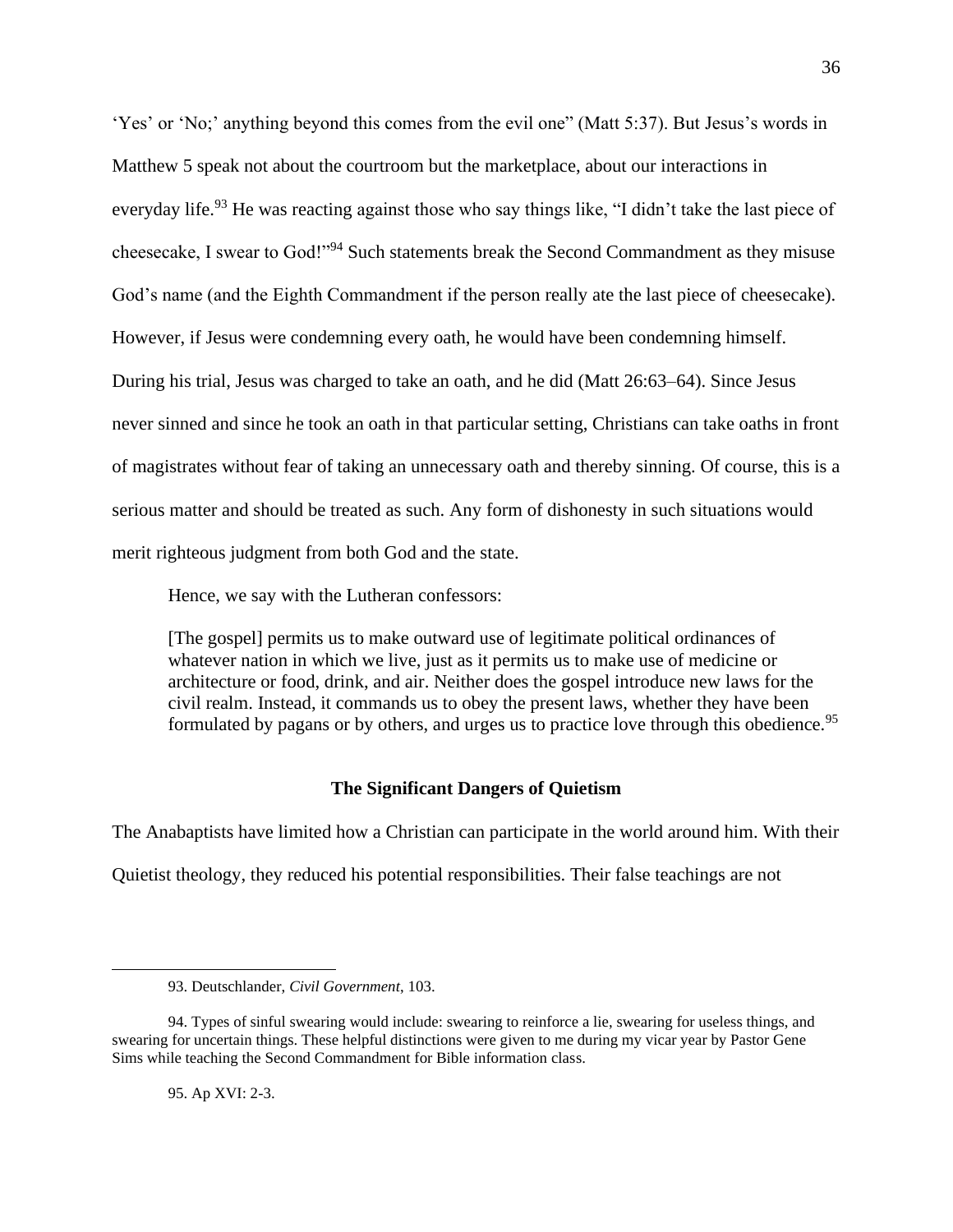without dangerous implications. Two significant dangers exist within Quietism: it treats gospel freedoms as lawful ordinances, and it disregards the blessings of good government.

#### **Gospel Freedoms Become Lawful Ordinances**

<span id="page-39-0"></span>"Very truly I tell you, everyone who sins is a slave to sin. (John 8:34). Jesus said these words not just to a nation ready to kill him (John 8:37) but to a far greater audience: a giant, desperate world that so desperately needs emancipation, for sin imprisons this world (Gal 3:22). No, it was not the crust, mantle, and core that were shackled; but you and me, held prisoner by the law (Gal 3:23). That divine, almighty law reveals who we truly are by nature: helpless, shameful sinners who have fallen short of God's glory (Rom 3:23), who can say absolutely nothing to defend ourselves (Rom 3:19), for our sin says it all.

Yet, even when our sin said it all, Jesus said even more: "It is finished" (John 19:30). By faith in the truth, God set us free from the bondage of sin, as Jesus unshackled us and opened the prison door with his perfect life, innocent death, and glorious resurrection. So Scripture promises: "Now a slave has no permanent place in the family, but a son belongs to it forever" (John 8:35), and since you are his son, "God has made you also an heir" (Gal 4:7) to "an inheritance that can never perish, spoil or fade" (1 Pet 1:4): eternal life (Titus 3:7).

The gospel is everything to us. It is God's most excellent demonstration of his love. It makes us alive. It forgives us. While the gospel frees us from sin, Satan tempts Christians to use this freedom to indulge in the sinful nature. In response to these temptations, Paul encourages Christians to use their freedom to serve one another in love (Gal 5:13). Naturally, people will choose different ways to express this freedom according to their gifts and preferences. One Christian might have a tremendous ability to cook delicious food, so he goes to the homeless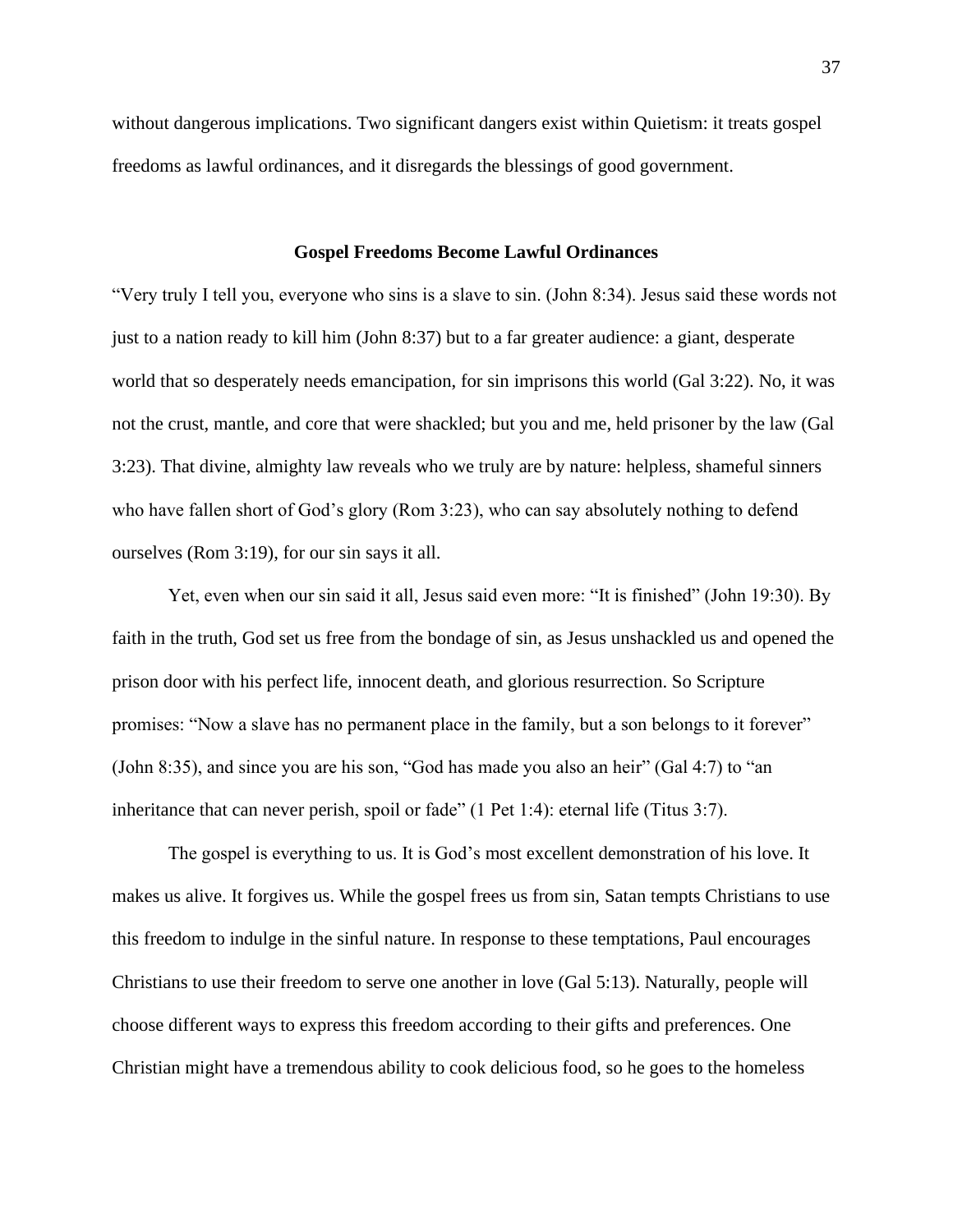shelter every Friday and brings his homemade cookies. Another Christian loves to coach basketball (and she is really good at it), so she dedicates her time at the local Lutheran grade school and teaches fifth-graders how to shoot a free throw properly. Another Christian is a natural-born leader and well-educated in politics, so she ran for mayor and was elected.

While we would correctly say that all three Christians are using their gospel freedoms to serve, Quietism would argue that only two out of three are serving in a God-pleasing way since they believe that Christians cannot serve in government.<sup>96</sup> They take an act of Christian service, a righteous act which God commends, and they call it a sin! Rather than praising Christians who faithfully serve in government, they condemn them. Rather than freeing people's consciences, they bind them, for they add a law to God's Word that God himself did not prescribe. This goes against God's clear commands in Scripture (Deut 4:2) as it tries to add commands to them. Since they say that a Christian who serves in government is sinning, they are also saying that Christians, who recognize that they are serving in government but refuse to repent, are outside of the kingdom of God. Thus, they are saying that some believers are unbelievers. This is not only preposterous; it is downright dangerous.

As Christians, we warn against this danger, and we commend those who demonstrate their Christian freedom by serving in various ways. We say with Paul: "It is for freedom that Christ has set us free. Stand firm, then, and do not let yourselves be burdened again by a yoke of slavery" (Gal 5:1), for we are free indeed.

<sup>96.</sup> Wenger, "Schleitheim Confession," 251.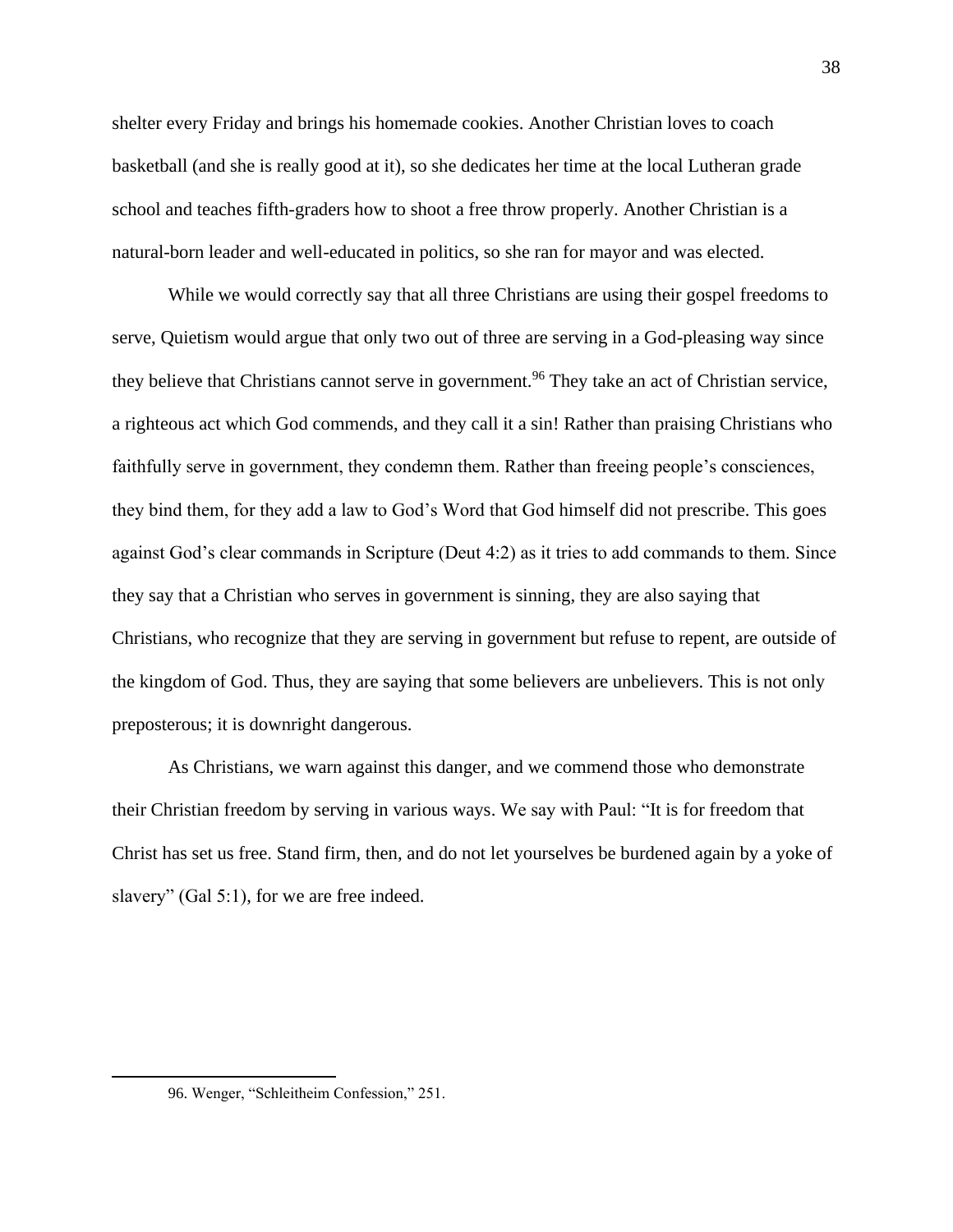#### **The Blessing of Good Governments is Disregarded**

<span id="page-41-0"></span>The Anabaptists emphatically opposed a merger of church and state.<sup>97</sup> Lutheranism agrees: "The powers of church and civil government must not be mixed."<sup>98</sup> They believed that no one could coerce people to believe.<sup>99</sup> We agree! But it becomes clear that with these Anabaptist assertions comes a disregard for the blessing of good governments since they have no desire to allow their people to serve in them and do not allow their people to enjoy many of God's blessings given through these good governments. In this regard, we entirely disagree.

Regarding those who serve in government, they taught that "in a strict sense there was no such thing as a good ruler, because all political power necessarily put the temporal and external before the eternal and the spiritual."<sup>100</sup> This is an improper way for a Christian to think about his government. Christians are encouraged to respect and obey their government's leaders (Rom 13), but their teaching shows disrespect. It also shows no appreciation for the protection which the government gives to its citizens, even to those citizens who would say such disrespectful things about the government.

The government itself is an authority that God established (Rom 13:1), and it is God's servant (Rom 13:4). How then could it possibly be a sin to serve in it? Nevertheless, in 1524 Balthasar Hubmaier, a 16th-century Anabaptist leader, said this in response to the idea of a Christian magistrate: "But he who is God's cannot injure any one, unless he first deserts the

<sup>97.</sup> Franklin Hamlin Littell, *The Anabaptist View of the Church: A Study in the Origins of Sectarian Protestantism* (Boston: Starr King Press, 1958), 65.

<sup>98.</sup> AC XXVIII: 12.

<sup>99.</sup> Estep, *The Anabaptist Story*, 261.

<sup>100.</sup> Stayer, *Anabaptists and the Sword*, 171.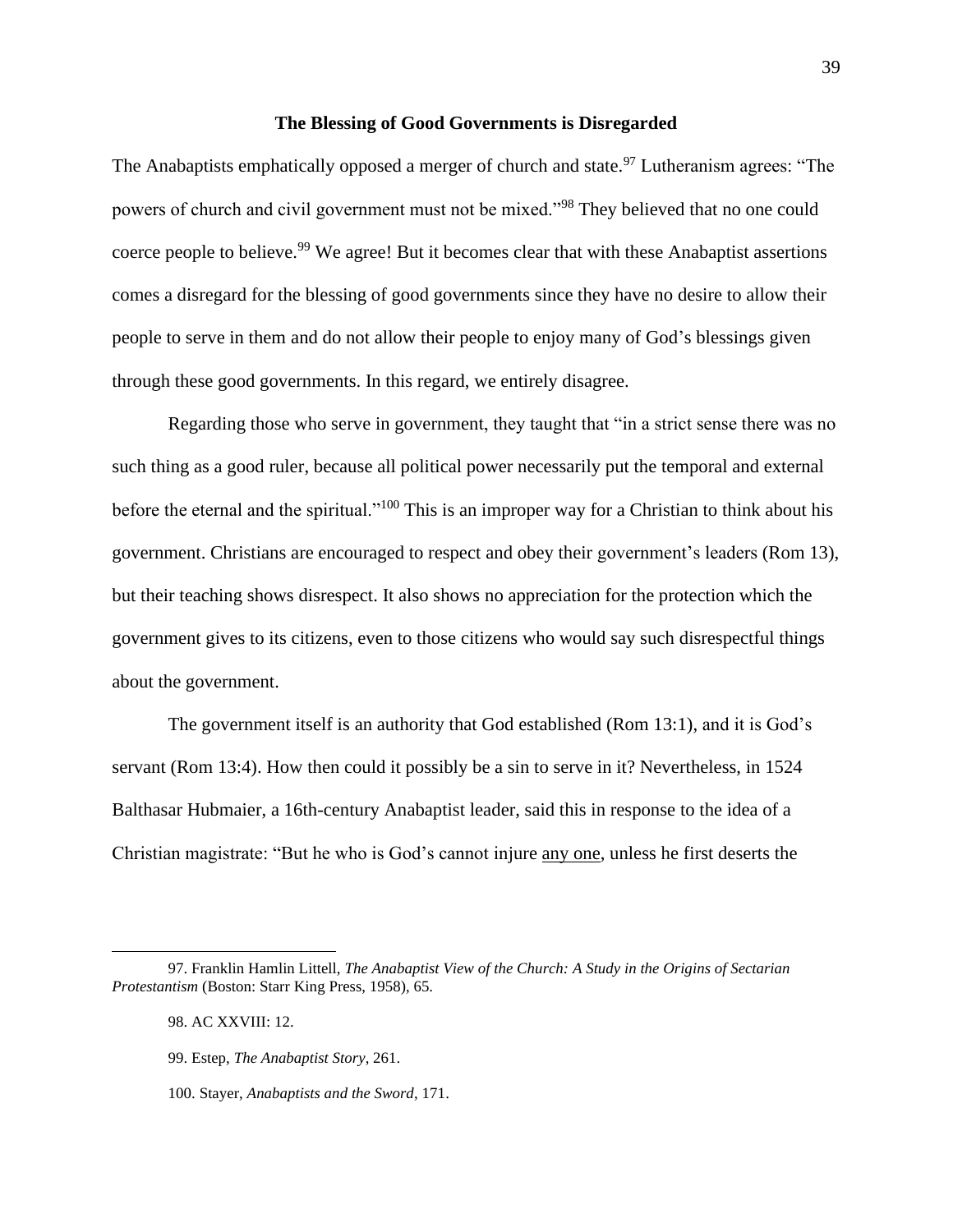gospel."<sup>101</sup> In other words, a Christian leader in government who administers earthly punishment cannot be a Christian at all, even if he would be administering the death penalty to a mass murderer. Again, this displays a disregard for good governments that administer justice properly.

While Paul urges Christians, "If you owe... respect, then respect; if honor, then honor" (Rom 13:7), Quietism gives neither to government. It is a dangerous thing to disregard such a huge blessing that God gives to his people. It is certainly a sin, for when they disrespect the blessing, they are also disrespecting the One who is giving the blessing.

As Lutherans reflect on the blessing of good government, they thank God and say: "For the gospel does not destroy the state or the household but rather approves them, and it orders us to obey them as divine ordinances not only on account of the punishment but also 'because of conscience.'"<sup>102</sup> With the apostle Peter, we implore one another with these words: "Show proper respect to everyone, love the family of believers, fear God, honor the emperor" (1 Pet 2:17).

#### **The Importance of the Christian's Proper Role in Society**

<span id="page-42-0"></span>Bruce Shelley describes the Anabaptist theology in this way: "The church, said the Anabaptist, is distinct from society, even if society claims to be Christian. Christ's true followers are a pilgrim people; and his church is a marching demonstration of perpetual aliens."<sup>103</sup> While it is true that Christians are "aliens" in the sense that our citizenship is not on earth but in heaven (Phil 3:20), Quietism takes this idea too far. Along with all the proponents of Quietism who actively tried not

<sup>101.</sup> Estep, *The Anabaptist Story*, 262.

<sup>102.</sup> Ap XVI: 5.

<sup>103.</sup> Bruce L. Shelley, *Church History in Plain Language*, 2nd ed. (Nashville: Thomas Nelson Publishers, 1995), 254.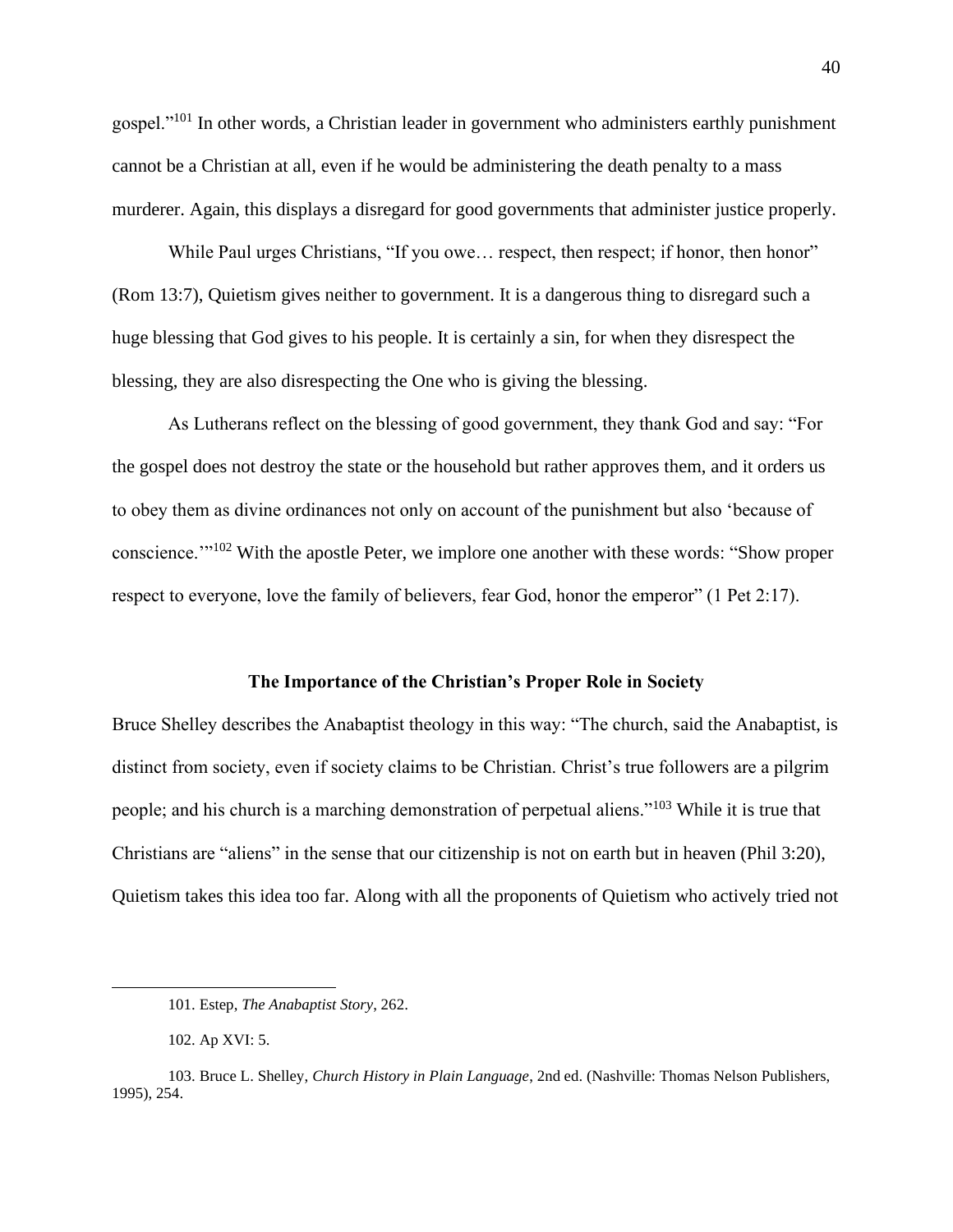to become a part *of* the world,<sup>104</sup> the Anabaptists became so withdrawn from the world that they profusely limited Christians from what they could do *in* the world. Thus, quietists become neither *of* the world nor *in* the world.<sup>105</sup>

Quietism withdraws its followers from the world to an unhealthy extent. Christians simply cannot do this. Yes, Christians must be careful in their interactions with the world. In this respect, we would agree with Quietism. Christians also must take the words of John  $15:19^{106}$ seriously, knowing that the world will hate them for their beliefs. If they persecuted Jesus, the sinless Son of God, they will also persecute Christians (John 15:20). Since Jesus has chosen believers out of the world, they cannot belong to the world.

But Christians cannot be so focused on John 15:19 that they forget about Matthew 5:14– 16.<sup>107</sup> Often, when Christians withdraw from society, they squander significant opportunities to demonstrate Christian love to the world, a type of love that will express itself with deeds (1 John 3:16–18) that are so selfless that they are entirely unlike the expressions of love which the world gives (Luke 6:27–36). By this love, people will know that Christians are followers of Jesus (John 13:35). Finally, this Christian love, which is always motivated by God's love and done to his glory, has such a profound impact that God uses it as a great testimony and display of his great love so that people may believe in him. But, just as people cannot see light if it is under a bowl, so this love cannot be a witness to the world if people do not go out into the world and serve God

<sup>104.</sup> Judith Jennings, "Mary Morris Knowles: Devout, Worldly and 'Gay'?," *Quaker Studies* 14 (2010): 201.

<sup>105.</sup> Fredrich, "Activity vs. Activism," 249.

<sup>106. &</sup>quot;If you belonged to the world, it would love you as its own. As it is, you do not belong to the world, but I have chosen you out of the world. That is why the world hates you."

<sup>107. &</sup>quot;You are the light of the world. A town built on a hill cannot be hidden. Neither do people light a lamp and put it under a bowl. Instead they put it on its stand, and it gives light to everyone in the house. In the same way, let your light shine before others, that they may see your good deeds and glorify your Father in heaven."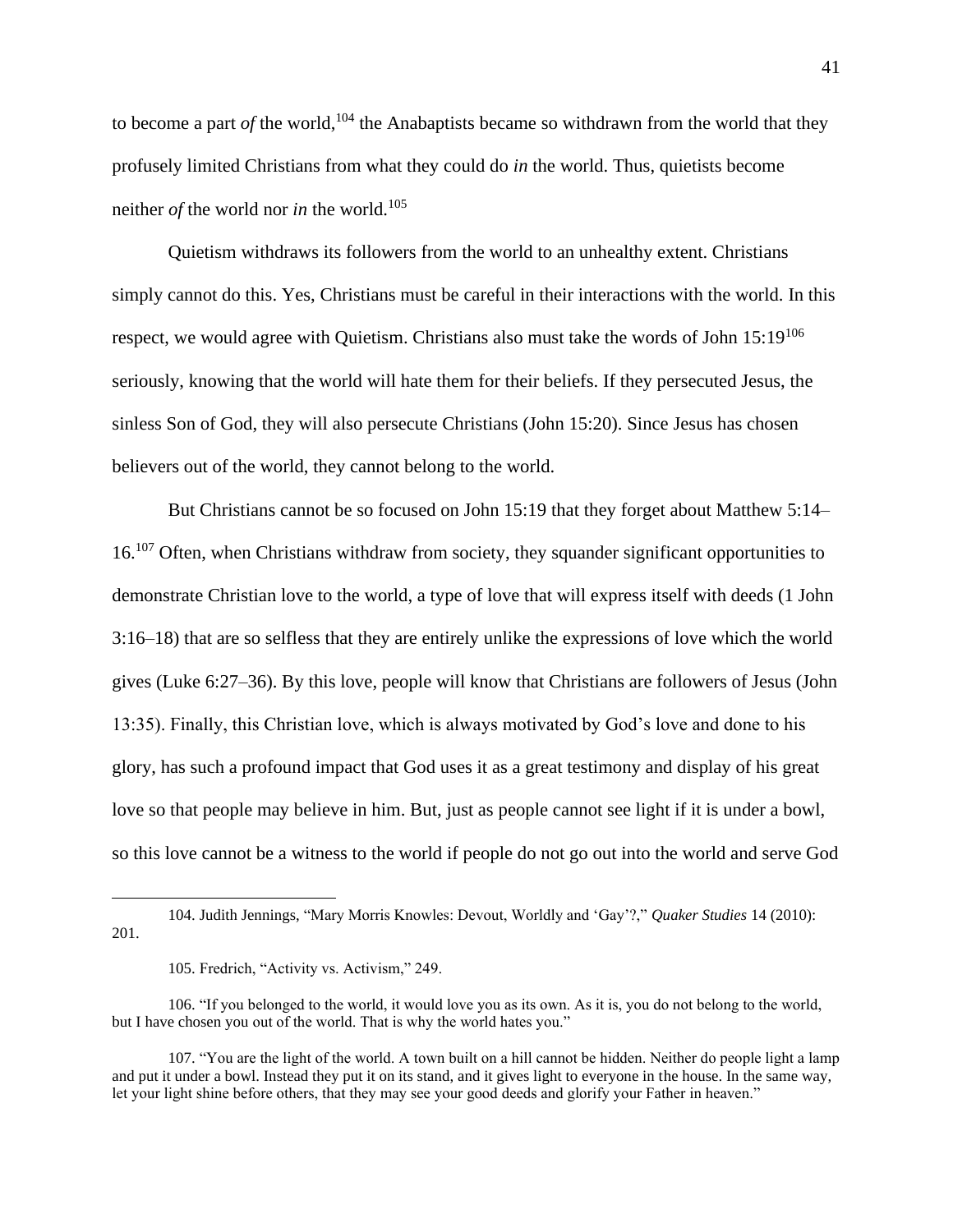and others in various ways. Of course, the unique, extraordinary way Christians can love their neighbors is by sharing the good news of the greatest love of all: while we were still in our sins, Christ died for us (Rom 5:8).

Instead of being terrified that the world might change us, we Christians recognize that the message we share changes hearts. So Christians, changed by the gospel, change society with the gospel of our never-changing God. Our faith in this gospel will inevitably express itself in love (Gal 5:6). As John says: "We love because he first loved us" (1 John 4:19). In this dark world, we shine forth as light (Matt 5:14) because we reflect the true Light that came into the world (John 1:9).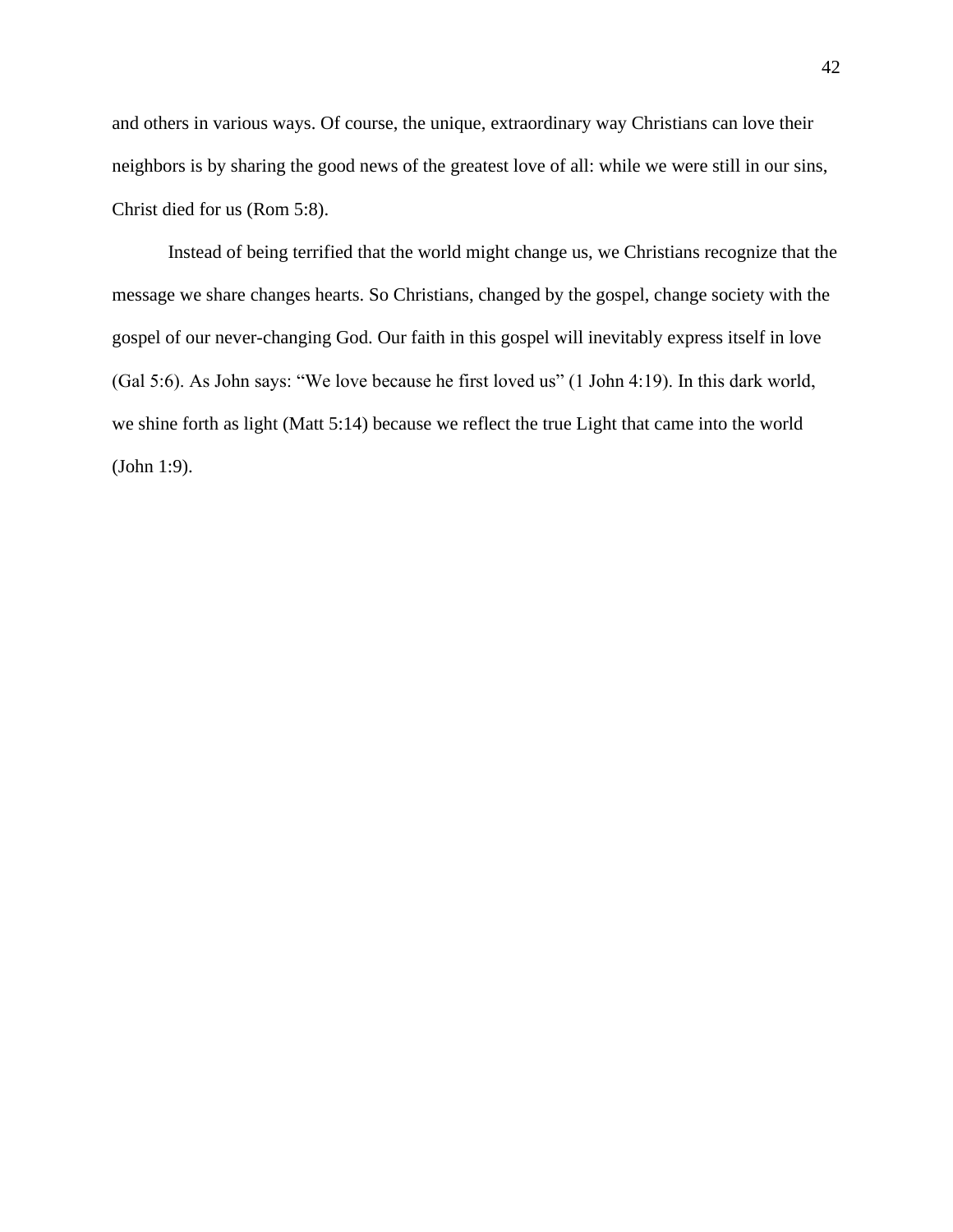#### **CONCLUSION**

<span id="page-45-0"></span>Lutherans must recognize the pitfalls of the Social Gospel and Quietism. The church must recognize that its proper role is to preach the gospel and not transform society's structures. This earth cannot become heaven, so we should not hope that it can be heaven. Simultaneously, though Christians eagerly look forward to heaven, they are still *in* the world, even if they are not *of* the world. Therefore, Christians can still have a positive impact on society; in fact, they have the greatest impact on society when they proclaim the gospel.

The church and the state are separate kingdoms, both established by God as blessings on this earth. Since the church and state have different functions, a proper distinction between the two is vital. In their relationship with one another, the church must not use the state's sword to convert people. The state only has the power to curb outward actions, while only law and gospel change hearts. These are the church's tools; this must never change. However, that does not mean that individual Christians cannot serve in government or take advantage of the temporal blessings which God grants through the existence of government. Nonetheless, Christians who serve in government are not serving as representatives of the church but as individual Christian citizens, eager to serve both God and neighbor through public service.

After a brief examination of the pitfalls of the Social Gospel and Quietism, as they pertain to the proper roles of the Church and the Christian in society, one cannot help but think of a "narrow Lutheran middle" approach to the critical issues entangled in both movements. To fulfill their proper roles in society, the church and the Christian must avoid the pitfalls of both movements.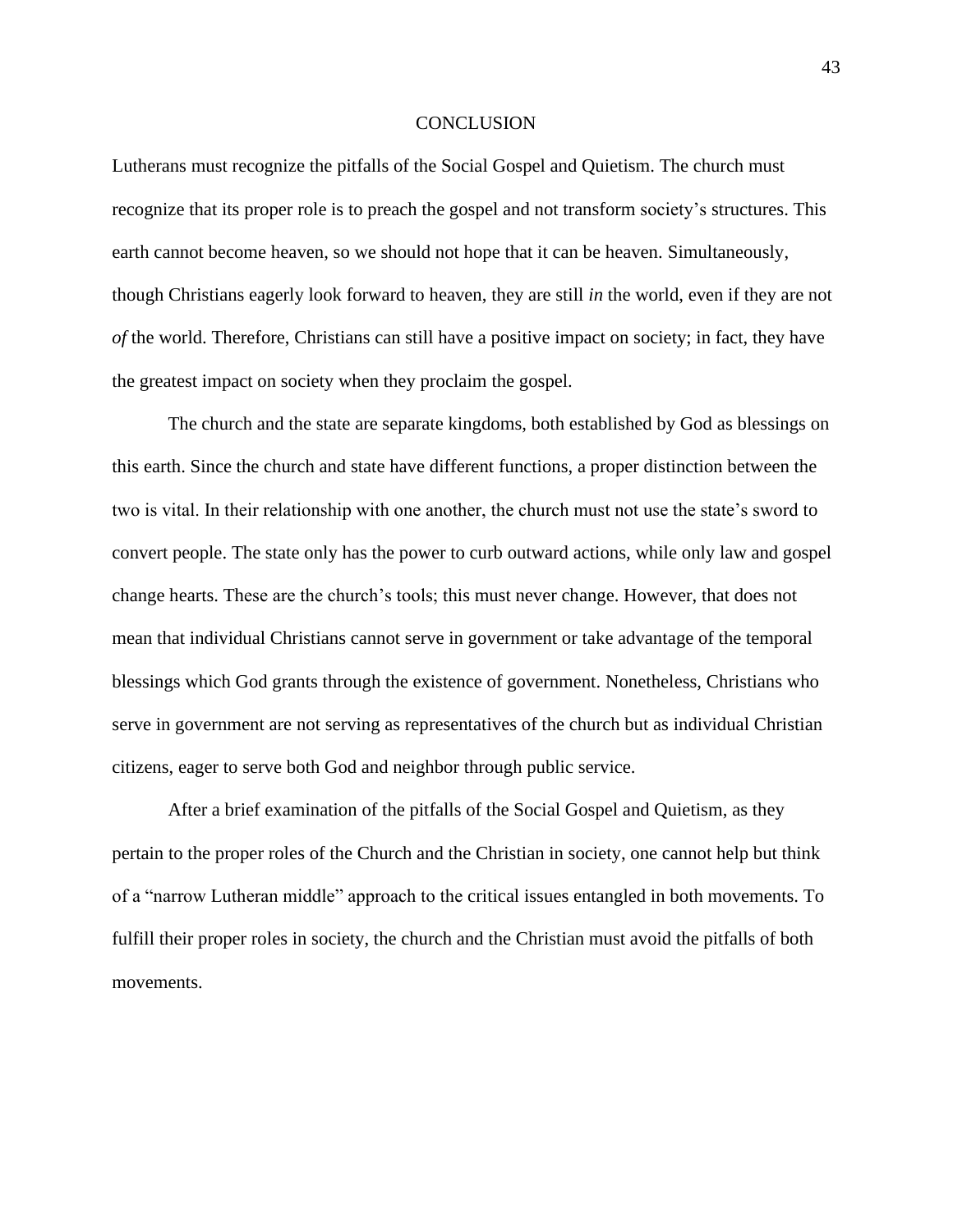# BIBLIOGRAPHY

<span id="page-46-0"></span>Barbour, Hugh, and J. William Frost. *The Quakers*. Richmond, IN: Friends United Press, 1988.

- *The Book of Concord*. Edited and translated by Robert Kolb and Timothy J. Wengert. Minneapolis: Fortress Press, 2002.
- Brug, John. "The Lutheran Doctrine of the Two Kingdoms." Pages 378–415 in *Our Great Heritage,* vol. II. Edited by Lyle W. Lange and G. Jerome Albrecht. Milwaukee: Northwestern Pub. House, 1991.
- Davis, Dennis R. "The Impact of Evolutionary Thought on Walter Rauschenbusch." *Foundations* 21 (1978): 254–271.
- Deutschlander, Daniel M. *Civil Government: God's Other Kingdom*. Milwaukee: Northwestern Pub. House, 1998.
- Dorrien, Gary. *The Making of American Liberal Theology: Idealism, Realism, and Modernity, 1900-1950*. Louisville: Westminster John Knox Press, 2003.
- Dyck, Cornelius J. *An Introduction to Mennonite History: A Popular History of the Anabaptists and the Mennonites*. 3rd ed. Scottdale, PA: Herald Press, 1993.
- Elbrecht, Paul G. *Politics and Government*. St. Louis: Concordia, 1965.
- Estep, William R. *The Anabaptist Story: An Introduction to Sixteenth-Century Anabaptism*, 3rd ed. Grand Rapids: Eerdmans, 1996.
- Fredrich, Edward C. "Activity vs. Activism in the Church." *Wisconsin Lutheran Quarterly* 71 (1974): 246–253.
- Geiger, Stephen, Joel Otto, John Braun, and Ray Schumacher, eds. *Luther's Catechism: The Small Catechism of Dr. Martin Luther*. Milwaukee: Northwestern Pub. House, 2017.
- Guarneri, Carl J. "The Associationists: Forging a Christian Socialism in Antebellum America." *Church History* 52 (1983): 36–49.
- Handy, Robert T. ed. *The Social Gospel in America: 1870-1920*. New York: Oxford University Press, 1966.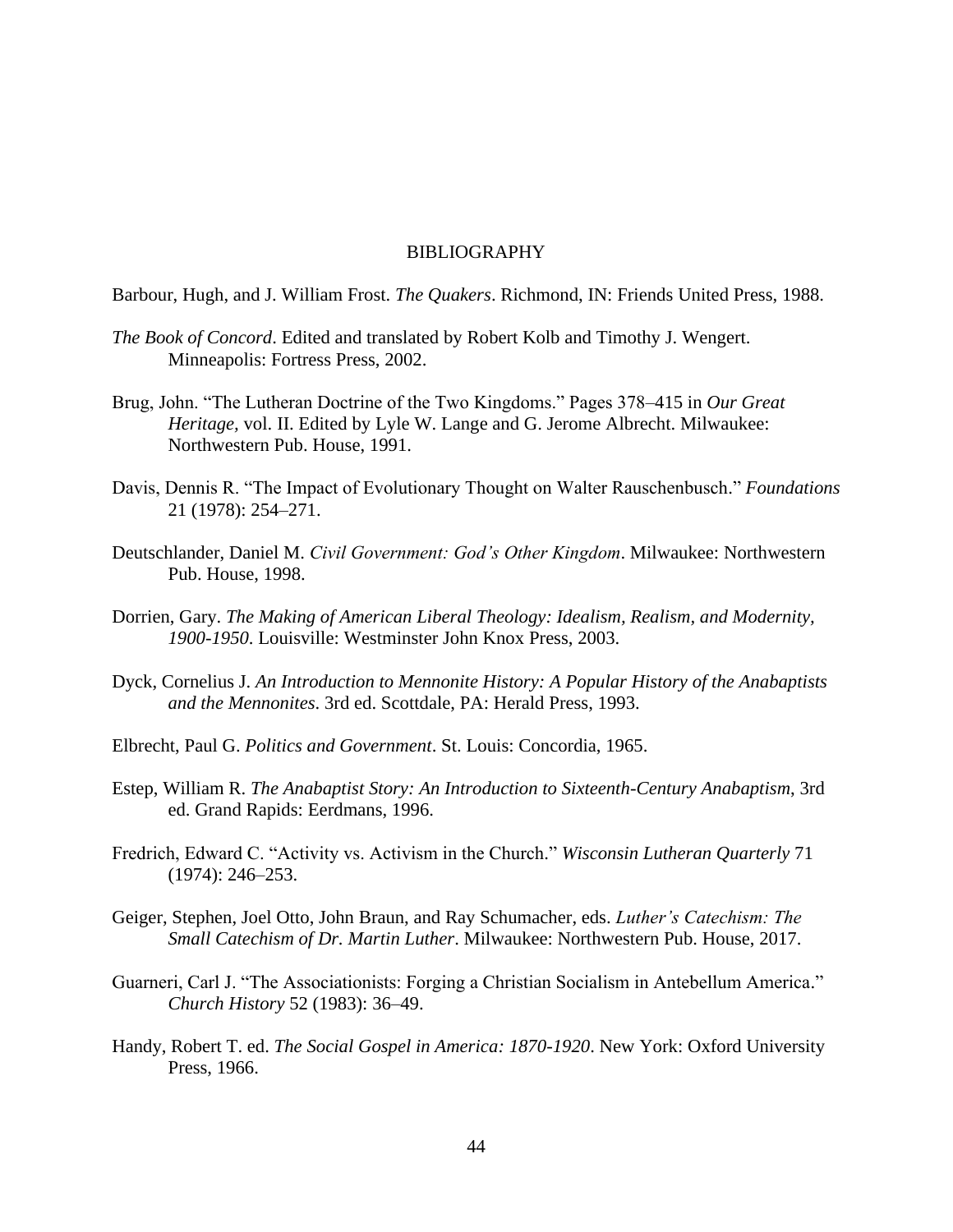James, Walter. *The Christian in Politics*. London: Oxford University Press, 1962.

- Jennings, Judith. "Mary Morris Knowles: Devout, Worldly and 'Gay'?," *Quaker Studies* 14 (2010): 195–211.
- Lange, Lyle W. *God So Loved the World: A Study of Christian Doctrine*. Milwaukee: Northwestern Pub. House, 2005.
- Littell, Franklin Hamlin. *The Anabaptist View of the Church: A Study in the Origins of Sectarian Protestantism*. Boston: Starr King Press, 1958.
- Meyer, John P. "Church and State." *Theological Quartalschrift* 25 (1928): 179–207.
- Meyer, John P. *Studies in the Augsburg Confession*. Milwaukee: Northwestern Pub. House, 1995.
- Nitz, Henry C. "Another Gospel." *Theologische Quartalschrift* 32 (1935): 244–274.
- Nolting, Paul F. *The Social Gospel – A Threat to the Principle of the Separation of Church and State*. Sleepy Eye, MN: *Sleepy Eye Herald-Dispatch*, 1966.
- *The Oxford Dictionary of the Christian Church*. Edited by F.L. Cross and E.A. Livingstone. 3rd ed. rev. London: Oxford University Press, 2005.
- Phillips, Paul T. *A Kingdom on Earth: Anglo-American Social Christianity, 1880-1940*. University Park, PA: Pennsylvania State University Press, 1996.
- Rauschenbusch, Walter. *Christianity and the Social Crisis*. New York: Harper & Row, 1964 [1907].
- Rauschenbusch, Walter. *Christianizing the Social Order*. New York: The Macmillan Company, 1914.
- Rauschenbusch, Walter. *A Theology for the Social Gospel*. New York: The Macmillan Company, 1917.
- Schuetze, Armin W. "The Church's Social Concerns Scriptural Imperatives and Limitations." Pages 404–423 in *Our Great Heritage*, vol. III. Edited by Lyle W. Lange and G. Jerome Albrecht. Milwaukee: Northwestern Pub. House, 1991.
- Schuetze, Armin W. "Scriptural Principles with Respect to the Church's Mission and Christian Welfare Work." *Wisconsin Lutheran Quarterly* 70 (1973): 194–208.
- Shelley, Bruce L. *Church History in Plain Language*. 2nd ed. Nashville: Thomas Nelson Publishers, 1995.